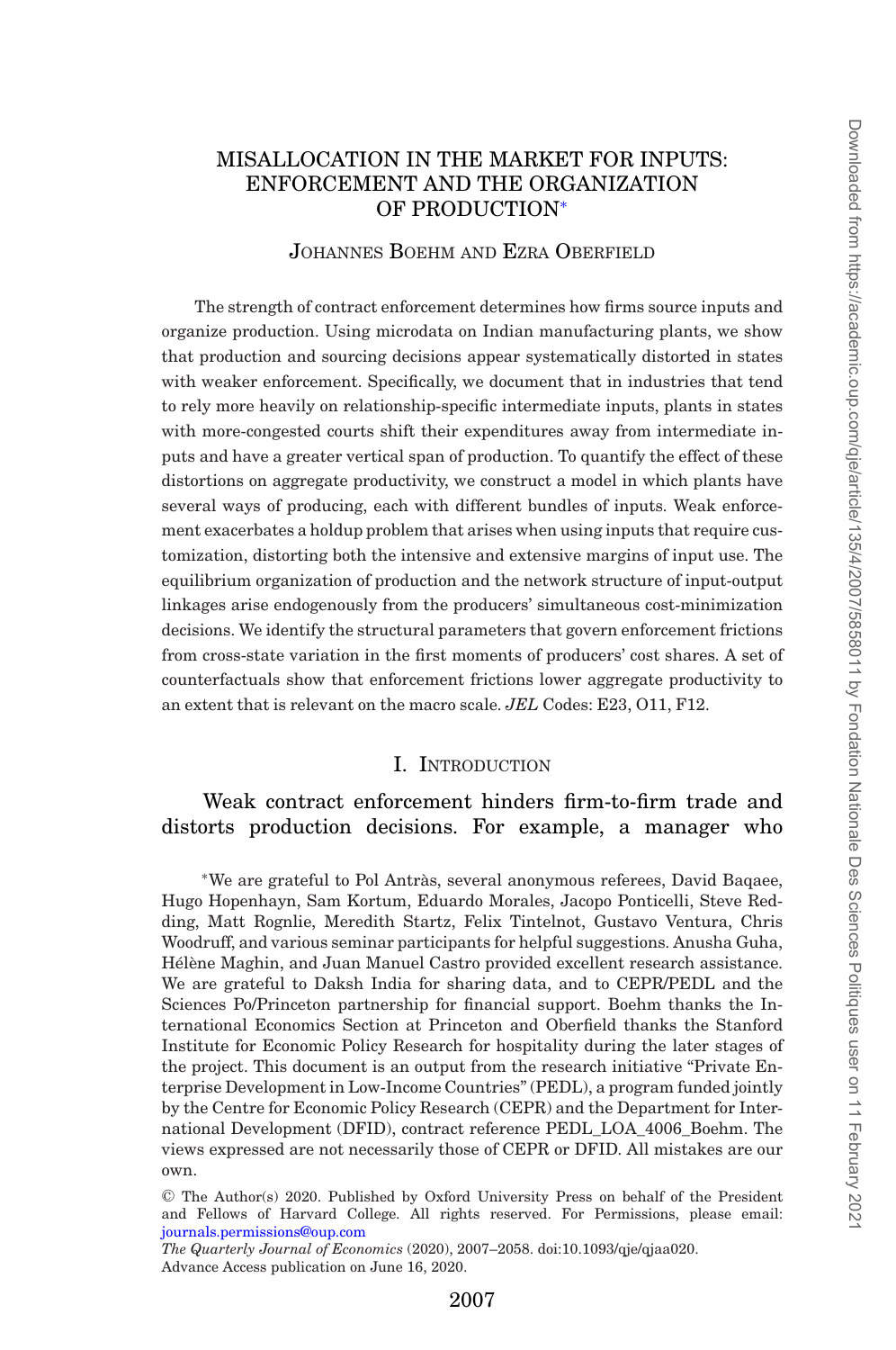cannot rely on courts for timely and cheap enforcement may need to purchase low-quality substitutes from a family member, vertically integrate the production process, or switch to a different technique that avoids the bottleneck input. Regardless of the chosen alternative, she will find herself producing at a higher cost. Collectively, the micro distortions induced by weak enforcement alter the equilibrium network structure of production and reduce aggregate productivity.

This article studies theoretically and empirically how weak legal institutions—more precisely, slow contract enforcement due to congestion of the courts—shape the organization of production. We develop a framework that allows us to use detailed micro production data to quantify the impact of these frictions on aggregate productivity.

We study contract enforcement frictions in the context of the Indian manufacturing sector. India is a country with infamously slow and congested courts: the [World Bank \(2016\)](#page-51-0) currently ranks India 172nd (out of 190) when it comes to the enforcement of contracts, behind countries such as the Democratic Republic of Congo (171st) and Zimbabwe (165th). Around 6 million of the 22 million pending cases are older than five years, and while India's Law Commission has been advocating vast reforms for several decades, these reforms have not been implemented, and pendency ratios have not decreased. At the same time, India's liberalization and growth has spurred demand for timely enforcement of contracts.

Using plant-level data from India's Annual Survey of Industries, we document several facts about how court congestion alters plants' input choices. Although there is an enormous amount of heterogeneity in the input bundles plants use even within narrowly defined (five-digit) industries,<sup>1</sup> the bundles differ in systematic ways related to the quality of courts. To focus on these differences, we differentiate inputs that are relatively homogeneous and standardized from those that require customization or are relationship-specific, using the classification from [Rauch](#page-50-0) [\(1999\).](#page-50-0) Users (or potential users) of relationship-specific inputs

<span id="page-1-0"></span>1. Some of this heterogeneity reflects different organizational and technological choices. As an example, a plant that produces frozen chicken may purchase live chickens and slaughter and freeze them; or it may purchase chicken feed and raise, slaughter, and freeze the chicken at the same vertically integrated plant. Other examples indicate horizontal technological choices, for example, aluminum can be produced from bauxite or from aluminum scrap.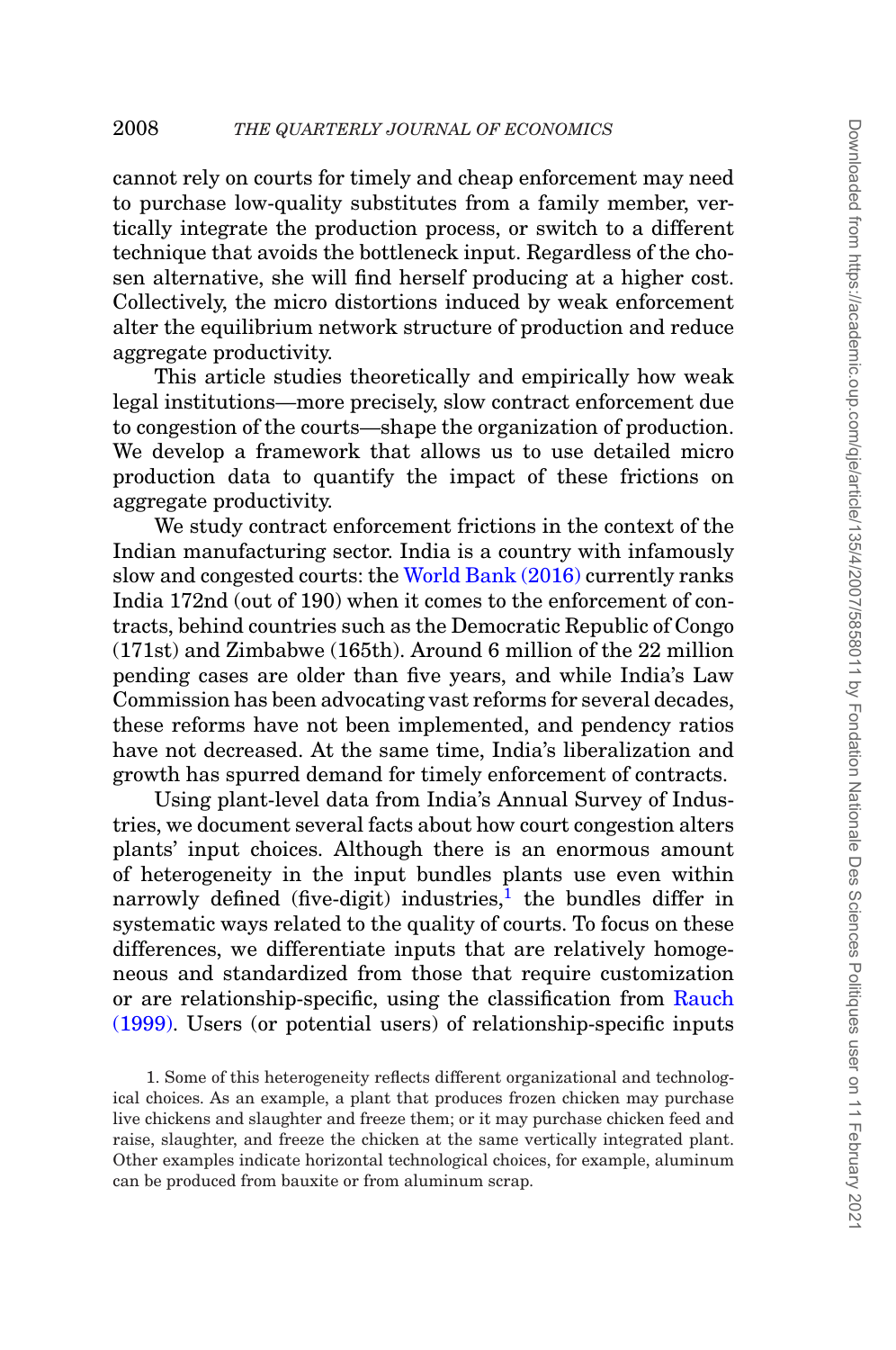are most likely to benefit from better formal enforcement of supplier contracts.

Our first fact is that in states where courts are more congested, plants in industries that typically rely on relationshipspecific intermediate inputs have systematically lower cost shares of intermediate inputs. Second, we show that where courts are slower, the composition of plants' intermediate-input bundles is tilted toward homogeneous inputs. Third, we construct a measure of the vertical span of production of plants designed to capture the number of sequential production steps performed by the plant. We show that where courts are more congested, plants in industries that typically rely on relationship-specific inputs tend to have larger vertical spans of production; that is, more sequential production steps are performed within plants.

We use a variety of strategies to alleviate concerns that these patterns arise from omitted factors or through reverse causality. We control for a range of fixed effects and interactions with state and industry characteristics to ensure that court congestion is not standing in for other state characteristics. We also confirm these results using an instrumental variable strategy that exploits the historical origins and structure of the Indian judiciary. Newly created courts tend to be fast and accumulate backlogs over time. As a result, the oldest High Courts, which were set up by the British in the nineteenth century, are the most congested, and newer courts, which have often been created because of new states being carved out of existing ones, are typically faster. We therefore use the age of the High Court as an instrument for its congestion and argue that the nature of the political events surrounding the creation of new courts makes it less likely that the resulting congestion is correlated with unobserved determinants of plants' input mixes.

We construct a model to interpret these facts and quantitatively evaluate the ramifications of these distortions for aggregate productivity. Our model is written to speak to the patterns of intermediate-input use among Indian manufacturing plants. We see that plants use different mixes of intermediate inputs to produce the same output. It is likely that much of this heterogeneity—reflecting different organizational forms, technology, or variation in input prices—would arise even in the absence of distortions. The model incorporates a rich set of organizational, technological, and sourcing decisions so that we do not conflate distortions with other sources of heterogeneity.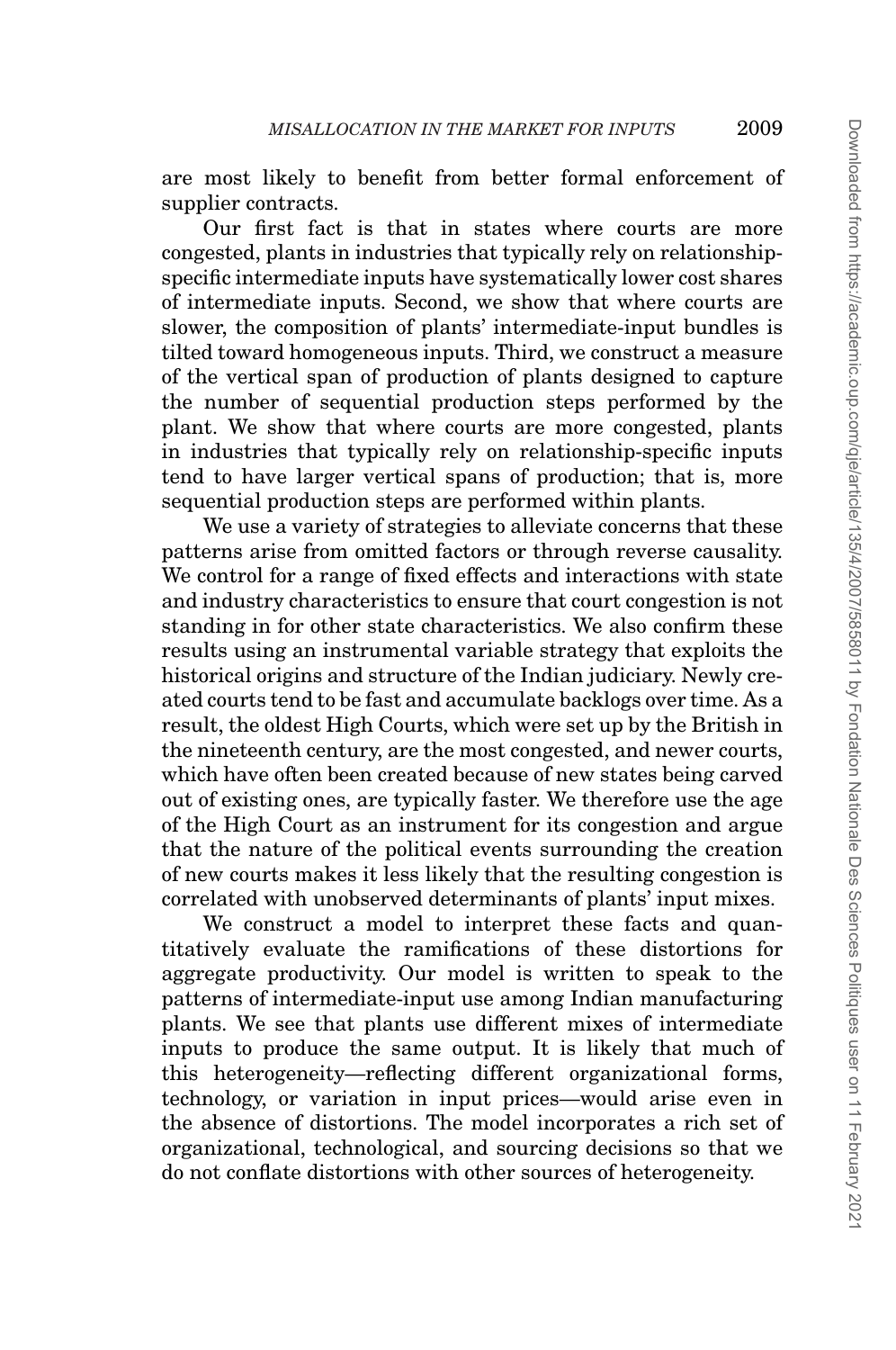Our model is a multi-industry general-equilibrium model of heterogeneous firms and intermediate-input linkages that form between them. Firms face a menu of technology/organizational choices (recipes) and draw suppliers along with match-specific productivities. Both primary inputs and relationship-specific inputs are subject to distortions that reflect weak contract enforcement. Each firm chooses the production technique and suppliers that minimize cost. The effective cost of an input depends on the match-specific productivity, the supplier's marginal cost, and the distortion. We model the enforcement distortion for each potential supplier as randomly drawn to reflect the idea that formal enforcement may only sometimes be relevant at the margin.<sup>[2](#page-3-0)</sup> Weak enforcement has a direct impact on producers who use inputs that require contract enforcement, but may also lead firms to switch to suppliers with a higher cost or to an entirely different production technique with a different set of inputs. We think of changing the organization of production to increase the vertical span as one such option.

To make quantitative statements, we structurally estimate technological parameters and distributions of wedges that distort the use of relationship-specific intermediate inputs. Our identification strategy rests on two key properties of our model. First, the model has the implication that, among firms that in equilibrium use the same production recipe, average cost shares of each input among firms are invariant to factor prices but depend on distortions.[3](#page-3-1) This is a weaker implication than the assumption typically made in the misallocation literature, which is that each plant's cost share is invariant to factor prices (Cobb-Douglas) and that all heterogeneity in cost shares is due to distortions. This property allows identification of distortions from variation in average cost shares across regions. We also make the conservative assumption that weak contract enforcement does not distort the use of homogeneous inputs. As a result, the structural estimating equations take a simple form that is similar to the

<span id="page-3-0"></span><sup>2.</sup> For example, formal enforcement may not be necessary if the buyer and supplier are engaged in a long-term relationship, are related, or share other social ties.

<span id="page-3-1"></span><sup>3.</sup> As in [Houthakker \(1955\),](#page-49-0) the aggregate production function among those firms is Cobb-Douglas even though there may be considerable cross-sectional dispersion in cost shares. While [Houthakker \(1955\)](#page-49-0) assumed that individual production functions are Leontief, we show that this result extends to any constant returns to scale production function in which inputs are complements.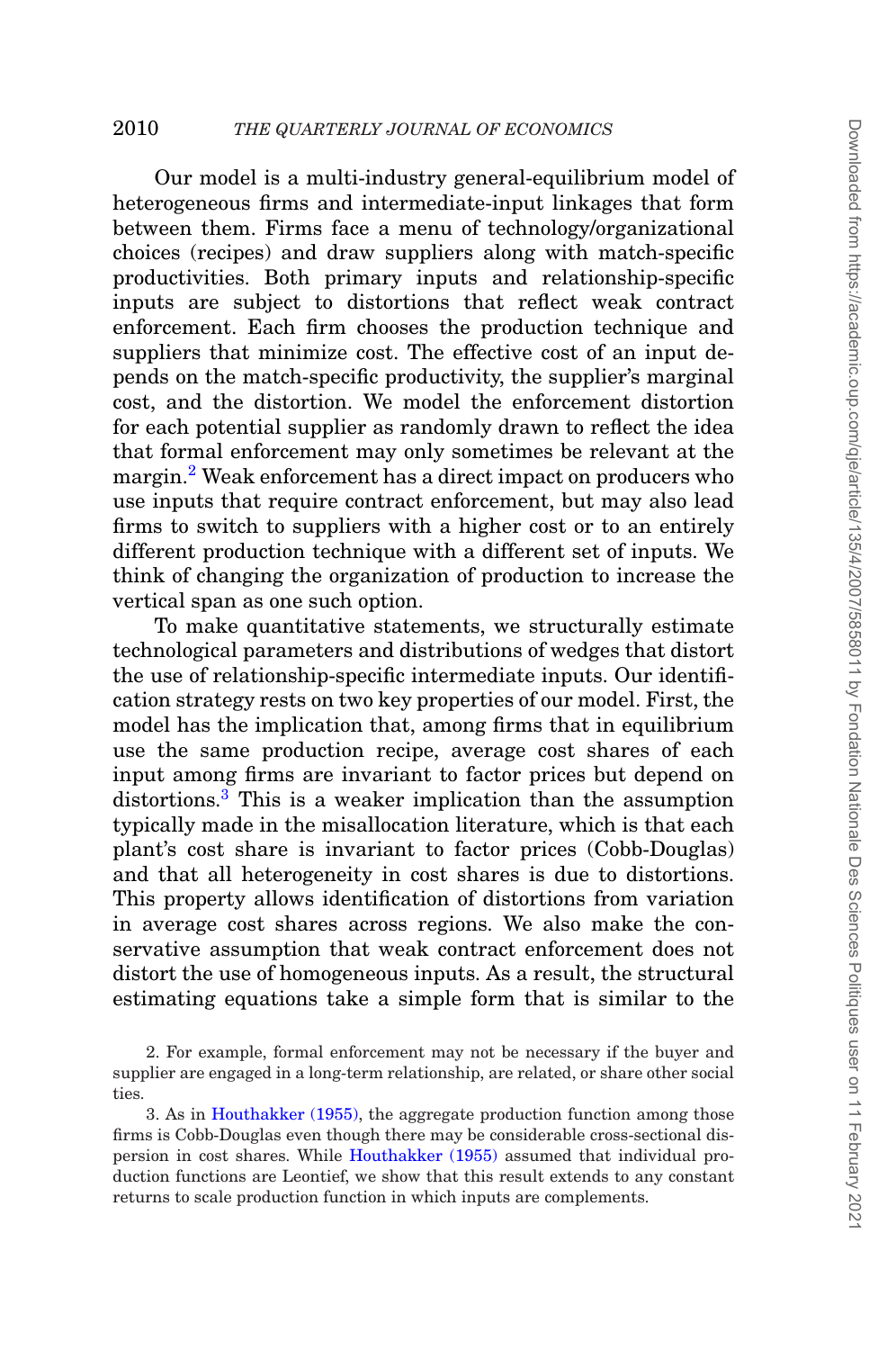motivating reduced-form regressions. The identified structural wedges on relationship-specific intermediate inputs are therefore correlated with the observed congestion in the regional courts, in line with the results from the reduced-form regressions.

One issue that arises is that we must separate the impact of distortions from the possibility that plants in different states systematically use different recipes. This problem is closely related to those studied by [Bonhomme and Manresa \(2015\)](#page-49-1) and [Moon](#page-50-1) [and Weidner \(2015\);](#page-50-1) we want to identify the effect of contract distortions and recipe technologies, but we do not directly observe which plants use which recipes. Like [Bonhomme and Manresa](#page-49-1) [\(2015\),](#page-49-1) we use an iterative procedure that alternates between (i) estimating recipe technologies and distortion parameters given an assignment of plants to recipes, and (ii) a clustering procedure that assigns plants to recipes given distortion parameters. Both large- and small-sample Monte Carlo simulations show that, to a reasonable degree of accuracy, the procedure is able to recover the distortion parameters.

Our results suggest that courts may be important in shaping aggregate productivity. Having estimated the model parameters, we conduct counterfactuals to investigate the role of contracting frictions. For each state we ask how much aggregate productivity of the manufacturing sector would rise if court congestion were reduced to be in line with the least congested state. On average across states, the boost to productivity is roughly 4%, and the gains for the states with the most congested courts are roughly 8%. Distortions on relationship-specific inputs are only imperfectly explained by our measured congestion, and if one were to halve the distortions on relationship-specific inputs, the average state would see a 7.1% increase in productivity (up to more than 20% for the most distorted state).

Our model builds on recent models of firm linkages in general equilibrium that include [Oberfield \(2018\),](#page-50-2) [Eaton,](#page-49-2) [Kortum, and Kramarz \(2015\),](#page-49-2) [Lim \(2018\),](#page-50-3) [Lu, Mariscal, and Mejia](#page-50-4) [\(2013\),](#page-50-4) [Chaney \(2014\),](#page-49-3) [Acemoglu and Azar \(2020\),](#page-48-0) [Taschereau-](#page-51-1)[Dumouchel \(2020\),](#page-51-1) and [Tintelnot et al. \(2017\),](#page-51-2)<sup>[4](#page-4-0)</sup> and uses aggregation techniques pioneered by [Houthakker \(1955\)](#page-49-0) and [Jones](#page-49-4) [\(2005\).](#page-49-4) We model the technology choice and choice of organization concurrently with the sourcing decision, motivated by evidence

<span id="page-4-0"></span><sup>4.</sup> These are also closely related to models of global value chains and global sourcing such as [Costinot, Vogel, and Wang \(2012\),](#page-49-5) [Fally and Hillberry \(2018\),](#page-49-6) Antràs and de Gortari (2017), and Antràs, Fort, and Tintelnot (2017).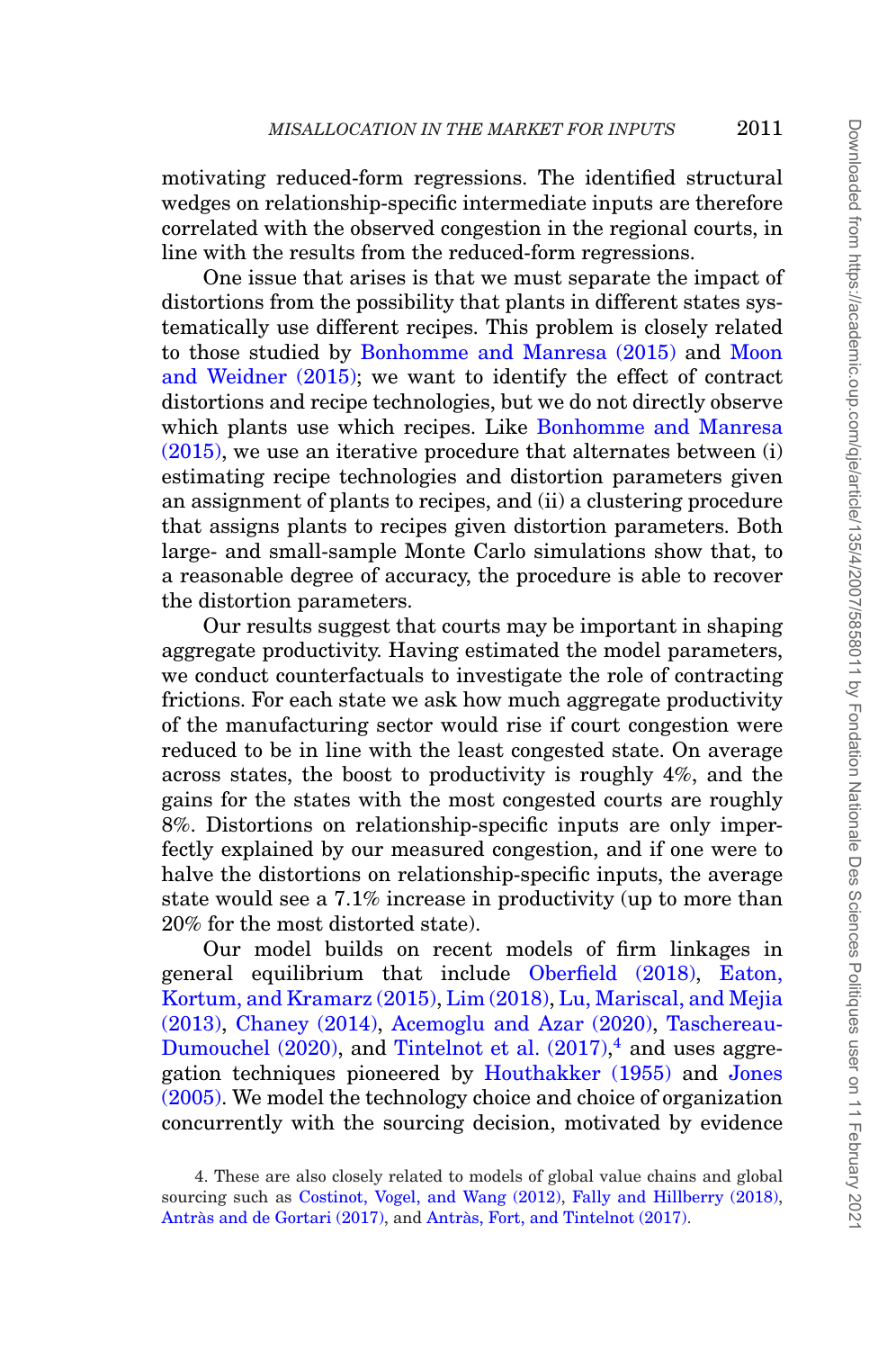that increased access to intermediate inputs has a productivityenhancing effect (e.g., [Pavcnik 2002;](#page-50-5) [Goldberg et al. 2010;](#page-49-7) [Khandelwal and Topalova 2011;](#page-50-6) [Bas and Strauss-Kahn 2015\)](#page-48-3). As in [Grossman and Helpman \(2002\),](#page-49-8) one producer's choice of organization depends on the industry environment and the choices of other producers.

Our article is also closely related to the literature on misallocation in developing countries [\(Restuccia and Rogerson](#page-50-7) [2008;](#page-50-7) [Hsieh and Klenow 2009;](#page-49-9) [Hopenhayn 2014\)](#page-49-10). Several papers have studied distortions to the use of intermediate inputs, for example, [Jones \(2013\),](#page-50-8) [Bartelme and Gorodnichenko \(2015\),](#page-48-4) [Caprettini and Ciccone \(2015\),](#page-49-11) [Fadinger, Ghiglino, and](#page-49-12) [Teteryatnikova \(2016\),](#page-49-12) [Caliendo, Parro, and Tsyvinski \(2017\),](#page-49-13) [Liu \(2019\),](#page-50-9) [Osotimehin and Popov \(2020\),](#page-50-10) [Baqaee and Farhi](#page-48-5) [\(2020\),](#page-48-5) [Bigio and La'O \(2020\),](#page-48-6) and [Boehm \(forthcoming\).](#page-49-14) These papers typically posit industry-level production functions and use industry-level data. Our approach of identifying wedges from factor shares (in our case, intermediate-input expenditure shares) extends the work of [Hsieh and Klenow \(2009\)](#page-49-9) along three key dimensions. First, we relate the estimated wedges to the quality of Indian state-level institutions, which allows us to draw policy conclusions from our exercise. Second, we confront the fact that firms produce in very different ways even in narrowly defined industries by explicitly modeling this heterogeneity; we allow firms to choose among several types of technologies (recipes) in the theory and identify these recipes in the data through the application of techniques from statistics/data mining.<sup>[5](#page-5-0)</sup> Third, we identify wedges from systematic differences in first moments, which helps alleviate concerns about mismeasurement being interpreted as misallocation.<sup>6</sup> In fact, our model predicts that even in the absence of distortions, firms using the same broad technology would use inputs with varying intensities.

The article is related to the literature on legal institutions and economic development [\(La Porta et al. 1997;](#page-50-11) [Djankov et al. 2003;](#page-49-15) [Acemoglu and Johnson 2005;](#page-48-7) [Nunn](#page-50-12) [2007;](#page-50-12) [Levchenko 2007;](#page-50-13) Acemoglu, Antràs, and Helpman 2007; [Laeven and Woodruff 2007;](#page-50-14) [Mukoyama and Popov 2020;](#page-50-15) among

<span id="page-5-0"></span><sup>5.</sup> Similarly, [Asturias and Rossbach \(2019\)](#page-48-9) cluster Chilean manufacturing firms based on their capital, labor, and intermediate-input usage and argue that if the clusters are interpreted as representing different technologies, ignoring this heterogeneity would lead to an overstatement of the extent of misallocation.

<span id="page-5-1"></span><sup>6.</sup> See [Bils, Klenow, and Ruane \(2017\)](#page-48-10) and [Rotemberg and White \(2019\).](#page-51-3)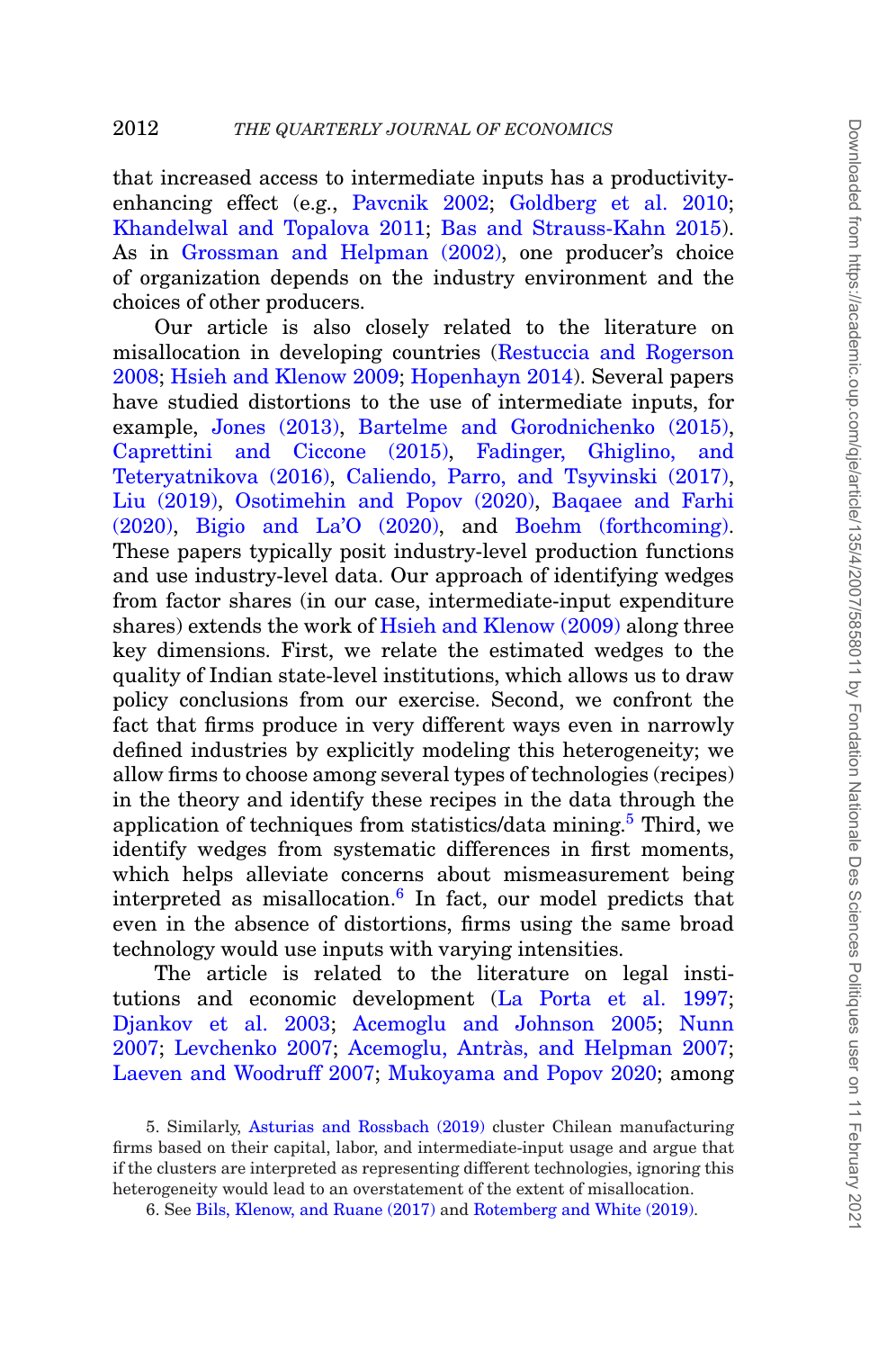many others). [Ponticelli and Alencar \(2016\)](#page-50-16) and [Chemin \(2012\)](#page-49-16) argue that better courts reduce financial frictions. [Amirapu](#page-48-11) [\(2017\)](#page-48-11) shows that where district courts in India are more congested, firms in industries that relied on relationship-specific inputs grew faster. [Johnson, McMillan, and Woodruff \(2002\)](#page-49-17) provide survey evidence that reduced trust in courts makes firms that rely on relationship-specific inputs less likely to switch suppliers. By embedding a contracting friction into a general equilibrium model, we explore its quantitative importance for aggregate outcomes. [Boehm \(forthcoming\)](#page-49-14) characterizes the impact of weak enforcement on aggregate productivity, using cross-country differences in input-output tables to show that weak legal institutions have a larger effect on industry pairs that are more vulnerable to holdup problems.

# II. INPUT USE AMONG INDIAN MANUFACTURING PLANTS

## *II.A. Intermediate-Input Use*

<span id="page-6-0"></span>We use data from the 2000/01 to 2012/13 rounds of the Annual Survey of Industry (ASI), the official annual survey of India's formal manufacturing sector. The ASI is a panel that covers all establishments with more than 100 employees, and every year a fifth of all establishments with more than 20 employees (or more than 10 if they use power). The ASI's unique feature is that it contains detailed product-level information on each plant's intermediate inputs and outputs. Product codes are at the five-digit level, of which there are around 5,200 codes in their classification. The product classification remains largely unchanged during the years 2000/01 to 2009/10. The rounds 2010/11 to 2012/13 use a different (but similar) product classification, and we bring product-level data to the classification of the earlier years using the official concordance table published by the Ministry of Statistics. [Online Appendix](file:qje.oxfordjournals.org) A contains more details on the data and a description of our sample.

One striking feature of the data is that even in narrowly defined industries, plants produce using very different input bundles. [Figure I](#page-7-0) shows two examples that are particularly clear. Among producers of bleached cotton cloth and polished diamonds, output is made using different sets of inputs. Although we believe that much of the heterogeneity in organization and input bundles is not associated with inefficiencies and would arise naturally, [Section II.C](#page-11-0) shows that some of the differences are systematically related to court congestion.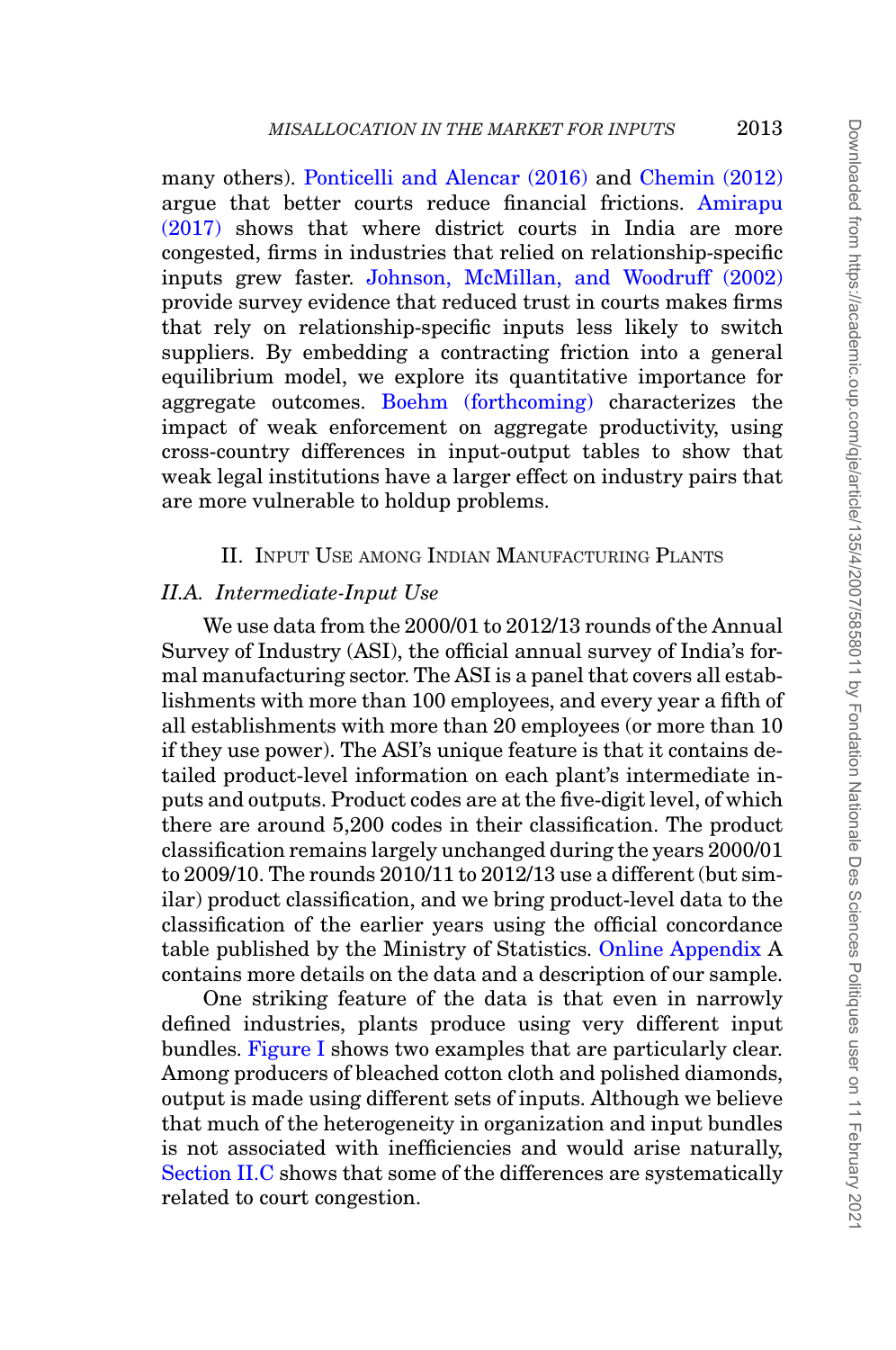<span id="page-7-0"></span>

 $(A)$  Input mixes for Bleached Cotton Cloth (63303)  $(B)$ 



#### FIGURE I

#### Heterogeneity in Input Mixes within Narrow Industries

The figure shows the variation in plants' input mixes for single-product plants that produce only bleached cotton cloth (Panel A) or polished diamonds (Panel B). Each dot represents a plant-year observation; the coordinates on the horizontal and vertical axes correspond to the materials cost share of two different types of intermediate inputs. For example, a plant on the top left of Panel B produces polished diamonds entirely from cut diamonds (therefore doing just the polishing); a plant on the bottom right produces polished diamonds entirely from rough diamonds (therefore doing both cutting and polishing themselves). Observations on the bottom left mostly produce their output from unbleached cloth (Panel A) or industrial diamonds (Panel B). Points have been jittered to improve readability.

Intermediate inputs vary in their degree to which buyers and sellers are subject to holdup problems. Producers of goods that are tailored to a particular buyer (relationship-specific) may find that buyers refuse to pay for the supplied good, knowing that they are useless to anyone but themselves [\(Iyer and Schoar 2008\)](#page-49-18). We use the [Rauch \(1999\)](#page-50-0) classification that divides goods into homogeneous goods (those that are traded on organized exchanges or for which a reference price exists) and relationship-specific goods (the remainder). Holdup problems are more likely to arise with relationship-specific inputs. At the same time, timely and cheap enforcement of contracts in a court of justice is a way to alleviate these holdup problems. Hence, firms rely more heavily on judicial institutions to enforce supplier contracts when trading goods belonging to the latter category [\(Johnson, McMillan, and](#page-49-17) [Woodruff 2002\)](#page-49-17).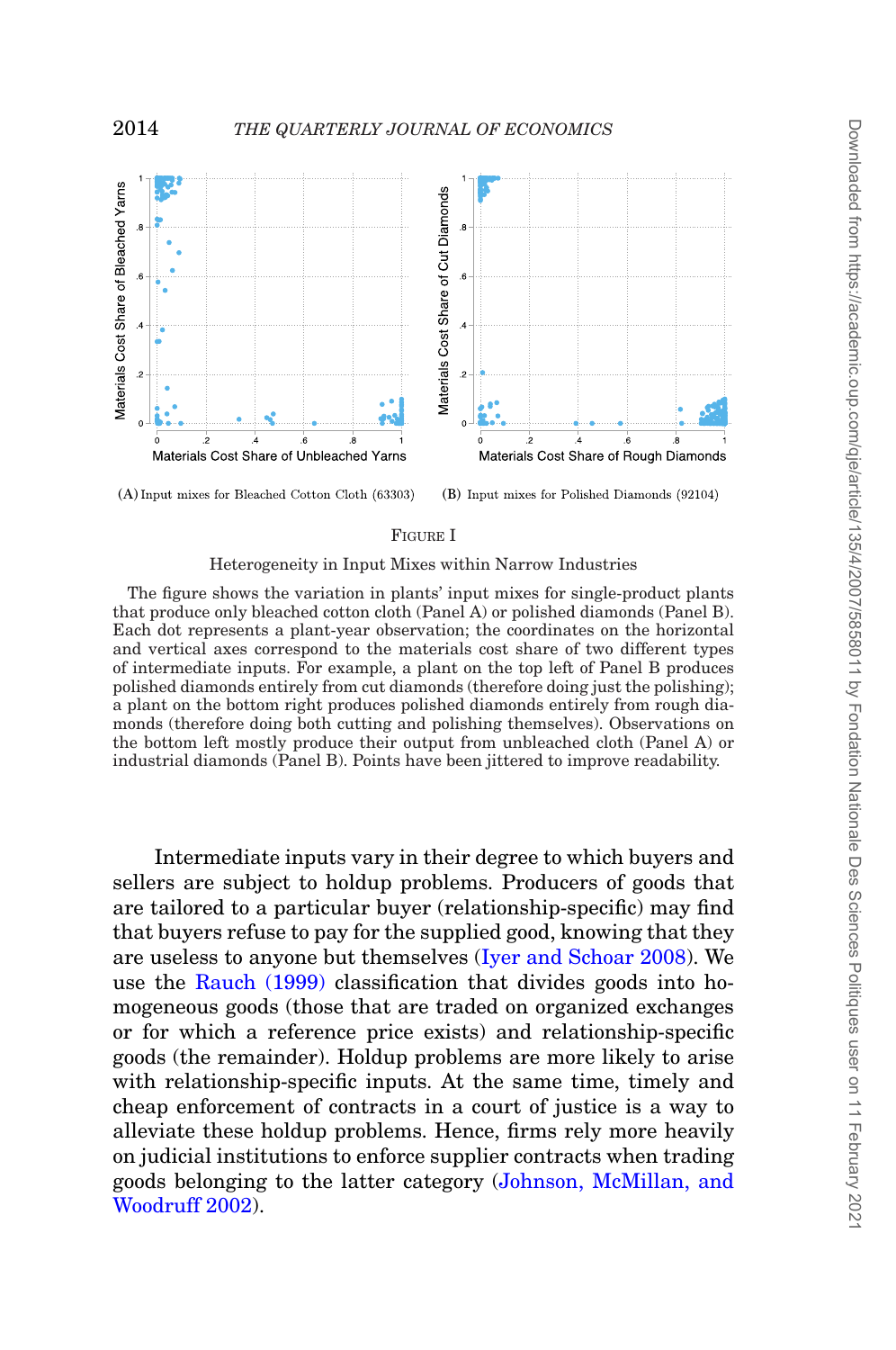#### *II.B. Court Congestion in India*

<span id="page-8-5"></span>Among all the ills of the Indian judicial system, its slowness is perhaps the most apparent. As of 2017, about 9% of pending cases in district courts and 6% of pending cases in High Courts are older than 10 years.<sup>[7](#page-8-0)</sup> Some cases make international headlines, such as in 2010, when the Bhopal District Court convicted eight executives of death by criminal negligence during the 1984 Bhopal gas leak, which killed thousands of people. The conviction took place some 25 years after the disaster; one of the eight executives had already passed away, and the remaining seven appealed the conviction.<sup>[8](#page-8-1)</sup>

The slowness of the Indian courts is at least partly due to the uneven distribution of workload across its three tiers.<sup>9</sup> The lowest tier is the Subordinate (District) Courts, which have courthouses in district capitals and major cities.<sup>10</sup> The next tier are the High Courts, of which there generally exists one for each state and which have both appellate and original jurisdiction over cases originating from their state (and sometimes an adjacent union territory). High Courts also administer subordinate courts in their jurisdiction. The highest tier is the Supreme Court of India. All three tiers are heavily congested, with district courts facing the additional problems that judges are often inexperienced and are regarded as being less able or willing to make the right decision. While contract cases between firms should, in principle, be filed at the district level, litigants typically bypass this step by claiming an infringement of their fundamental rights or appealing to the constitution of India, in which case they are permitted to file the claim directly at a high court.<sup>11</sup> High Court judges, often taking a dim view of the subordinate judiciary,

<span id="page-8-0"></span>7. Figures for district courts are from the National Judicial Data Grid from 2017. Figures for High Courts are based on authors' calculations from the Daksh data (see below).

<span id="page-8-1"></span>8. James Lamont, "Painfully Slow Justice over Bhopal," *Financial Times*, June 7, 2010.

<span id="page-8-2"></span>9. See [Robinson \(2016\)](#page-50-17) for an overview of the Indian judiciary. [Hazra and](#page-49-19) [Debroy \(2007\)](#page-49-19) discuss its problems in relation to economic development.

<span id="page-8-3"></span>10. Districts are the administrative divisions below states. Between 2001 and 2010 there were around 620 districts and 28 states in India. Union territories are small administrative divisions (typically cities or islands) that are under the rule of the federal government, as opposed to states, which have their own government.

<span id="page-8-4"></span>11. Some High Courts, such as the High Courts of Bombay, Calcutta, Madras, and Delhi, even allow civil cases to be filed directly whenever the claim exceeds a certain value.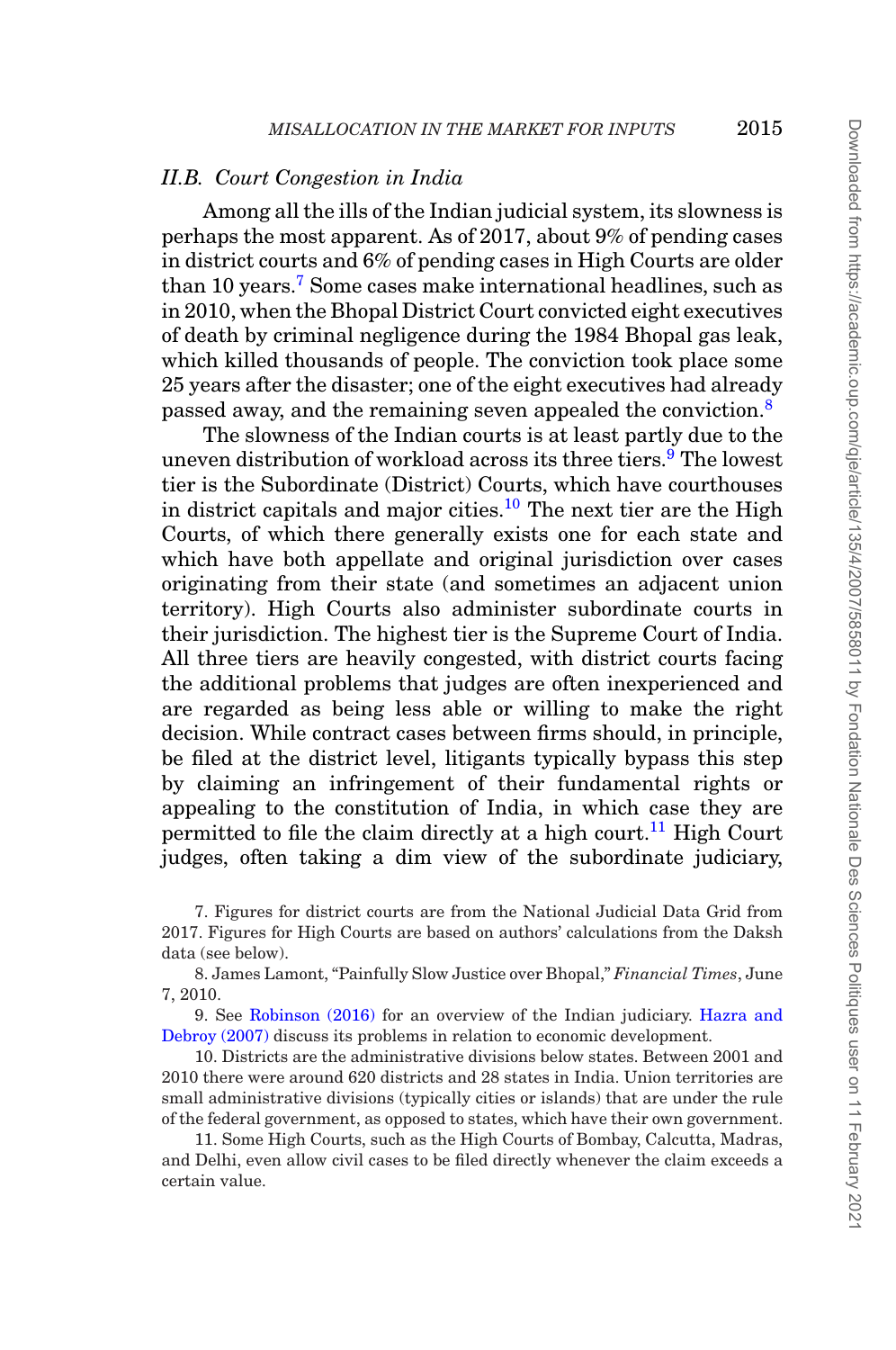tend to accommodate this practice. The result is that the Indian judiciary is relatively heavy in its upper levels, with only the simplest cases being dealt with in the subordinate courts.<sup>12</sup> For better or worse, the quality of the higher judiciary determines whether and how contracts can be enforced.

We construct a measure of court congestion from microdata on pending civil cases in High Courts, which the Indian nongovernmental organization Daksh collects from causelists and other court records [\(Narasappa and Vidyasagar 2016\)](#page-50-18). These records show the status and age of pending and recently disposed cases, along with characteristics of the case, such as the act under which the claim was filed or a case type categorization. Our measure of high court congestion is the average age of pending civil cases in each court, at the end of the calendar year 2016. Whenever a high court has jurisdiction over two states and a separate bench in each of them (such as the Bombay High Court, which has jurisdiction over Maharashtra and Goa), we construct the statistic by state. We prefer this measure over existing measures of the speed of enforcement, such as pendency ratios published by the High Courts, which suffer from the problem that different high courts measure pendencies in vastly different ways (as emphasized by the [Law Commission of India 2014\)](#page-50-19).

The average age of pending civil cases varies substantially across high courts—from less than one year in Goa and Sikkim, to about four and a half years in Uttar Pradesh and West Bengal. The cross-state average is two and a half years. These differences can be seen in [Figure II.](#page-10-0)

The problems of the Indian judiciary are not a recent phenomenon and have not gone unnoticed. Throughout the modern history of India as an independent nation, the Law Commission of India has pointed out the enormous backlogs and arrears of cases (14th report, 1958; 79th report, 1979; 120th report, 1987; 245th report, 2014), and suggested many policies to alleviate the situation. The vast majority of these proposals have not been adopted, and the few exceptions seem to have had little effect. Overall, the backlogs have slowly but continually accumulated.

<span id="page-9-0"></span><sup>12.</sup> Between 2010 and 2012, about 40% of all disposed cases in subordinate courts were related to traffic tickets, another 7% related to bounced cheques [\(Law](#page-50-19) [Commission of India 2014\)](#page-50-19).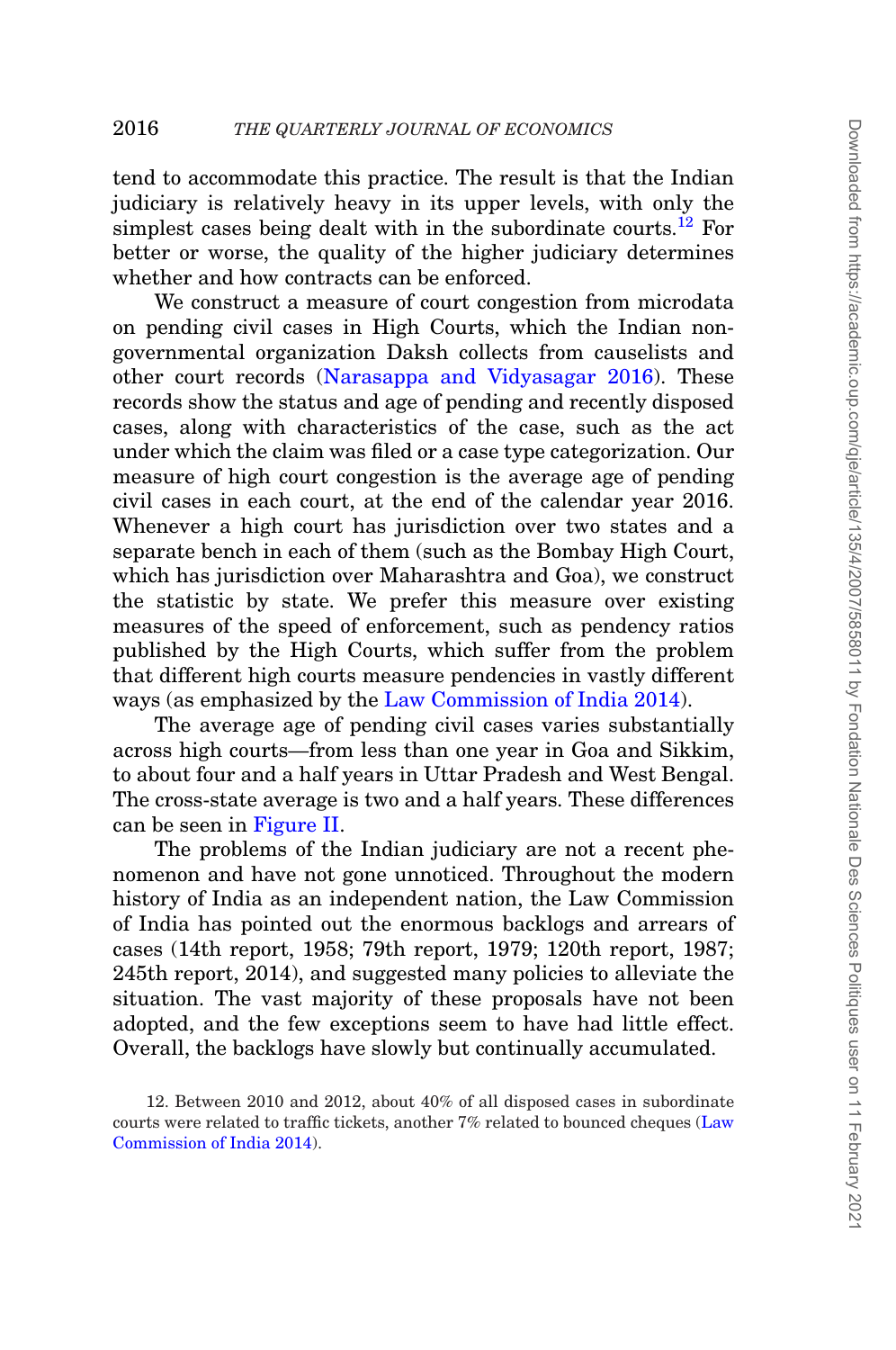<span id="page-10-0"></span>

FIGURE II Age of the High Court and Speed of Enforcement

The main explanation for why court speed varies so much across states lies in the history of India's political subdivisions. The first high courts (Madras, Bombay, and Calcutta) were set up by the British in the 1861 Indian High Courts Act and served as the precursor for India's post-Independence high courts. Upon Independence, India was divided into a number of federated states, with the constitution of India (1947) mandating a high court for each state. Throughout the twentieth century and beyond, India has frequently subdivided its states, often because of ethno-nationalist movements. These subdivisions were often accompanied with new high courts being set up, which then start without any existing backlog of cases.<sup>[13](#page-10-1)</sup> The age of the high court is a strong determinant of its speed of enforcement (see [Figure II;](#page-10-0) the *F*-statistic in that regression is 11.1). We later use the age of high courts as an instrument for its level of congestion.

<span id="page-10-1"></span>13. Table A.1 in [Online Appendix](file:qje.oxfordjournals.org) A summarizes the reasons for the high court being set up or the state being formed.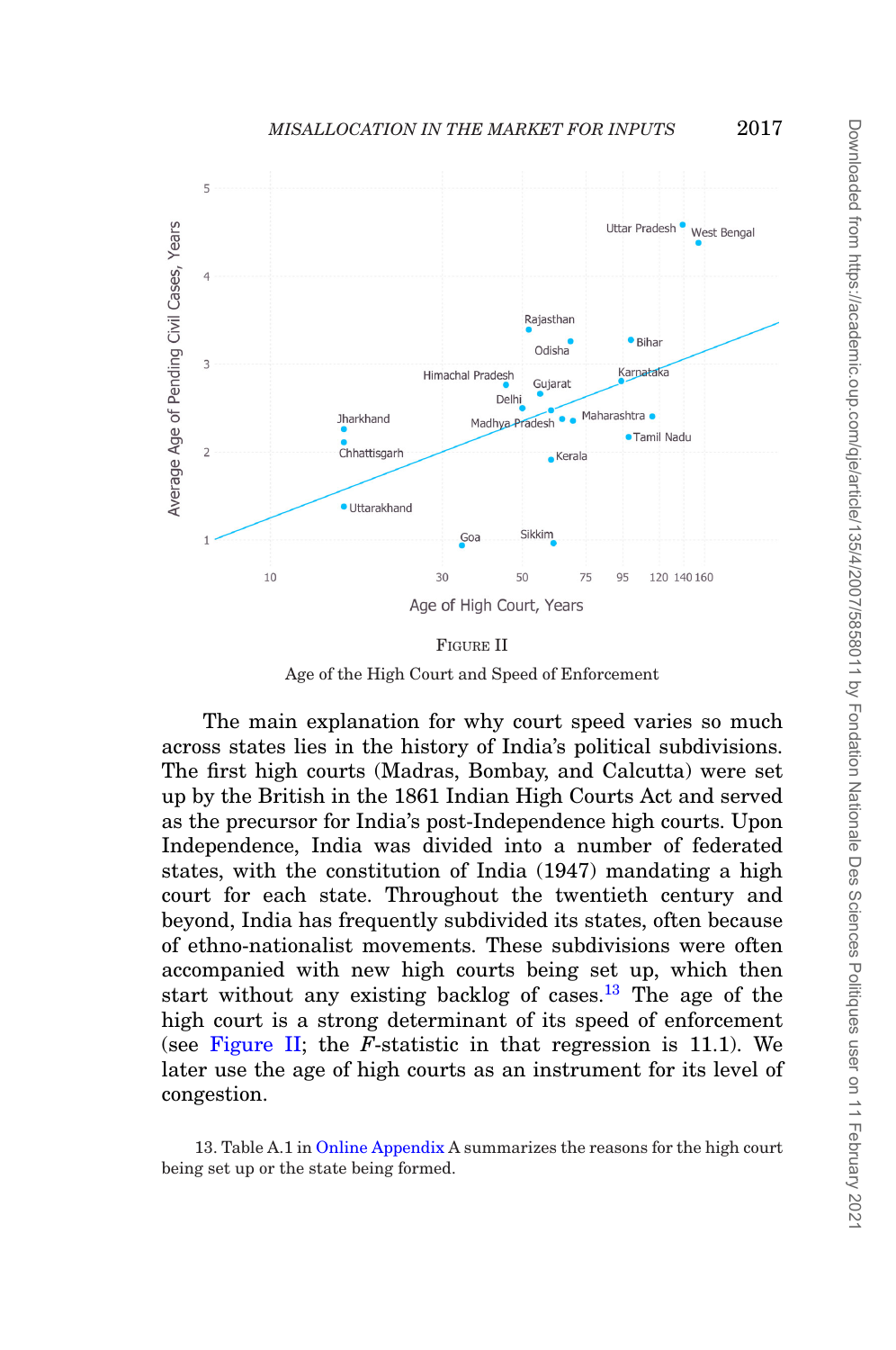## *II.C. Motivating Facts*

<span id="page-11-0"></span>We turn to documenting the correlation between court congestion and plants' intermediate input use. For the sake of compa-rability we restrict our attention here to single-product plants.<sup>[14](#page-11-1)</sup>

<span id="page-11-4"></span>FACT 1. In states with more-congested courts, cost shares of intermediate inputs are relatively lower in industries that tend to rely more on relationship-specific intermediate inputs.

[Table I](#page-12-0) shows regressions of the plants' materials cost share on an interaction of court congestion (as measured by the average age of pending cases in the high court of the state in which the plant is located<sup>15</sup>) and the industry's reliance on relationship-specific inputs.<sup>[16](#page-11-3)</sup> The interaction term has a negative and significant coefficient, showing that plants' materials cost shares decline more steeply with court congestion in industries that tend to rely more heavily on relationship-specific inputs. The magnitude in column (1) indicates that for each additional year of court congestion, plants' materials share of cost declines by 1.67 percentage points more in industries that rely on relationshipspecific inputs than in industries that rely on standardized inputs.

A primary concern in this specification is that court congestion is standing in for the level of development, or that the level of development is correlated with the relative productivity of industries that rely on relationship-specific inputs. Column (1) includes district fixed effects. Column (2) controls for the interaction of relationship specificity with district income per capita, and column (3) adds controls for the interaction of relationship specificity with a variety of state characteristics, including measures of trust, corruption, linguistic fragmentation, and fragmentation

<span id="page-11-1"></span>14. One difficulty that arises when studying multiproduct plants is that we do not observe which inputs are used to produce each product. Nevertheless, the results in this section are quantitatively similar when we include multiproduct plants and assign the plant to the category of its highest-revenue product.

<span id="page-11-2"></span>15. In principle, firms can bring their cases to any court; the court decides whether it has jurisdiction over the case. We believe that in the case of India this practice is limited, as state borders are often also language borders. More generally, this would be a form of measurement error in the independent variable that would bias the coefficient toward 0.

<span id="page-11-3"></span>16. Following [Nunn \(2007\),](#page-50-12) we measure an industry's reliance on relationshipspecific inputs at the national level by computing the fraction of intermediate-input expenditures spent on relationship-specific inputs across all plants in the industry. See [Online Appendix](file:qje.oxfordjournals.org) A.1 for details.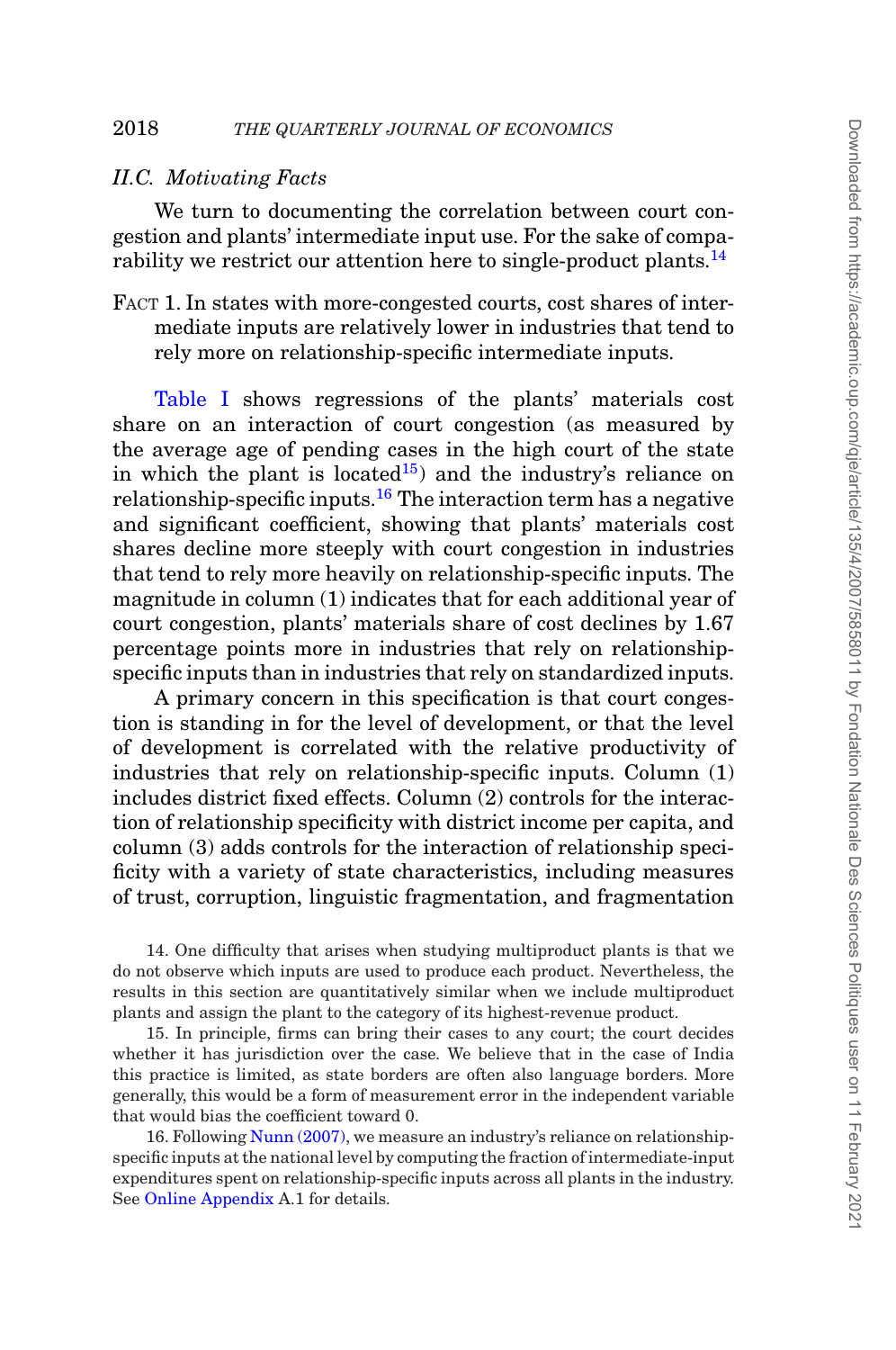|                                       |                         |                          |                        | Dependent variable: Materials expenditure in total cost |                        |                          |
|---------------------------------------|-------------------------|--------------------------|------------------------|---------------------------------------------------------|------------------------|--------------------------|
|                                       |                         |                          |                        |                                                         |                        |                          |
|                                       | $\widehat{\Xi}$         | $\widehat{\mathfrak{D}}$ | ව                      | $\bigoplus$                                             | $\widehat{5}$          | $\widehat{\mathbf{e}}$   |
| Avg age of civil cases * Rel. spec.   | $-0.0167**$<br>(0.0046) | $-0.0129*$<br>(0.0051)   | $-0.0118*$<br>(0.0053) | $-0.0156^{+}$<br>(0.0085)                               | $-0.0201*$<br>(0.0082) | $-0.0212***$<br>(0.0078) |
| LogGDPC * Rel. spec.                  |                         | (0.0086)<br>0.0114       | (0.0091)<br>0.0102     |                                                         | 0.00710<br>(0.0095)    | 0.00556<br>(0.0096)      |
| Rel. spec. x State controls           |                         |                          | Yes                    |                                                         |                        | Yes                      |
| Five-digit industry FE<br>District FE | Yes<br>Yes              | Yes<br>Yes               | Yes<br>Yes             | Yes<br>Yes                                              | Yes<br>Yes             | Yes<br>Yes               |
| Estimator                             | <b>OLS</b>              | <b>OLS</b>               | <b>OLS</b>             | $\geq$                                                  | $\overline{N}$         | $\geq$                   |
| Observations<br>R <sup>2</sup>        | 208,527<br>0.480        | 199,544<br>0.482         | 196,748<br>0.484       | 208,527<br>0.480                                        | 199,544<br>0.482       | 196,748<br>0.484         |

<span id="page-12-0"></span>TABLE I TABLE I

*Notes.* Standard errors are in parentheses, clustered at the state × industry level. <sup>+</sup> *p* < .10,\* *p* < .05, \*\* *p* < .01. "Rel. spec. × State controls" are interactions of trust, language Herfindahl, case Herfindahl, and corruption with relationship specificity. The sample consists of single-product plants only. Herfindahl, caste Herfindahl, and corruption with relationship specificity. The sample consists of single-product plants only.

# *MISALLOCATION IN THE MARKET FOR INPUTS* 2019

Downloaded from https://academic.oup.com/qje/article/135/4/2007/5858011 by Fondation Nationale Des Sciences Politiques user on 11 February 2021 Downloaded from https://academic.oup.com/qje/article/135/4/2007/5858011 by Fondation Nationale Des Sciences Politiques user on 11 February 2021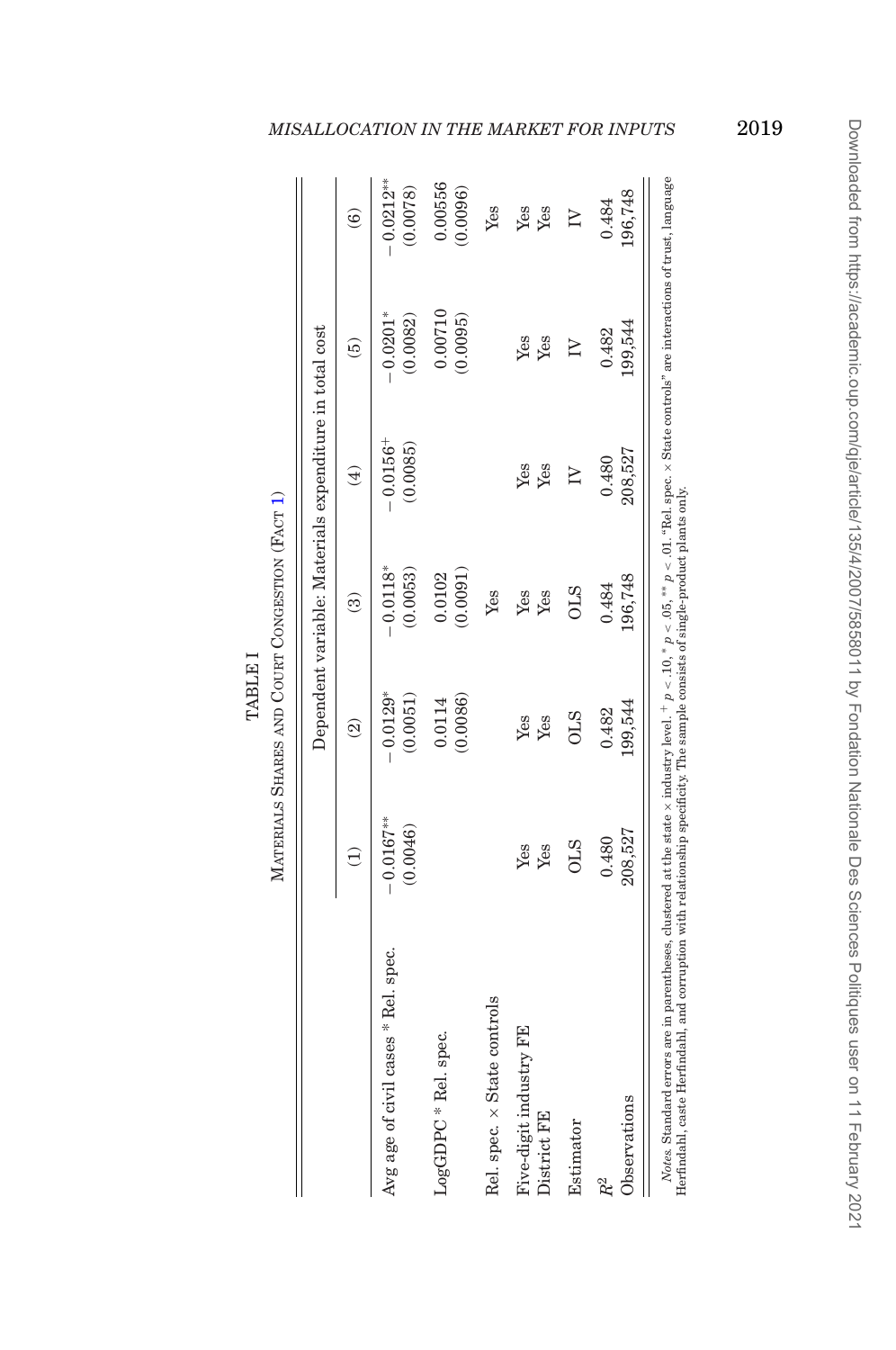by caste. While the coefficients (reported in [Online Appendix](file:qje.oxfordjournals.org) C) suggest that ethnolinguistic homogeneity facilitates the use of relationship-specific inputs, this appears to be orthogonal to court congestion. Finally, columns (4) to (6) employ an instrumental variables strategy that we discuss below in [Section II.D.](#page-16-0)

<span id="page-13-1"></span>FACT 2. In states with more-congested courts, intermediate input bundles are tilted toward standardized intermediate inputs.

Our first fact related court congestion to how plants divided their expenditures between intermediate and primary inputs. We next study how the composition of plants' intermediate-input baskets covaries with court congestion. [Table II](#page-14-0) shows that in states where courts are faster, plants' intermediate-input baskets are tilted toward relationship-specific intermediate inputs. This correlation remains statistically significant when controlling for district income per capita and other state characteristics.

<span id="page-13-2"></span>FACT 3. In states with more-congested courts, plants in industries that tend to rely more on relationship-specific intermediate inputs have larger vertical spans of production.

A low materials share suggests that a plant may be doing more consecutive steps in the production process themselves. For example, a car producer that assembles components may also manufacture those components in the same facility. The regressions in [Table III](#page-15-0) show how court congestion is related to the vertical span of production, that is, to how many consecutive production steps are performed within the plant. We first construct a measure of the "vertical distance" between an output good  $\omega$  to an input  $\omega'$ . This is intended to capture the typical number of "steps" between the use of  $\omega'$  and the production of  $\omega$ , where we define a step to be the activity performed by a single plant[.17](#page-13-0) Finally, for each single-product plant, our measure of vertical span is the expenditure-weighted average of the distance

<span id="page-13-0"></span><sup>17.</sup> We construct national input-output tables using our plant-level data. For each output good  $\omega$  and input good  $\omega'$ , we take a weighted average of the number of steps along any path from  $\omega'$  to  $\omega$ , weighted by the product of the input-output shares along that path, excluding any path which cycles. This measure is similar to *Upstreamnessij* of [Alfaro et al. \(2019\).](#page-48-12) [Online Appendix](file:qje.oxfordjournals.org) B gives the precise mathematical definition of vertical distance.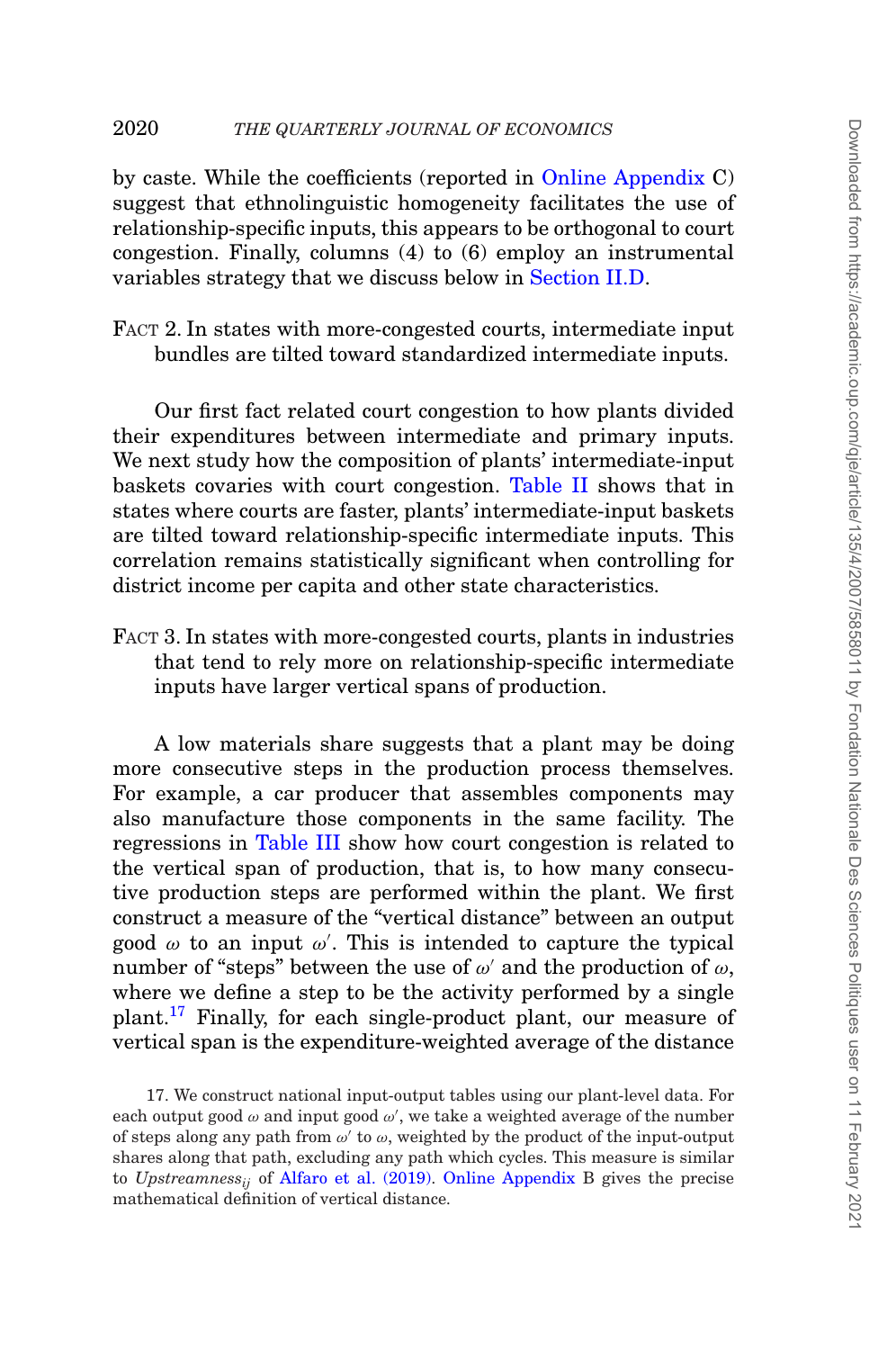|                           |                         |                           | Dependent variable: $\frac{\partial}{X^R_1+X^H_1}$ |                         |                            |                            |
|---------------------------|-------------------------|---------------------------|----------------------------------------------------|-------------------------|----------------------------|----------------------------|
|                           |                         | ତ୍ର                       | ව                                                  | 4                       | ම                          | ම                          |
| Avg age of civil HC cases | $-0.00547*$<br>(0.0022) | $-0.00621***$<br>(0.0023) | $-0.00530^{*}$<br>(0.0024)                         | $-0.0144**$<br>(0.0044) | $-0.0146***$<br>(0.0044)   | $-0.0167***$<br>(0.0045)   |
| Log district GDP/capita   |                         | $-0.00389$<br>(0.0045)    | $-0.00384$<br>(0.0046)                             |                         | $-0.00912^{+}$<br>(0.0051) | $-0.00980^{+}$<br>(0.0051) |
| State controls            |                         |                           | Yes                                                |                         |                            | Yes                        |
| Five-digit industry FE    | Yes                     | Yes                       | Yes                                                | Yes                     | Yes                        | Yes                        |
| Estimator<br>$R^2$        | 0.441<br><b>OLS</b>     | 0.446<br><b>OLS</b>       | 0.449<br><b>OLS</b>                                | 0.441                   | 0.446<br>$\geq$            | 0.449<br>$\geq$            |
| Observations              | 225,590                 | 204,031                   | 199,339                                            | 225,590                 | 204,031                    | 199,339                    |

<span id="page-14-0"></span>TABLE II TABLE II

Ë corruption. The sample consists of single-product plants only. Standard errors are in parentheses, clustered at the state × industry level. + *p* < .10, ∗ *p* < .05, ∗∗ *p* < .01. .<br>P Ź .<br>2 ζ इ mmmm

# *MISALLOCATION IN THE MARKET FOR INPUTS* 2021

Downloaded from https://academic.oup.com/qje/article/135/4/2007/5858011 by Fondation Nationale Des Sciences Politiques user on 11 February 2021 Downloaded from https://academic.oup.com/qje/article/135/4/2007/5858011 by Fondation Nationale Des Sciences Politiques user on 11 February 2021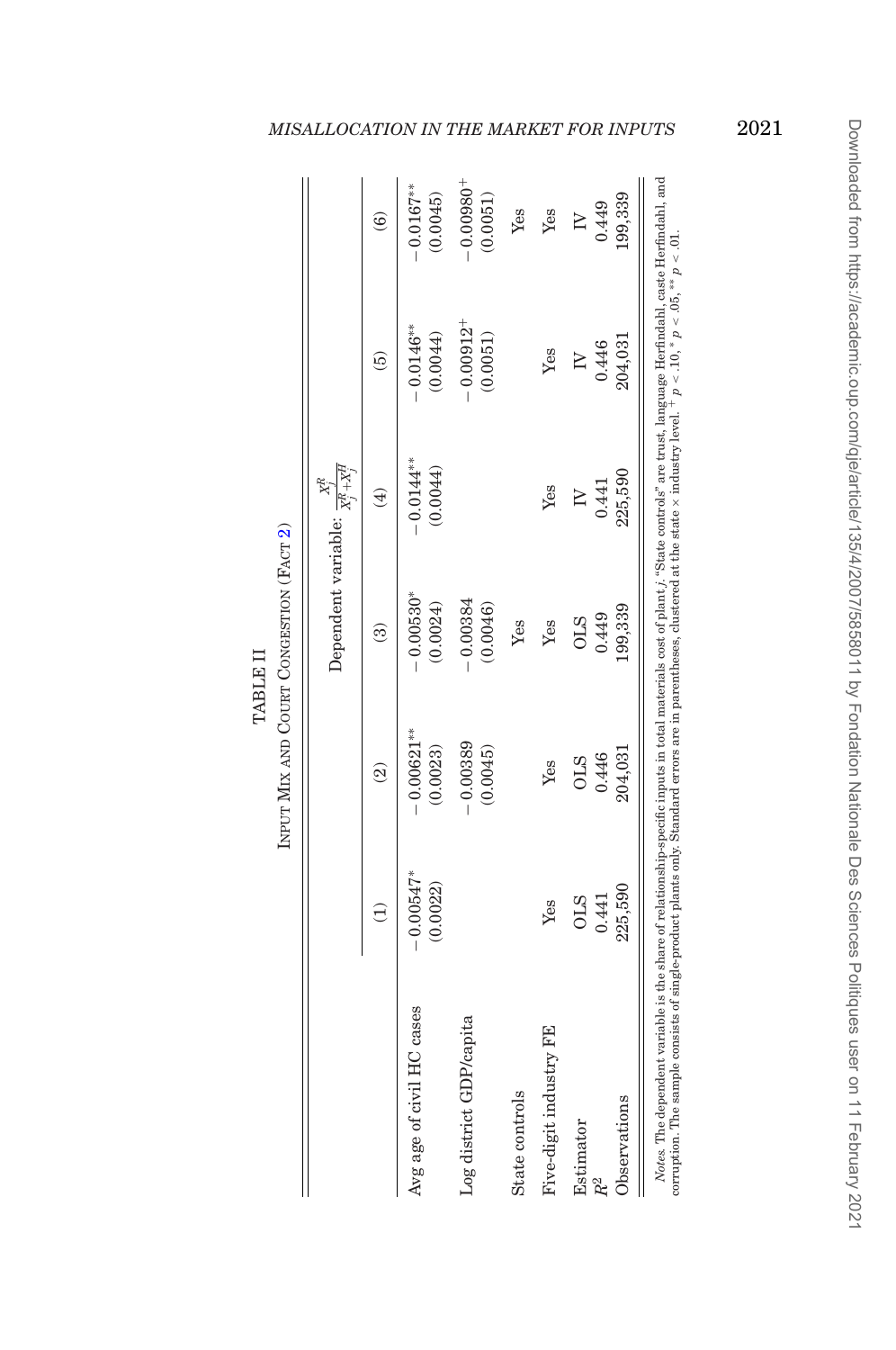|                                                                                                                                                                                                                                                                                                                                               |                         |                          | Dependent variable: Vertical span |                   |                         |                      |
|-----------------------------------------------------------------------------------------------------------------------------------------------------------------------------------------------------------------------------------------------------------------------------------------------------------------------------------------------|-------------------------|--------------------------|-----------------------------------|-------------------|-------------------------|----------------------|
|                                                                                                                                                                                                                                                                                                                                               | E                       | $\widehat{\mathfrak{D}}$ | ල                                 | $\left( 4\right)$ | 6                       | $\widehat{6}$        |
| Avg age of civil cases * Rel. spec.                                                                                                                                                                                                                                                                                                           | $0.0195^{+}$<br>(0.011) | $0.0269*$<br>(0.012)     | $0.0280*$<br>(0.012)              | 0.0292<br>(0.019) | $0.0314^{+}$<br>(0.018) | $0.0368*$<br>(0.018) |
| LogGDPC * Rel. spec.                                                                                                                                                                                                                                                                                                                          |                         | 0464*<br>(0.022)         | 0.0288<br>(0.024)                 |                   | $0.0491*$<br>(0.023)    | 0.0330<br>(0.024)    |
| Rel. spec. x State controls                                                                                                                                                                                                                                                                                                                   |                         |                          | Yes                               |                   |                         | Yes                  |
| Five-digit industry FE<br>District FE                                                                                                                                                                                                                                                                                                         | Yes<br>Yes              | Yes<br>Yes               | Yes<br>Yes                        | Yes<br>Yes        | Yes<br>Yes              | Yes<br>Yes           |
| Estimator                                                                                                                                                                                                                                                                                                                                     | <b>OLS</b>              | <b>OLS</b>               | <b>OLS</b>                        | $\geq$            | $\geq$                  | $\geq$               |
| Observations<br>$R^2$                                                                                                                                                                                                                                                                                                                         | 163,334<br>0.443        | 56,191<br>0.451          | 154,021<br>0.453                  | 163,334<br>0.443  | 156,191<br>0.451        | 154,021<br>0.453     |
| Notes. Standard errors are in parentheses, clustered at the state $\times$ industry level. + $p < 10$ , * $p < 10$ , * $p < 10$ ,  Thel. spec. $\times$ State controls" are interactions of trust, language<br>Herfindahl, caste Herfindahl, and corruption with relationship specificity. The sample consists of single-product plants only. |                         |                          |                                   |                   |                         |                      |

<span id="page-15-0"></span>TABLE III

TABLE III

# 2022 *THE QUARTERLY JOURNAL OF ECONOMICS*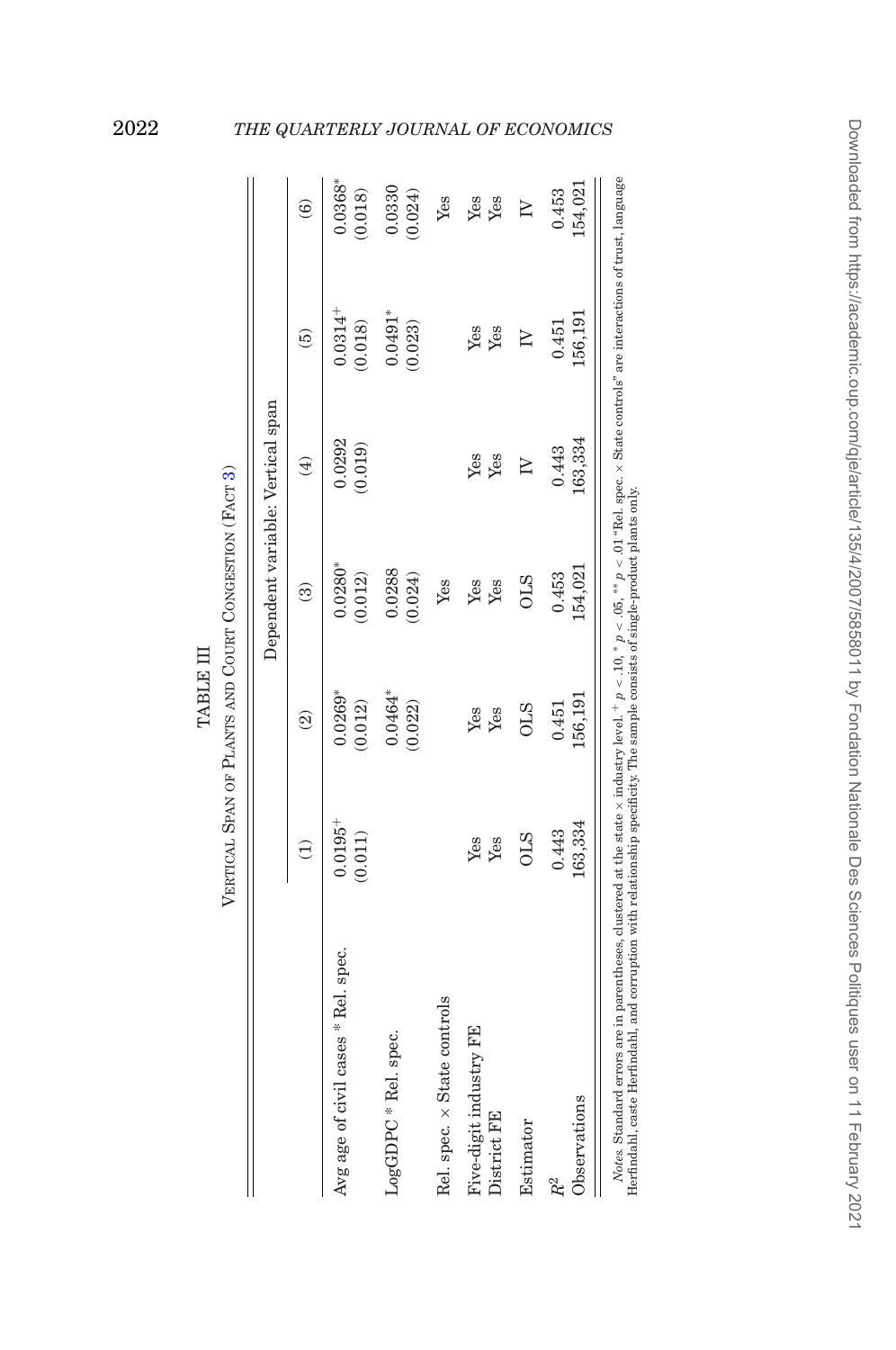from the plant's output  $\omega$  to its intermediate inputs:

$$
\text{verticalSpan}_j = \sum_{\hat{\omega} \in \Omega} \frac{X_{j\hat{\omega}}}{\sum_{\tilde{\omega} \in \Omega} X_{j\tilde{\omega}}} \text{verticalDistance}_{\omega \hat{\omega}},
$$

where  $X_{i\hat{\omega}}$  is plant *j*'s expenditure on input  $\hat{\omega}$  and  $\omega$  is *j*'s output. A longer vertical span indicates that the plant uses inputs that are typically further upstream, and suggests that the plant is performing more steps in-house. [Table III](#page-15-0) shows that plants' vertical spans of production increase more sharply with court congestion in industries that tend to rely more heavily on relationship-specific inputs.<sup>[18](#page-16-1)</sup>

# <span id="page-16-0"></span>*II.D. Endogeneity and the Historical Determinants of Indian Court Efficiency*

The main caveat in the foregoing regressions is the concern that there are unobserved covariates of court congestion that may also affect the cost of plants' inputs, and thereby their input shares. The simplest version is reverse causality. In principle, the bias from reverse causality could be positive or negative. Suppose that, for exogenous reasons, a state had many plants that produced using relationship-specific inputs. The disputes that arise may cause the courts to be congested. Or alternatively, the state may respond to the disputes that arise by spending resources to reduce congestion. Either of these would be problematic for interpreting the regressions as a causal relationship.

Although we believe reverse causality is unlikely to arise the fraction of cases related to firm-to-firm trade is relatively  $\text{low}^{19}$ —it is difficult to rule out other factors that may influence both court congestion and usage of relationship-specific inputs.

<span id="page-16-1"></span>18. Although the nature of our data allows us to speak to the activities of individual plants rather than of firms, it is likely that contracting frictions affect the boundaries of firms as well. While we do not know whether two plants belong to the same firm, our data contain an indicator of whether a plant is standalone or part of a multiplant firm. In [Online Appendix](file:qje.oxfordjournals.org) C.2, we repeat [Tables I,](#page-12-0) [II,](#page-14-0) and [III](#page-15-0) but compare standalone plants to plants that belong to multiplant firms. Note that interpreting these regressions is not straightforward because whether a plant is part of a multiplant firm is itself an endogenous outcome.

<span id="page-16-2"></span>19. The fraction of cases that is related to the enforcement of supplier contracts is hard to pinpoint exactly because courts classify cases very broadly and in different ways across states. We know, however, that they account for less than 5%, 14%, and 7% of the pending cases in the High Courts of Allahabad, Bombay, and Calcutta, respectively.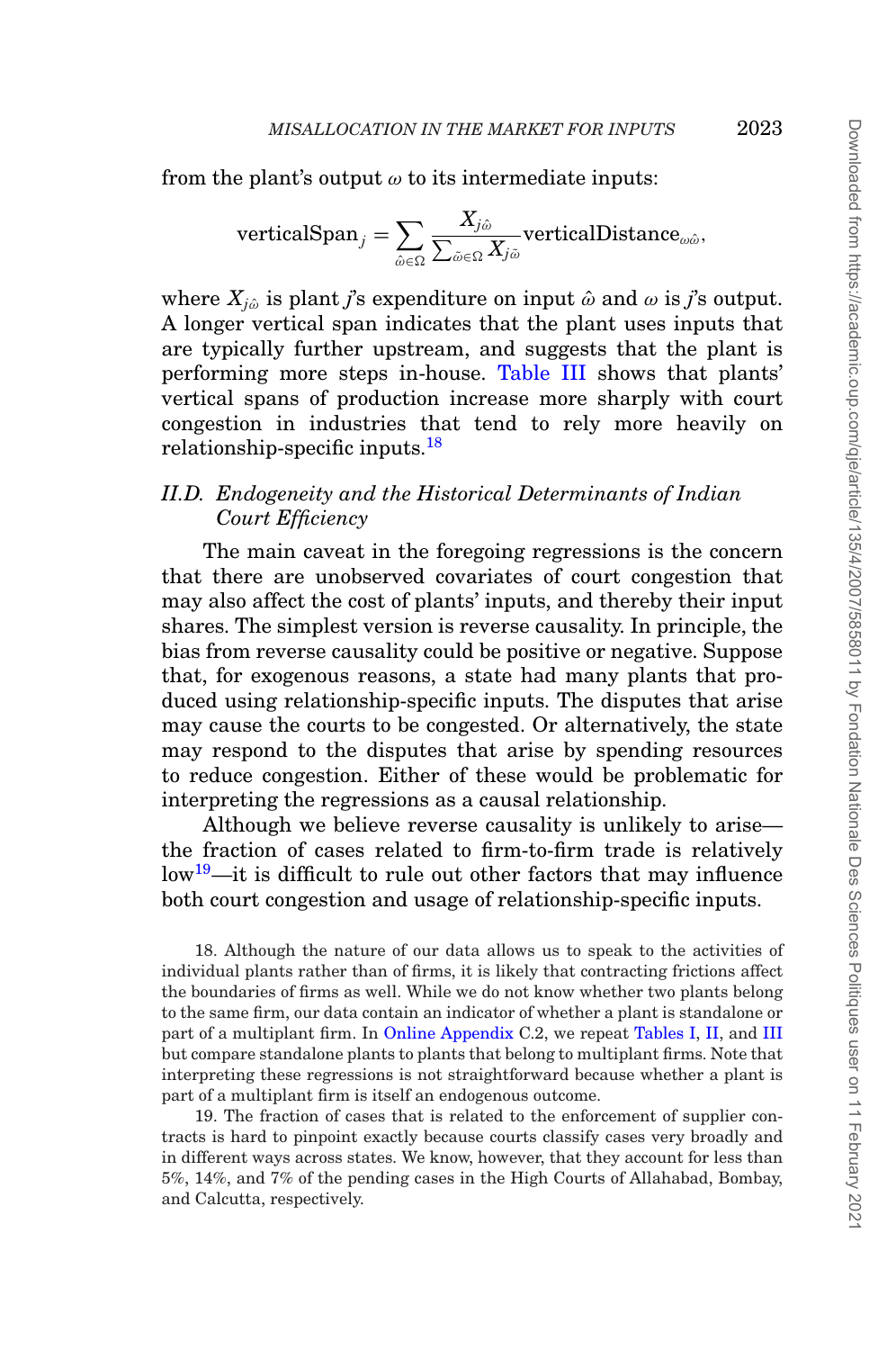We therefore employ an instrumental variables strategy that uses the historical determinants of congestion. As discussed in [Section II.B,](#page-8-5) courts have been continually accumulating backlogs throughout the twentieth century. At certain points, however, states were split or reorganized, mostly in response to ethnonationalist movements. In the course of these reorganizations, new high courts were set up, which initially started with a clean slate but were, like existing courts, understaffed and started accumulating backlogs. The time since their founding—the court's age—is therefore a strong predictor for the current backlog, which in turn determines the present-day speed of enforcement. Our instrumental variable for the speed of enforcement is hence the (log) age of the high court, and the instrument for an interaction of an industry-level variable with court speed is the interaction of the industry-level variable with the log age of the court. [Figure II](#page-10-0) shows the strong correlation between court age and speed of enforcement.

Columns (4) to (6) of [Tables I,](#page-12-0) [II,](#page-14-0) and [III](#page-15-0) repeat the regressions while instrumenting for the speed of enforcement. The point estimates of the coefficient of the interaction term is usually slightly larger than the OLS estimates.

There are a few reasons that the exclusion restriction may be violated. We argue that two candidates would lead us to conclude that the true relationships are stronger than reported in the IV regressions. First, new states tend to be relatively poor and have low state capacity. Thus the usual concern that a high level of development causes firms to use more sophisticated technologies that use relationship-specific inputs would cause the newer states to have higher use of homogeneous inputs. Alternatively, it may be that when a state splits, many firms lose their suppliers and must switch. It may be easy to find a new supplier of homogeneous inputs, whereas it might be harder to find a supplier of relationship-specific inputs. This channel would also cause newer states to be more intensive in homogeneous inputs. In either case, the true relationship would be stronger than reported. A third reason that the exclusion restriction might be violated is that newly formed states might be more ethnically homogeneous, so that newer courts might be correlated with better informal enforcement. This is a particular concern here because ethno-nationalist conflicts are a primary reason that states split. Nevertheless, we can control for states' ethnic fragmentation—or more specifically the interaction of relationship specificity with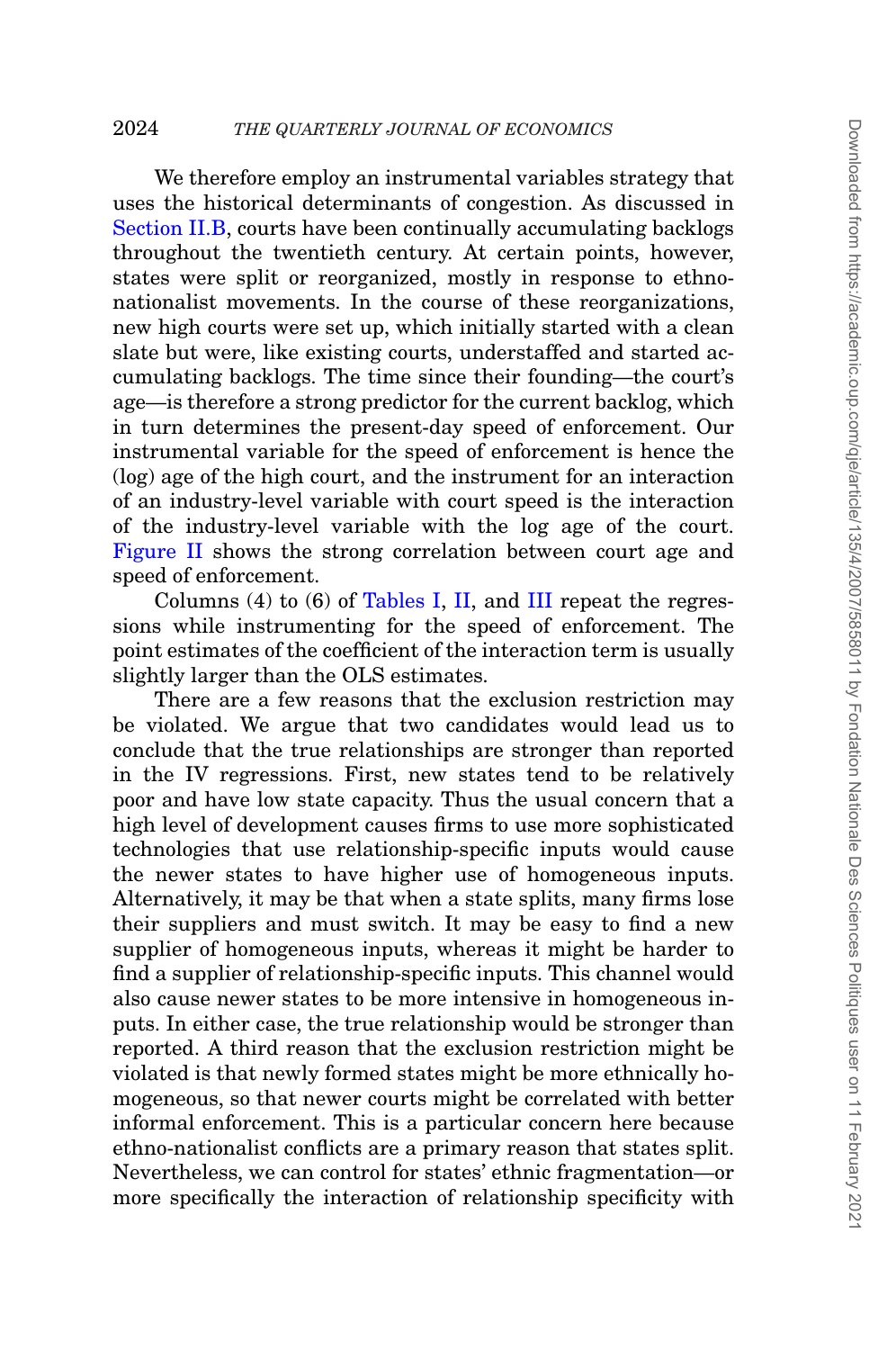various measures of ethnic fragmentation—as we do in columns (3) and (6) of [Tables I,](#page-12-0) [II,](#page-14-0) and [III.](#page-15-0) Controlling for these has little impact on the main coefficients of interest.

In addition to the cross-sectional regressions shown above, we bring evidence from time variation in the degree of court congestion in [Online Appendix](file:qje.oxfordjournals.org) C.3. We first show results from two instances in which high courts set up new and fast benches in remote areas during our sample period. In addition, we use variation in court pendency ratios over time. In both cases we include fixed effects to identify the relationship from time variation in court congestion only. Although neither experiment is perfect—with the court expansion the sample is small and some estimates are imprecise, whereas with pendency ratios it is not clear what drives the variation—the results are consistent with our baseline cross-sectional evidence.

A final concern is that an industry's reliance on relationshipspecific inputs is correlated with other industry characteristics such as capital intensity, skill intensity, upstreamness, or tradability. In [Online Appendix](file:qje.oxfordjournals.org) C.1 we show that the estimates are robust to controlling for the respective interactions of court congestion with each of these industry characteristics.<sup>20</sup>

### *II.E. Inferring Properties of Contracting Frictions*

What do these regressions tell us about the form of contracting frictions? The literature on contracting frictions (e.g., Antràs 2003) has emphasized that holdup problems may result in transactions in which the seller shades on the quantity or quality of the inputs. These can be modeled in different ways that would show up differently in the data. We explore the implications and empirical validity of these in [Online Appendix](file:qje.oxfordjournals.org) D.

In particular, contracting frictions could be modeled as resulting in an increase in the shadow cost of an input [\(Hsieh](#page-49-9) [and Klenow 2009\)](#page-49-9). A testable implication of this formulation is that the distortion should raise the buyer's ratio of revenue to total cost. In our setting, we find that plants that are subject to larger wedges—those in industries that tend to use relationshipspecific inputs in states with congested courts—have lower

<span id="page-18-0"></span><sup>20.</sup> [Online Appendix](file:qje.oxfordjournals.org) C.4 and C.5 show the correlation of distortions with other establishment characteristics, including import decisions, age, size, and the number of products.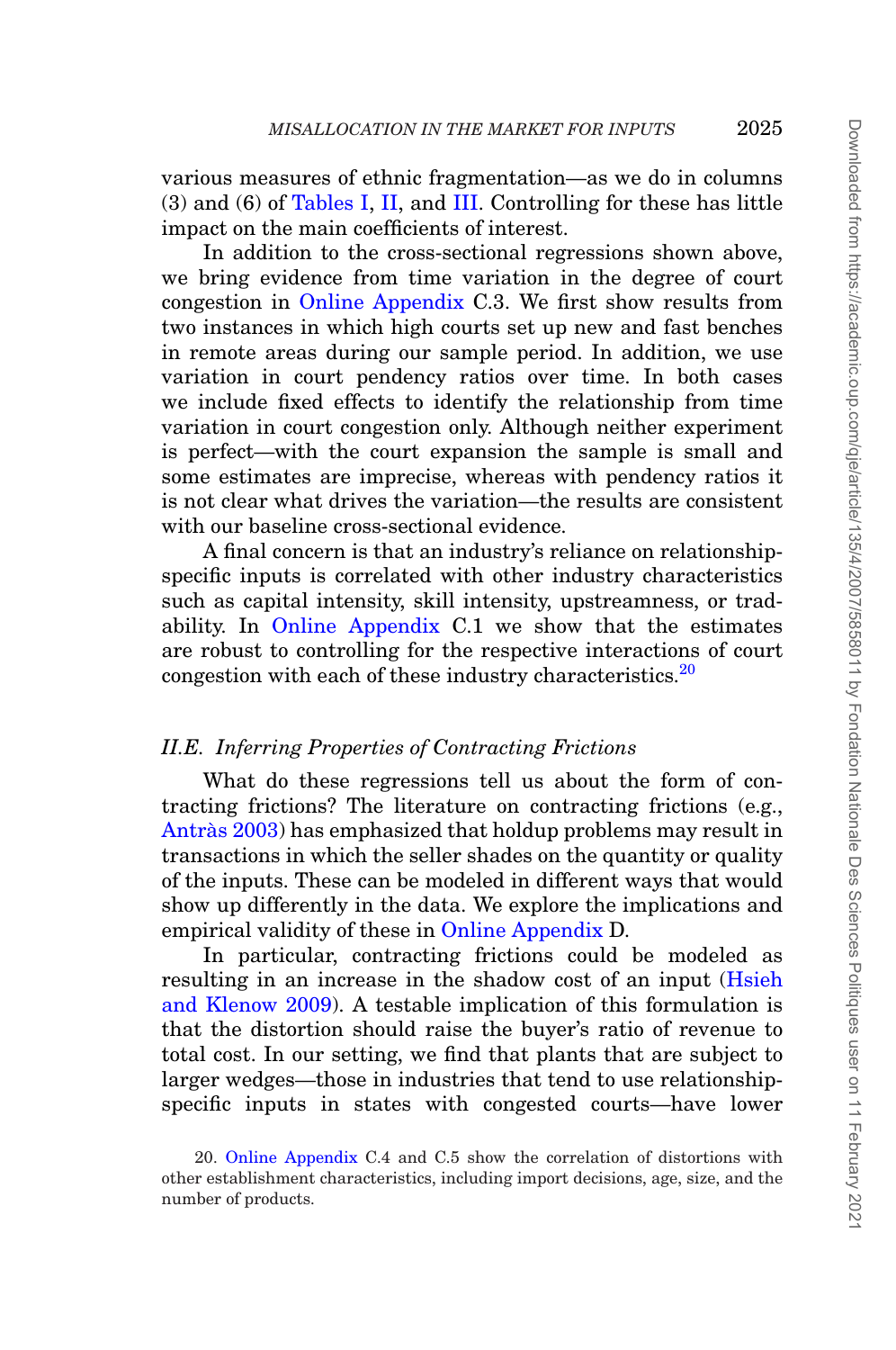revenue-cost ratios, in contrast to the prediction from a quantity distortion.

Alternatively, contracting frictions could raise the effective price of the input (i.e., an iceberg cost). To be consistent with our evidence, such a formulation would require that the elasticity of substitution between distorted and undistorted inputs is larger than 1. As we discuss in [Online Appendix](file:qje.oxfordjournals.org) D, this contrasts with available evidence, both from the existing literature and from our setting.

Finally, it could be that distortions increase the effective cost of an input, but that the additional cost takes the form of additional expenditure on primary factors. For example, it may be that the buyer needs to pay workers to repair defective inputs. Such a formulation is consistent with the empirical evidence and we use it in the subsequent model.

## III. MODEL

The previous section showed that imperfect contract enforcement alters the production decisions of manufacturing plants in India in systematic ways. We aim to quantify the impact of weak enforcement on the productivity of the manufacturing sector.

A commonly used approach to quantify the role of factor market frictions, pioneered by [Hsieh and Klenow \(2009\),](#page-49-9) is to posit that plants in the same industry use a common Cobb-Douglas production function. This allows them to use dispersion of cost shares within industries to infer dispersion in marginal products of inputs. What gives this approach traction is the implication that in the absence of distortions, plants would have the same cost shares regardless of the factor prices they face. Deviations from this cost share would then be interpreted as the result of a distortion. This approach, however, extends poorly to the question of finding distortions in the use of intermediate inputs, where, as we have seen, variation in factor use along both intensive and extensive margins is widespread and unlikely to be driven entirely by distortions.[21](#page-19-0) At the same time, departing from Cobb-Douglas would require reliable information on input prices that are comparable across plants and across locations, as well as a way to disentangle

<span id="page-19-0"></span><sup>21.</sup> We attempt such an exercise in [Online Appendix](file:qje.oxfordjournals.org) H.3. There are several conceptual and practical obstacles. In any case, the observed variation in input use would lead to enormous implied distortions.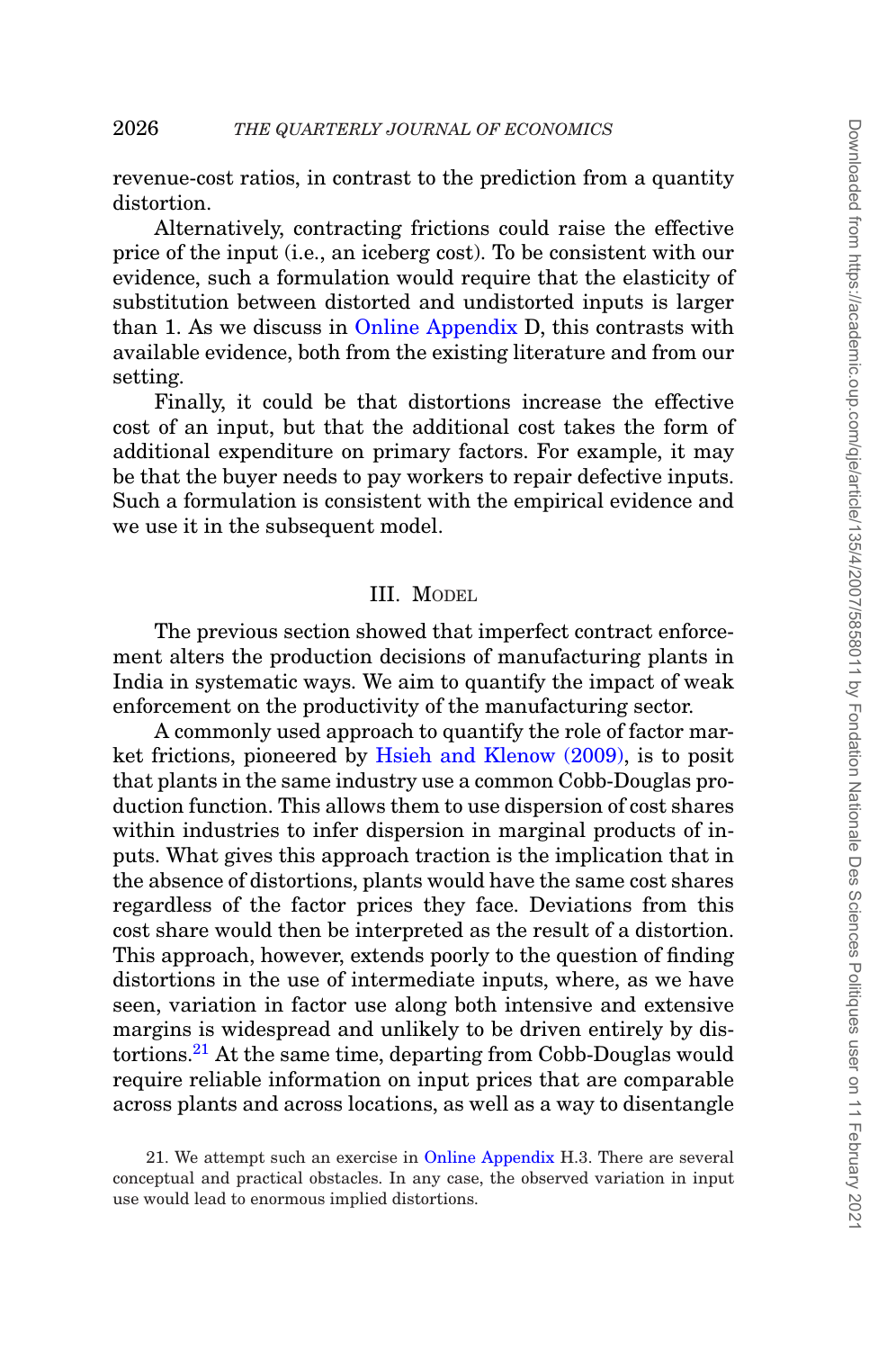distortions from differences in the level and factor bias of productivity. This is especially important in the context of intermediate inputs, where such information is typically unavailable or unreliable.

In this section we develop a model that we will use to evaluate the impact of contracting frictions. We will make two key identifying assumptions. First, our assumptions will imply that, at a certain level of aggregation, factor shares will be invariant to factor prices. This implication is related to but weaker than those made by [Hsieh and Klenow \(2009\),](#page-49-9) which is that factor shares are invariant to factor prices at the firm level and that all dispersion is due to distortions. Second, we assume that imperfect contract enforcement distorts the use of relationship-specific inputs and of labor, but not the use of homogeneous inputs.<sup>[22](#page-20-0)</sup> These two aspects of our model enable us to identify distortions in factor markets from factor shares alone (in our case, average factor shares, thereby not requiring price data), while still allowing plants to have production functions that deviate from Cobb-Douglas, and therefore have varying factor shares for reasons that are unrelated to distortions. We then estimate the importance of distortions on the use of relationship-specific intermediate inputs using these average factor shares. This ties back to the reduced-form evidence we have shown above: that patterns of plants' expenditure shares differ systematically across states, in a way that is correlated with a potential source of distortions.

The model gives a prominent role to two additional features that may be important for our quantification of contracting frictions: firm-to-firm trade and technology/organizational choice. First, there are many ways to avoid contracting frictions. Suppose a firm needed to use an input that required customization and therefore faced a holdup problem. In the face of weak formal contract enforcement, the firm might buy the intermediate input from a relative or rely on the repeated interactions of a long-term relationship. Such decisions, however, may come at a cost. A family member may not be the optimal supplier of an intermediate input, and if a firm is in a long-term relationship, it may pass up using new, more cost-effective inputs to remain in that

<span id="page-20-0"></span><sup>22.</sup> If contracting frictions also distorted the use of homogeneous inputs, the gains from reducing contracting friction would be larger than those we report.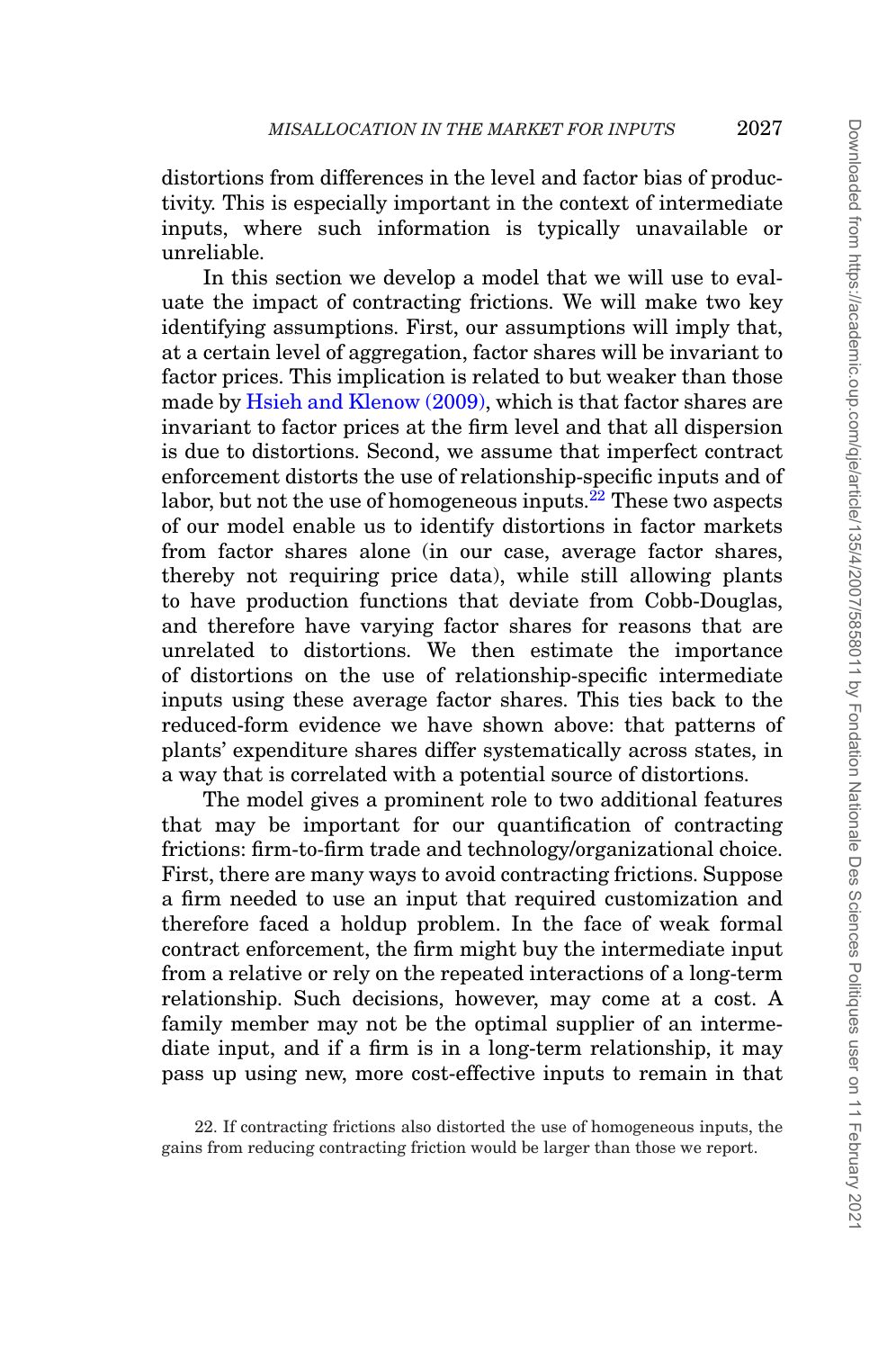long-term relationship. $^{23}$  $^{23}$  $^{23}$  Such a firm's production cost is higher than it would be with better contract enforcement, even though there may not be a distortion associated with sourcing from that supplier. The higher production cost is therefore an indirect consequence of weak formal enforcement that arises when firms substitute away from suppliers with whom they would face a holdup problem. We can infer this indirect cost by incorporating this type of decision in the model, and estimating how easily firms can substitute across suppliers of the same input.

Second, as discussed in [Section II.A,](#page-6-0) even in narrowly defined industries, firms produce in qualitatively different ways. As a simple example, consider two plants that produce polished diamonds, one that buys cut diamonds and another that buys rough diamonds and cuts and polishes them. It may well be the case that the latter's decision to have a larger vertical span of production and do both cutting and polishing was a consequence of a distortion. The two plants will use different production functions, and simply comparing their expenditure shares will not give a direct measure of the size of the distortion. The empirical implementation of our model must therefore be able to account for these differences when measuring the magnitude of the distortions.

# *III.A. The Environment*

There is a set of industries  $\Omega$ . For industry  $\omega \in \Omega$ , there is a mass of firms with measure  $J_{\omega}$  that produce differentiated varieties. There is a representative household that inelastically provides a mass of labor with measure *L* and has nested CES preferences over all varieties in each industry, maximizing consumption of the bundle *U* defined as

$$
U=\left[\sum_{\omega\in\Omega} \upsilon_{\omega}^{\frac{1}{\eta}} U_{\omega}^{\frac{\eta-1}{\eta}}\right]^{\frac{\eta}{\eta-1}}\\ U_{\omega}=\left[\int_0^{J_{\omega}} u_{\omega j}^{\frac{\varepsilon-1}{\varepsilon}}dj\right]^{\frac{\varepsilon}{\varepsilon-1}},
$$

<span id="page-21-0"></span>23. [Lim \(2018\)](#page-50-3) documents that in each year, firms switch roughly 40% of suppliers, and [Lu, Mariscal, and Mejia \(2013\)](#page-50-4) document ubiquitous switching of imported inputs among importers, suggesting gains from taking advantage of new opportunities that arise. [Johnson, McMillan, and Woodruff \(2002\)](#page-49-17) show that those who distrust courts are less likely to switch suppliers, suggesting that weak enforcement inhibits this.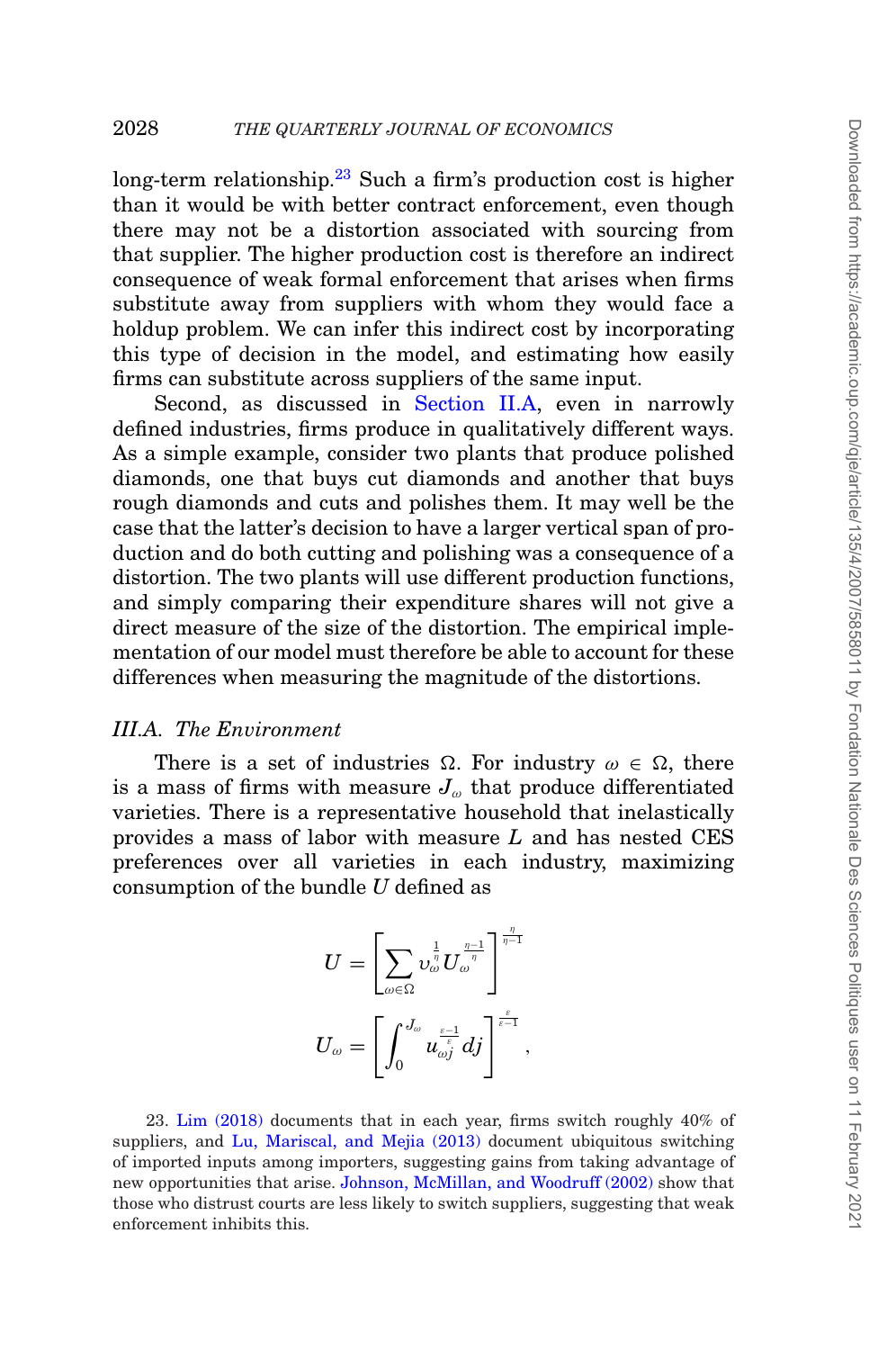where  $u_{\omega j}$  is consumption of variety *j* in industry  $\omega$ ,  $v_{\omega}$  reflects the household's taste for goods in industry  $\omega$ ,  $\eta$  is the elasticity of substitution across industries, and  $\varepsilon$  is the elasticity of substitution across varieties within each industry.

There are several different ways to produce a good using different combinations of inputs. These different ways correspond to different production functions, which we call recipes. Denote the set of recipes to produce a good  $\omega$  by  $\rho_{\omega}$ . Each recipe  $\rho \in \rho_{\omega}$ describes a production function  $G_{\omega\rho}(\cdot)$  that can be used by any firm in industry ω to produce its good using labor *l* and a particular bundle of inputs  $\hat{\Omega}^{\rho}$ . We assume:

<span id="page-22-0"></span>ASSUMPTION 1. For any recipe  $\rho \in \varrho_\omega$ , the production function  $G_{\omega\rho}$ exhibits constant returns to scale and all inputs  $(l, \hat{\Omega}^{\rho})$  are complements.

Note that the different  $G_{\omega\rho}$  may differ in their shape and their factor intensities and that they need not be Leontief.

Firm *j* in industry  $\omega$  has random sets of productivity and supplier draws  $\Phi_{i\rho}$  for each recipe  $\rho \in \varrho_\omega$ . We call these draws techniques. Each technique  $\phi \in \Phi_{j\rho}$  is characterized by (i) a set of potential suppliers for each intermediate input,  ${S_{\hat{\omega}}(\phi)}_{\hat{\omega}\in\hat{\Omega}\phi}$ ; (ii) for each of those suppliers  $s \in S_{\hat{\omega}}(\phi)$  an input-augmenting productivity and a distortion (which we discuss further below); and (iii) a labor-augmenting productivity  $b_l(\phi)$ . The input-augmenting productivity for supplier  $s \in S_{\hat{\omega}}(\phi)$  consists of a match-specific component *zs* that is specific to the supplier and a component  $b_{\hat{\omega}}(\phi)$  that is common to all suppliers of input  $\hat{\omega}$  in the set  $S_{\hat{\omega}}(\phi)$ .

Suppose that *j* produced its good using a technique of recipe  $\rho$  which used labor and intermediate inputs  $\hat{\Omega}^{\rho} = {\hat{\omega}_1, \ldots, \hat{\omega}_n}$ . If it chose to employ *l* units of labor and purchase  $\{x_{s_1}, \ldots, x_{s_n}\}$ units of intermediate inputs from respective suppliers  $s_1 \in S_{\hat{\omega}_1}, \ldots, s_n \in S_{\hat{\omega}_n}$ , its output would be

$$
y_j = G_{\omega\rho}\left(b_l l, b_{\hat{\omega}_1} z_{s_1} x_{s_1}, \ldots, b_{\hat{\omega}_n} z_{s_n} x_{s_n}\right).
$$

Each technique is specific to the firm producing the output (the "buyer") and to the potential suppliers that might provide the intermediate inputs. In equilibrium, the firm chooses to produce using the technique and suppliers that is most cost-effective, which depends on the prices those suppliers charge and the input-augmenting productivities of the technique.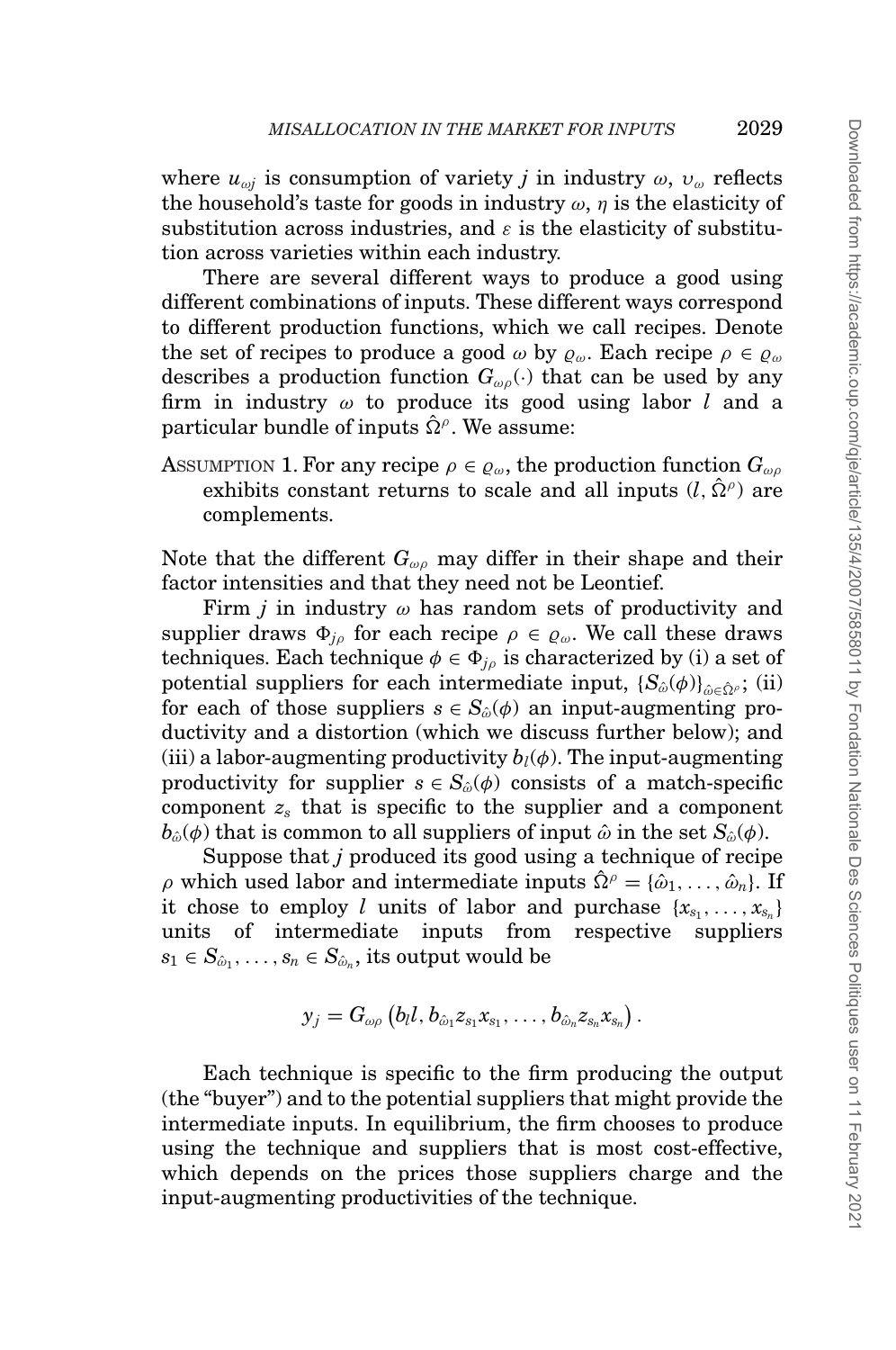Terms of trade among firms determine their choices of inputs, production decisions, and productivity. We also assume that sales of goods for intermediate use are priced at the supplier's marginal  $\text{cost.}^{24}$  Firms engage in monopolistic competition when selling to the representative household and remit all profits to the household.

First, nature chooses the sets of techniques available to each firm. Then all firms simultaneously set prices and make their production decisions (i.e., choices of technique  $\phi \in \bigcup_{\rho \in \varrho_{\omega}} \Phi_{j\rho}$ , suppliers, and inputs  $l, x_{s_1}, \ldots, x_{s_n}$  to minimize cost, taking into account the decisions of others. All firms have perfect information about the economy's production possibilities and about other firms' choices. The probability distribution governing the set of techniques with which firm *j* can produce  $({\{\Phi_{j_\rho}\}}_{\rho \in \rho_\infty})$  will be described below.

# *III.B. Contracting Enforcement*

<span id="page-23-1"></span>Enforcement of contracts facilitates the use of inputs that require customization and the use of labor. Imperfect enforcement introduces wedges between the effective cost to the buyer and the payment to the supplier. If an input requires customization, the supplier can shirk and provide a good that is imperfectly customized to the buyer. If this happens, the buyer needs to use extra labor to correct the defect. This is wasteful because the supplier has an absolute advantage in performing the customization. For each supplier, the buyer draws a random cost of enforcing the contract, which, by modulating the threat of enforcement, affects the equilibrium performance of the supplier and hence the extra labor the buyer needs to use to correct the defect. We discuss the full microfoundation in [Online Appendix E.](file:qje.oxfordjournals.org)

<span id="page-23-0"></span>24. One interpretation of this assumption is that in firm-to-firm trade, buyers have all of the bargaining power. For example, in a simpler environment, [Oberfield \(2018\)](#page-50-2) characterizes an alternative market structure in which firm-tofirm trade is governed by bilateral trading contracts specifying a buyer, a supplier, a quantity of the supplier's good to be sold to the buyer, and a payment. Given a contracting arrangement, each entrepreneur makes her remaining production decisions to maximize profit. The economy is in equilibrium when the arrangement is such that no countable coalition of entrepreneurs would find it mutually beneficial to deviate by altering terms of trade among members of the coalition and/or dropping contracts with those not in the coalition. The terms of trade described here are one particular equilibrium in which buyers have all of the bargaining power.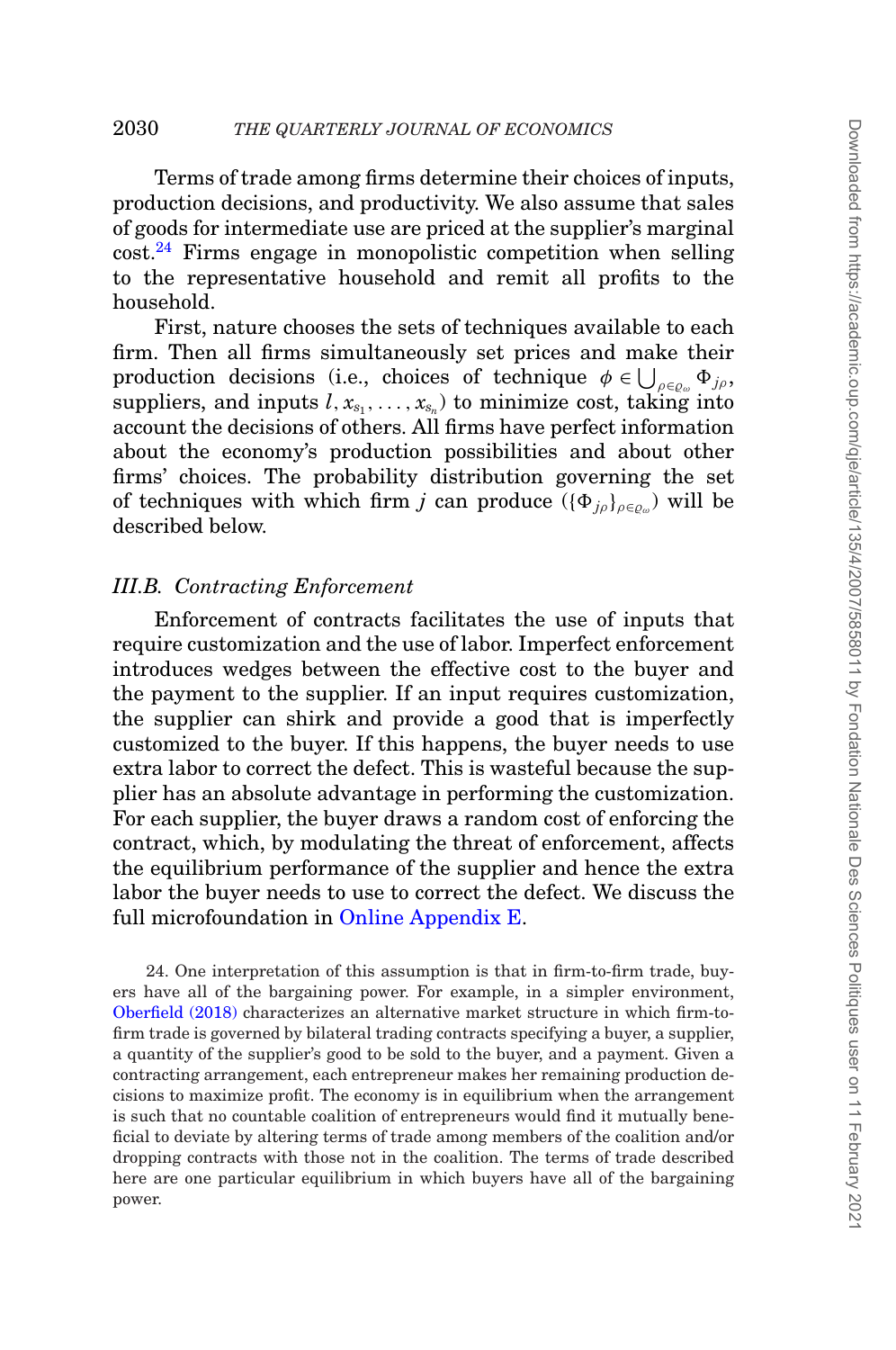This game has a reduced form in which, for each potential supplier of a relationship-specific input  $\hat{\omega}$ , the buyer draws a random input wedge  $t_x \in [1, \infty)$ , from a distribution with CDF  $T(t<sub>x</sub>)<sup>25</sup>$  $T(t<sub>x</sub>)<sup>25</sup>$  $T(t<sub>x</sub>)<sup>25</sup>$  If the supplier's price is  $p<sub>s</sub>$  per unit, the total cost to the buyer is  $t_x p_s$ , with  $p_s$  paid to the supplier and  $(t_x - 1)p_s$  spent on extra labor. We model wedges as random and match specific because, for some suppliers (e.g., family members, those with whom the buyer is in a long-term relationship) the possibility of informal enforcement may mitigate any holdup problem; for others, the holdup problem may be more severe.

The distribution  $T(t_x)$  summarizes the quality of enforcement. Perfect enforcement of contracts would imply that  $t_r = 1$  for all suppliers. As discussed earlier, courts are not the only way to enforce contracts; contracts could be enforced informally through social punishments or reputation.  $t<sub>x</sub>$  should be interpreted as the wedges that prevail after all forms of enforcement are exhausted.[26](#page-24-1)

For completeness, we include the possibility that imperfect enforcement raises the cost of labor as well. If production is subject to the labor wedge  $t_l$ , then the firm needs to hire  $t_l$ workers to obtain one efficiency unit of labor, so that the effective cost of labor to the firm is  $wt_l$ . For simplicity we assume that  $t_l$  is the same across all firms. $27$ 

### *III.C. Production Decisions*

For each technique, firm *j* draws a set of potential suppliers to provide each input. Each potential supplier  $s \in S_{\hat{\omega}}(\phi)$  comes with an input-augmenting productivity draw and a wedge, so that the effective cost of using that supplier would be  $\frac{t_{xs} p_s}{b_{\omega}(\phi) z_s}$ , which includes the cost of the extra labor needed to customize the

<span id="page-24-0"></span>25. As we show in [Online Appendix](file:qje.oxfordjournals.org) E, there is a one-to-one mapping between the enforcement cost and the equilibrium input wedge  $t_x$ .

<span id="page-24-1"></span>26. For example, if formal enforcement would leave the wedge  $t_x^{\text{formal}}$  while informal enforcement would leave the wedge  $t_x^{\text{informal}}$ , then the parties would use whichever form of enforcement is better, that is,  $t_x = \min\{t_x^{\text{formal}}, t_x^{\text{informal}}\}$ . The argument extends in the obvious way if there are multiple ways of enforcing contracts informally. Improving the quality of courts would reduce the formal wedges and might alter the effectiveness of informal enforcement mechanisms if it worsens the informal arrangements that can be sustained.

<span id="page-24-2"></span>27. Our counterfactuals focus on changes in the distribution of distortions that impede the use of relationship-specific intermediate inputs (*T*). Our identification strategy does not recover the labor wedge *tl*.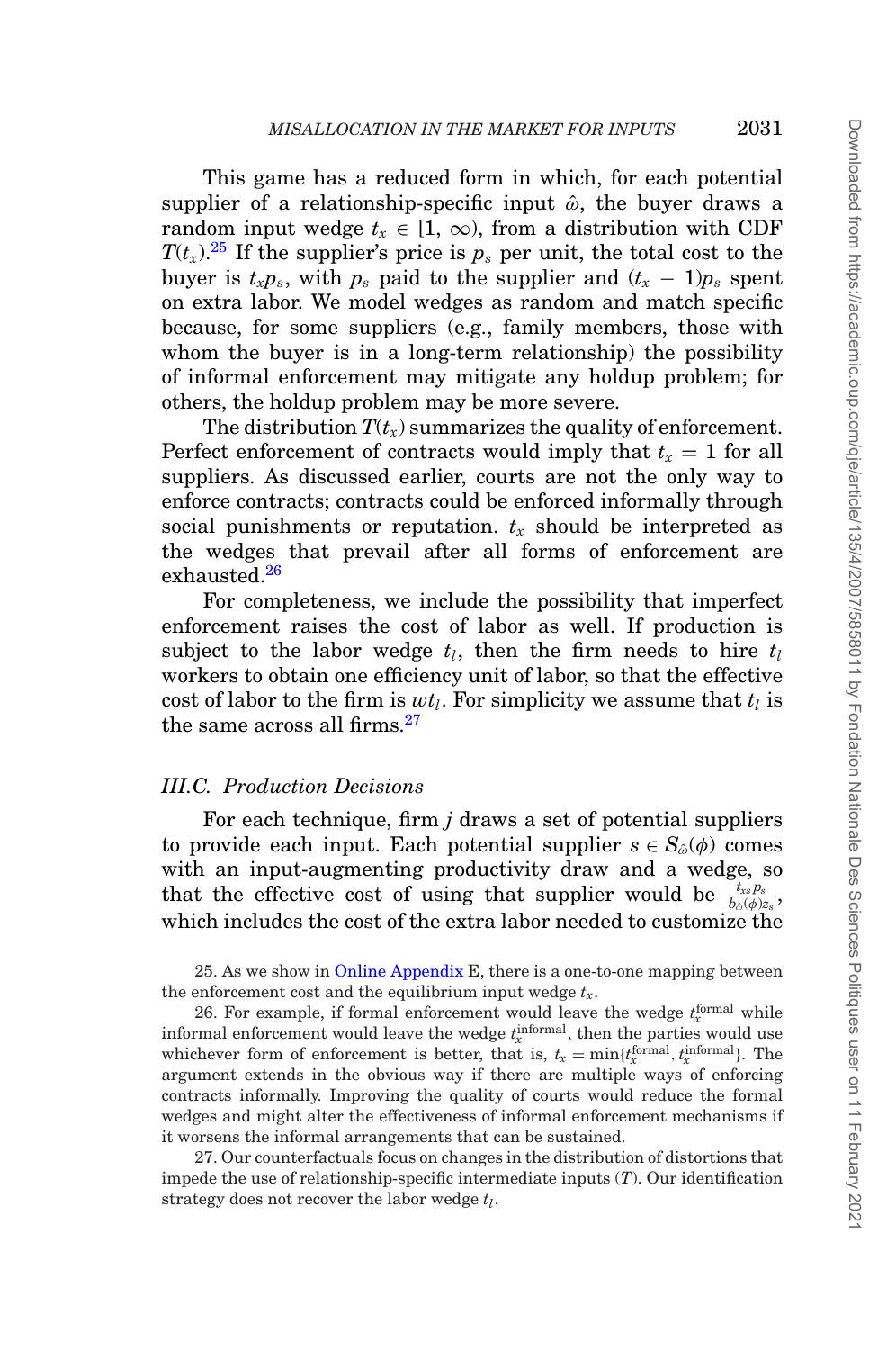input. If *j* used technique  $\phi$ , it would choose to use the supplier that delivered the lowest effective cost for input  $\hat{\omega}$ , so that its effective cost of that input would be:

$$
\lambda_{\hat{\omega}}(\phi) \equiv \min_{s \in S_{\hat{\omega}}(\phi)} \frac{t_{xs}(\phi) p_s}{b_{\hat{\omega}}(\phi) z_s(\phi)}.
$$

Similarly, the effective cost of labor when using technique  $\phi$  is  $\lambda_l(\phi) = \frac{h w}{b_l(\phi)}$ . For the remainder, we normalize the wage to unity,  $w=1$ .

The unit cost delivered by a technique depends on the effective cost of each input. Let  $\mathcal{C}_{\omega\rho}(\cdot)$  be the unit cost function that is the dual of the production function  $G_{\omega\rho}$ , so that *j*'s cost of producing one unit of output using technique  $\phi$  would be  $\mathcal{C}_{\omega\rho}(\lambda_l(\phi), {\lambda_{\hat{\omega}}(\phi)}_{\hat{\rho}})$ . Minimizing cost across all techniques, *j*'s unit cost is

$$
\min_{\rho \in \varrho(\omega)} \min_{\phi \in \Phi_{\omega j \rho}} \mathcal{C}_{\omega \rho} \left( \lambda_l(\phi), \{ \lambda_{\hat{\omega}}(\phi) \}_{\hat{\omega} \in \hat{\Omega}^{\rho}} \right).
$$

In words, firm *j*'s unit cost equals that of the technique that delivers the lowest cost across all techniques of all recipes.

In this section, we specialize to particular functional-form assumptions. As we show below, with these assumptions, the model aggregates easily and allows us to use a transparent strategy to identify contracting frictions. The set of techniques available to each firm is random and governed by the following assumptions about the distributions of input-augmenting productivities.

<span id="page-25-0"></span>ASSUMPTION 2. For a firm in industry  $\omega$ ,

- i. Each supplier in the set  $S_{\hat{\omega}}(\phi)$  is uniformly drawn from all firms that produce  $\hat{\omega}$ .
- ii. For each technique  $\phi$  that uses input  $\hat{\omega}$ , the number of suppliers in  $S_{\hat{\omega}}(\phi)$  for whom the match-specific component of productivity is greater than *z* follows a Poisson distribution with mean

$$
z^{-\zeta_{\hat{\omega}}},\text{with }\zeta_{\hat{\omega}}=\begin{cases} \zeta_R, \; \hat{\omega}\in \hat{\Omega}^{\rho}_R \\ \zeta_H, \; \hat{\omega}\in \hat{\Omega}^{\rho}_H. \end{cases}
$$

where  $\hat{\Omega}_R^{\rho}$  and  $\hat{\Omega}_H^{\rho}$  are the subsets of inputs used in recipe  $\rho$  that are, respectively, relationship-specific and homogeneous.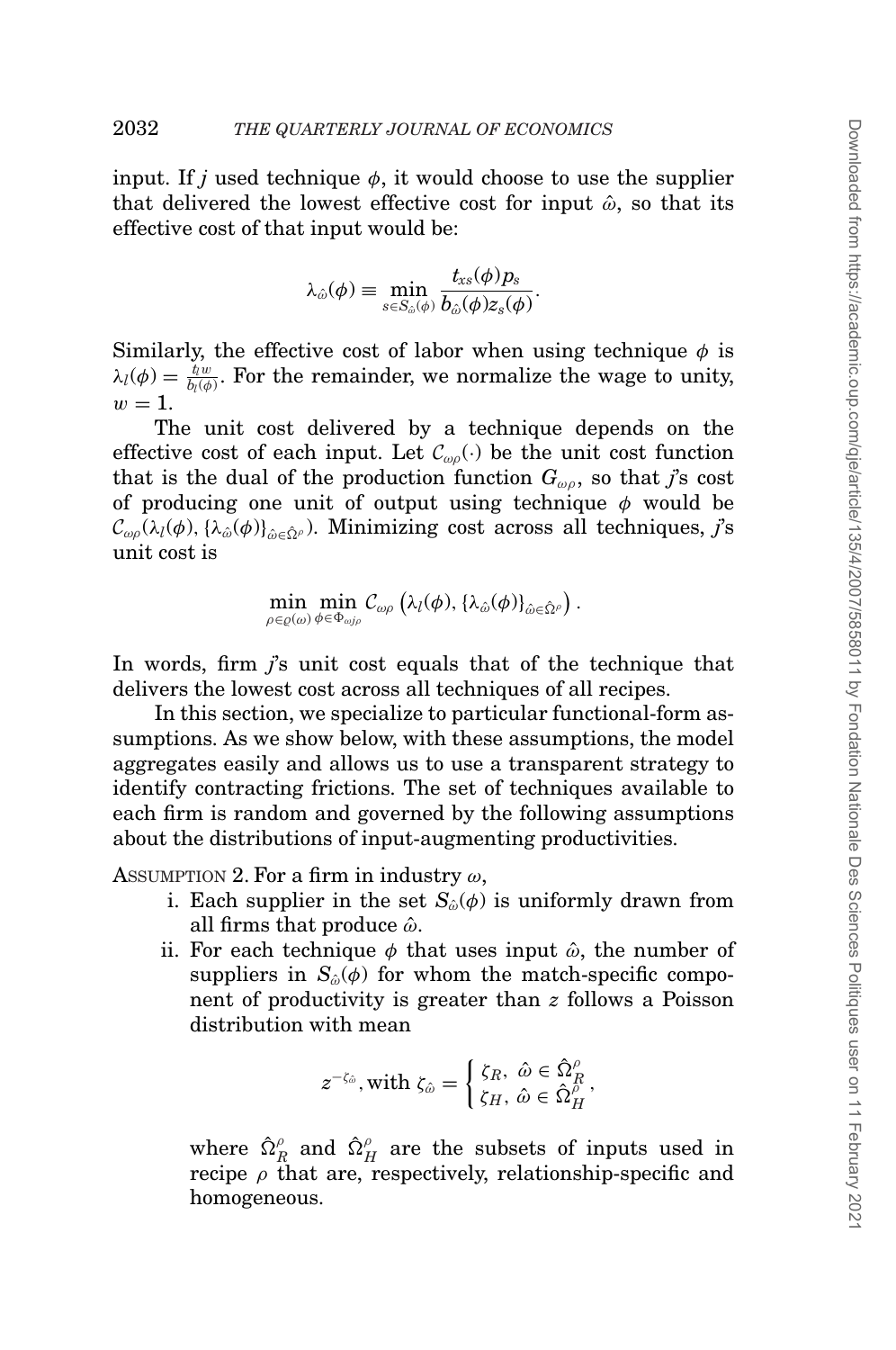iii. Consider recipe  $\rho \in \varrho_{\omega}$  which uses labor and the input bundle  $\hat{\Omega}^{\rho} = (\hat{\omega}_1, \ldots, \hat{\omega}_n)$ . For each plant, the number of techniques to produce using that recipe for which the common components of input-augmenting productivities strictly dominate<sup>28</sup>  $b_l, b_{\hat{\omega}_1}, b_{\hat{\omega}_2}, \ldots, b_{\hat{\omega}_n}$  follows a Poisson distribution with mean

$$
B_{\omega\rho}b_l^{-\beta_l^\rho}b_{\hat\omega_1}^{-\beta_{\hat\omega_1}^\rho}\dots b_{\hat\omega_n}^{-\beta_{\hat\omega_n}^\rho}.
$$

- iv. There is a constant  $\nu$  such that for each  $\omega$  and each recipe  $\rho \in \varrho_{\omega}, \beta^{\rho}_{l} + \beta^{\rho}_{\hat{\omega}_1} + \cdots + \beta^{\rho}_{\hat{\omega}_n} = \gamma.$
- v. The following parameter restrictions hold for each  $\hat\omega{:}\ \gamma\!>\!\varepsilon$  $-1, \gamma > \zeta_{\hat{\omega}} > \beta_{\hat{\omega}}^{\rho}$  where  $\zeta_{\hat{\omega}}$  is  $\zeta_R$  if  $\hat{\omega}$  is relationship-specific or  $\zeta_H$  if  $\hat{\omega}$  is homogeneous.

Assumption [2.](#page-25-0)ii implies that above any threshold, the matchspecific components of productivity follow a power law.<sup>29</sup> One implication is that the industry-level elasticity of substitution across groups of suppliers of the same input is  $\zeta_{\hat{\omega}} + 1$ . When there is more dispersion in these match-specific components of

<span id="page-26-0"></span>28. We say that a vector  $(x_0, x_1, \ldots, x_n)$  strictly dominates the vector  $(y_0,$  $y_1, \ldots, y_n$  if  $x_0 > y_0, x_1 > y_1, \ldots, x_n > y_n$ .

<span id="page-26-1"></span>29. This type of functional form assumption goes back to at least [Houthakker](#page-49-0) [\(1955\),](#page-49-0) and versions of it are also used by [Kortum \(1997\),](#page-50-20) [Jones \(2005\),](#page-49-4) [Oberfield](#page-50-2) [\(2018\),](#page-50-2) and [Buera and Oberfield \(2020\).](#page-49-20) Note that the expected number of potential suppliers for an input is unbounded. Formally, an economy satisfying Assumption [2.](#page-25-0)ii can be thought of as the limit of a sequence of economies that satisfy more standard assumptions. Consider an economy in which firms were restricted to use only suppliers with a match-specific productivity greater than *z*. Then the number of potential suppliers for each input of a technique would be given by a Poisson distribution with mean *z*−<sup>ζ</sup> and the match-specific productivity for each supplier would be drawn from a Pareto distribution with CDF  $1 - (\frac{z}{z})^{-\zeta}$ . An economy satis-fying Assumption [2.](#page-25-0)ii can be thought of as the limit of such an economy as  $z \to 0$ . In this limit, the number of suppliers for each input of a technique grows arbitrarily large, but the match-specific productivity associated with any single supplier is drawn from an arbitrarily poor distribution. The limit is well-behaved because the probability of drawing a supplier with match-specific productivity greater than *z* does not change as  $z \rightarrow 0$ . In principle, we could have allowed the level of the match-specific component of productivity draws to vary by input-output pair and recipe, or  $Z_{\alpha\alpha\hat{\omega}}z^{-\zeta_{\omega}}$ , reflecting the idea that industries are often concentrated geographically or ethnically, which may imply that a given output industry may face an unusually high number of good suppliers in the input industry relative to other output industries. However, it turns out that Assumptions [2.](#page-25-0)ii and [2.](#page-25-0)iii imply that any variation in  $\{Z_{\omega\rho\hat{\omega}}\}$  would be absorbed into the constant  $B_{\omega\rho}$ , so we simply normalize each  $Z_{\omega\rho\hat{\omega}}$  to unity.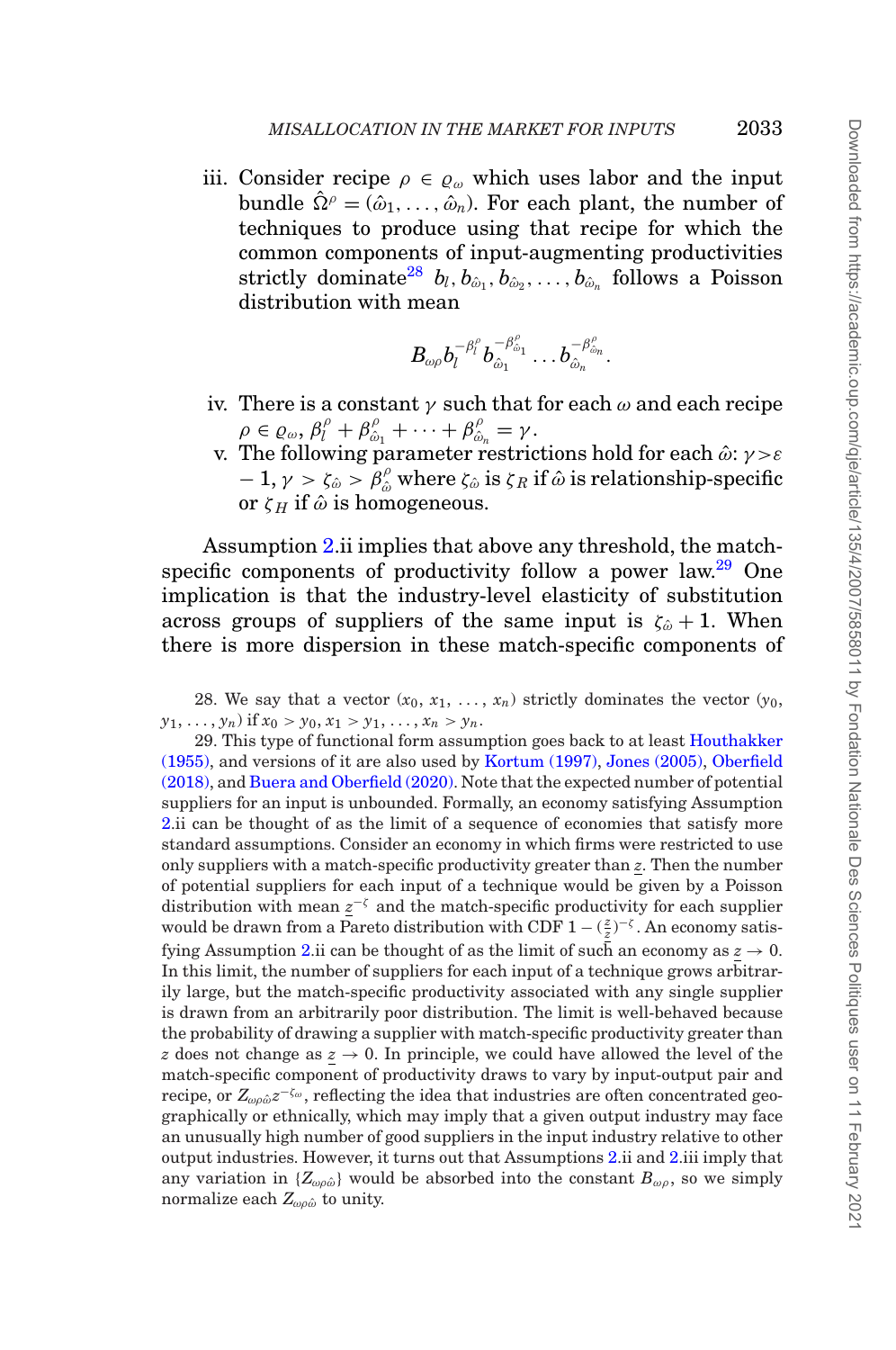productivity (low  $\zeta_{\hat{\omega}}$ ), a buyer is less likely to switch suppliers in response to changes in the supplier's price because it is likely that there is a larger gap between the best and second-best suppliers of an input.  $\zeta_R$  will play a role quantitatively because it determines the likelihood that a buyer will have a close substitute if it faces a holdup problem with its best supplier of an input.

Assumption [2.](#page-25-0)iii says that the common components of inputaugmenting productivities of a technique follow independent power laws.  $B_{\omega\rho}$  summarizes the level of these productivity draws. We take these to be primitives, although a deeper model might model them as resulting endogenously from directed search or from the diffusion of technologies across entrepreneurs that know each other.

Assumption [2.](#page-25-0)iv says that for each recipe, the sum of the power law exponents is the same, equal to  $\gamma$ . We will show later that the industry-level elasticity of substitution across techniques is  $\gamma$  + 1.<sup>[30](#page-27-0)</sup> The parameter restrictions are necessary to keep utility finite.

It will be useful to normalize the power law exponents by their sum. For recipe  $\rho$ , define

$$
\alpha_L^{\rho} = \frac{\beta_l^{\rho}}{\gamma}, \qquad \alpha_{\hat{\omega}}^{\rho} \equiv \frac{\beta_{\hat{\omega}}^{\rho}}{\gamma}, \quad \hat{\omega} \in \hat{\Omega}^{\rho}.
$$

Note that this implies that  $\alpha_L^{\rho} + \sum_{\hat{\omega} \in \hat{\Omega}^{\rho}} \alpha_{\hat{\omega}}^{\rho} = 1$ . Furthermore, for some results, it will be useful to define  $\alpha_R^{\rho} = \sum_{\hat{\omega} \in \hat{\Omega}_R^{\rho}} \alpha_{\hat{\omega}}^{\rho}$  and  $\alpha_H^{\rho} = \sum_{\hat{\omega} \in \hat{\Omega}_H^{\rho}} \alpha_{\hat{\omega}}^{\rho}.$ 

With these assumptions in hand, we now characterize the equilibrium. All proofs are contained in [Online Appendix](file:qje.oxfordjournals.org)  $F<sup>31</sup>$  $F<sup>31</sup>$  $F<sup>31</sup>$ 

<span id="page-27-2"></span>PROPOSITION [1](#page-22-0). Under Assumptions 1 and [2,](#page-25-0) the fraction of firms in industry  $\omega$  with unit cost greater than  $c$  is

$$
e^{-\left(\frac{c}{C_\omega}\right)^{\gamma}},
$$

<span id="page-27-0"></span>30. It would be straightforward to allow different industries to have different values of  $\gamma$ . However, as we show below, our counterfactuals are insensitive to the value of  $\gamma$ . We therefore leave the  $\gamma$  constant across industries to reduce notational clutter.

<span id="page-27-1"></span>31. We thank Matt Rognlie and Sam Kortum for suggestions that simplified the proof of Proposition [1.](#page-27-2)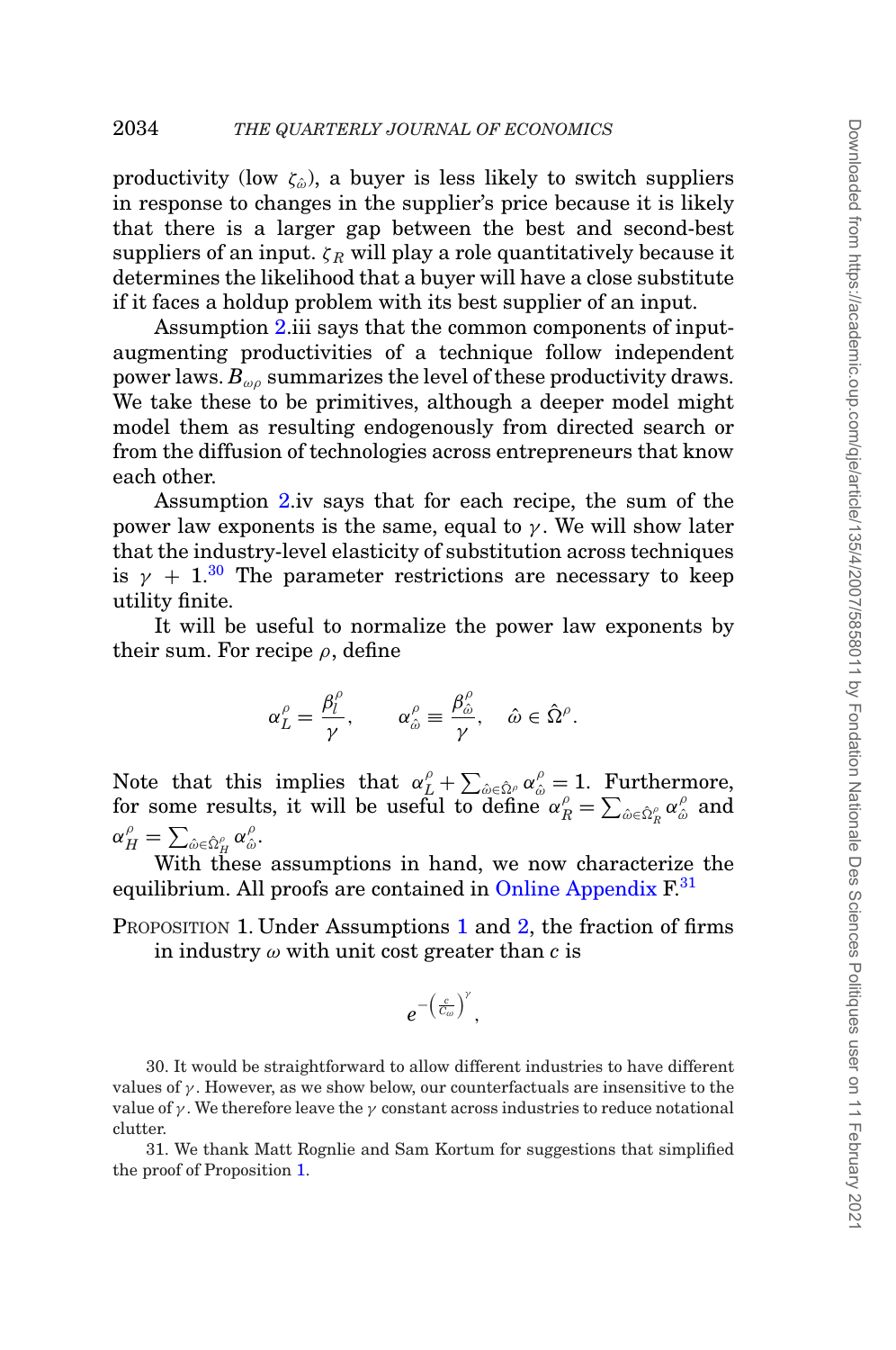where

$$
C_{\omega} = \left\{ \sum_{\rho \in \varrho_{\omega}} \kappa_{\omega\rho} B_{\omega\rho} \left( \left( t_x^* \right)^{\alpha_R^\rho} t_l^{\alpha_L^\rho} \prod_{\hat{\omega} \in \hat{\Omega}^\rho} C_{\hat{\omega}}^{\alpha_{\hat{\omega}}^\rho} \right)^{-\gamma} \right\}^{-\frac{1}{\gamma}}
$$
\n
$$
(1) \qquad \quad t_x^* = \left( \int_1^\infty t_x^{-\zeta_R} dT(t_x) \right)^{-\frac{1}{\zeta_R}}
$$

<span id="page-28-0"></span>and  $\kappa_{\omega\rho}$  is a constant that depends on technological parameters.

Proposition [1](#page-27-2) shows that the distribution of cost among firms within each industry takes the simple form of a Weibull distribution with shape parameter  $\gamma$  and scale determined by  $C_{\omega}$ , which we call the cost index for industry  $\omega$ . [Equation \(1\)](#page-28-0) relates industry  $\omega$ 's cost index to that of the industries that provide the  $\mathbf{p}$  inputs for each recipe and to  $t_{x}^{*}$  and  $t_{l}$ , which summarize the effect of imperfect enforcement on those that produce the inputs used in  $\text{recipe}\ \rho$  .  $t_{x}^{\ast}$  accounts for both the direct impact of the wedges—the wasted resources from holdup problems—and the indirect impact: wedges might cause firms to switch to a supplier with higher cost or lower productivity, or to a different technique altogether.

[Equation \(1\)](#page-28-0) is a system of equations that implicitly determines each industry's cost index,  ${C_{\omega}}_{\omega \in \Omega}$ . Proposition [2](#page-28-1) shows that these are sufficient to characterize aggregate productivity.

<span id="page-28-1"></span>PROPOSITION 2. Under Assumptions [1](#page-22-0) and [2,](#page-25-0) the household's aggregate consumption is

$$
U=\left\{\sum_{\omega\in\Omega} \nu_\omega J_\omega^{\frac{\eta-1}{\varepsilon-1}}\Gamma\left(1-\frac{\varepsilon-1}{\gamma}\right)^{\frac{\eta-1}{\varepsilon-1}}C_\omega^{1-\eta}\right\}^{\frac{1}{\eta-1}}L.
$$

We next turn to industry-level expenditure shares. The next proposition characterizes the aggregate share of total expenditures (on both intermediate inputs and labor) that is spent on each input among all firms that use a particular recipe.

<span id="page-28-2"></span>PROPOSITION 3. Suppose that Assumptions [1](#page-22-0) and [2](#page-25-0) hold. Among firms that in equilibrium produce using recipe  $\rho$ :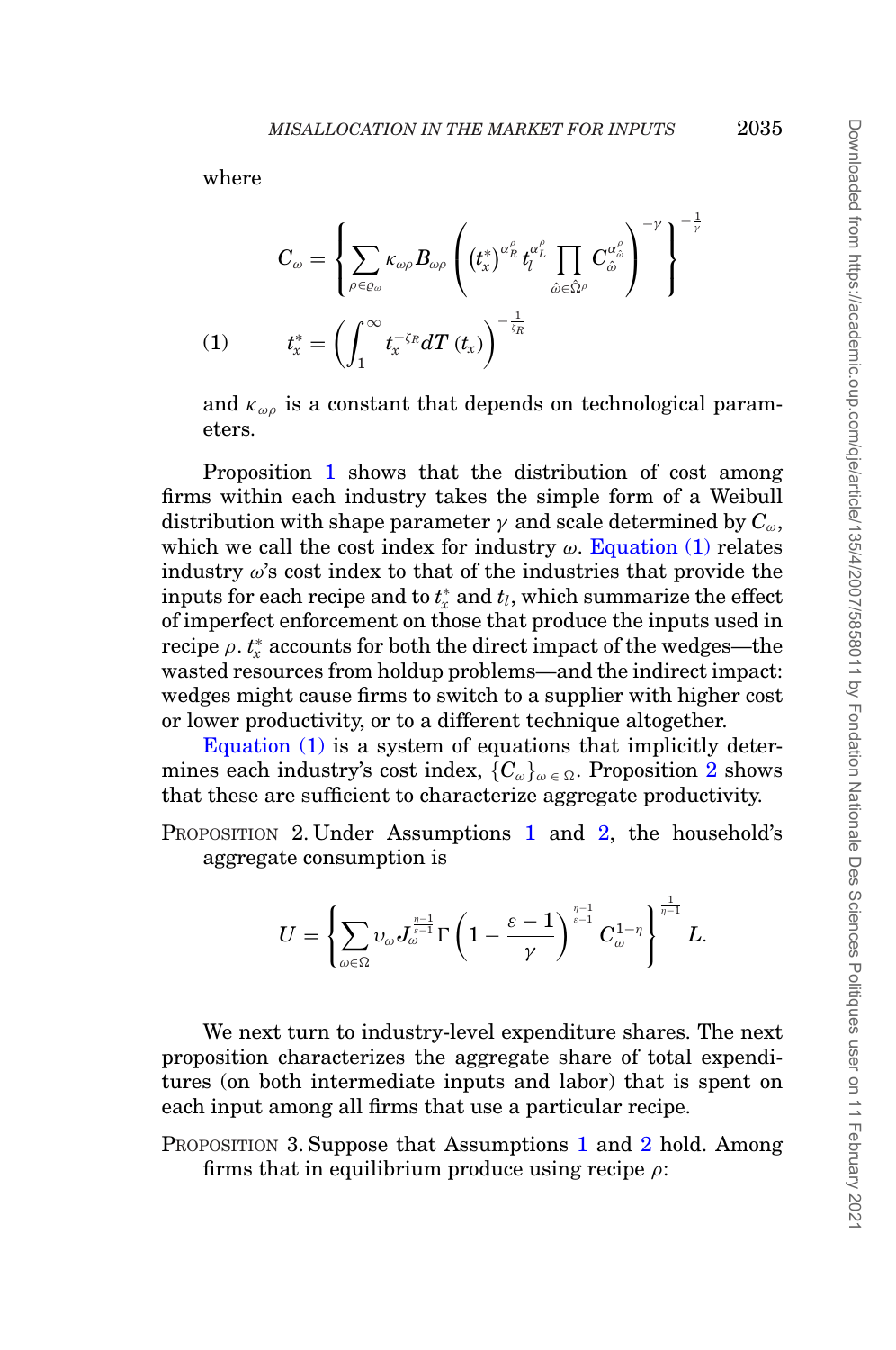- the average and aggregate shares of expenditures spent on inputs from  $\hat{\omega} \in \hat{\Omega}_R^{\rho}$  are both  $\frac{\alpha_{\hat{\omega}}^{\rho}}{t_x}$ ,
- the average and aggregate shares of expenditures spent on inputs from  $\hat{\omega} \in \hat{\Omega}^{\rho}_H$  are  $\alpha^{\rho}_{\hat{\omega}}$ ,
- the average and aggregate shares of expenditures spent on labor are  $\alpha_L^{\rho} + \big(1 - \frac{1}{\bar{t}_x} \big) \alpha_R^{\rho},$ *x*

where  $\bar{t}_x \equiv \left[ \int_1^\infty t_x^{-1} d\tilde{T}(t_x) \right]^{-1}$  and  $\tilde{T}(t_x) \equiv \frac{\int_1^{t_x} t^{-\zeta_R} dT(t)}{\int_1^\infty t^{-\zeta_R} dT(t)}$  $\frac{\int_1^{\infty} t^{-\xi} R dT(t)}{\int_1^{\infty} t^{-\xi} R dT(t)}$ 

Proposition [3](#page-28-2) provides relatively simple expressions for the average and aggregate cost shares of each input among those that choose to use a particular recipe. These properties will be central to our identification procedure. Although there is micro-level heterogeneity in the cost shares among those using a particular recipe, the aggregate factor shares among those firms depend only on technological parameters, not on the relative prices of the inputs. Thus at the recipe level, there is a Cobb-Douglas aggregate production function. This extends the celebrated aggregation result of [Houthakker \(1955\),](#page-49-0) who derived a similar result under the assumption that individual production functions are Leontief.<sup>[32](#page-29-0)</sup> We require only that the production function exhibits constant returns to scale and that all inputs are complements.<sup>33</sup>

<span id="page-29-0"></span>32. [Jones \(2005\)](#page-49-4) builds on [Houthakker \(1955\)](#page-49-0) but derives a different type of result. Jones first shows that if a single plant draws many Leontief production functions where factor-augmenting productivities are drawn from independent Pareto distributions, the envelope of those production functions is Cobb-Douglas. He shows numerically that the result extends beyond Leontief to CES production functions when the factors are complements. Note that these are not aggregation results; these results apply at the level of a single firm. [Lagos \(2006\)](#page-50-21) and [Mangin \(2017\)](#page-50-22) also build on [Houthakker \(1955\)](#page-49-0) incorporating labor market search, while [Growiec \(2013\)](#page-49-21) extends Jones's argument to microfound an aggregate CES production function.

<span id="page-29-1"></span>33. Why complements? If inputs are complements, then an increase in the price of an input would have two offsetting effects on the aggregate cost share. The higher price raises each firm's cost share of that input. At the same time, firms that use that input more intensively are likely to shrink or switch to a technique that uses the input less intensively. When factor-augmenting productivities are drawn from independent Pareto distributions, these offset exactly and aggregate factor shares are unchanged. If inputs were substitutes, the two effects would push in the same direction, so that if the price of an input rose, its aggregate cost share would fall. Mathematically, if inputs were substitutes then the constant  $\kappa_{\omega\rho}$  would diverge, as the arrival rate of techniques that deliver cost lower than  $c$ would be infinite for any *c*. While the assumption of constant returns to scale keeps the characterization of sourcing decisions tractable, the extension of [Houthakker](#page-49-0) [\(1955\)](#page-49-0) requires only homotheticity.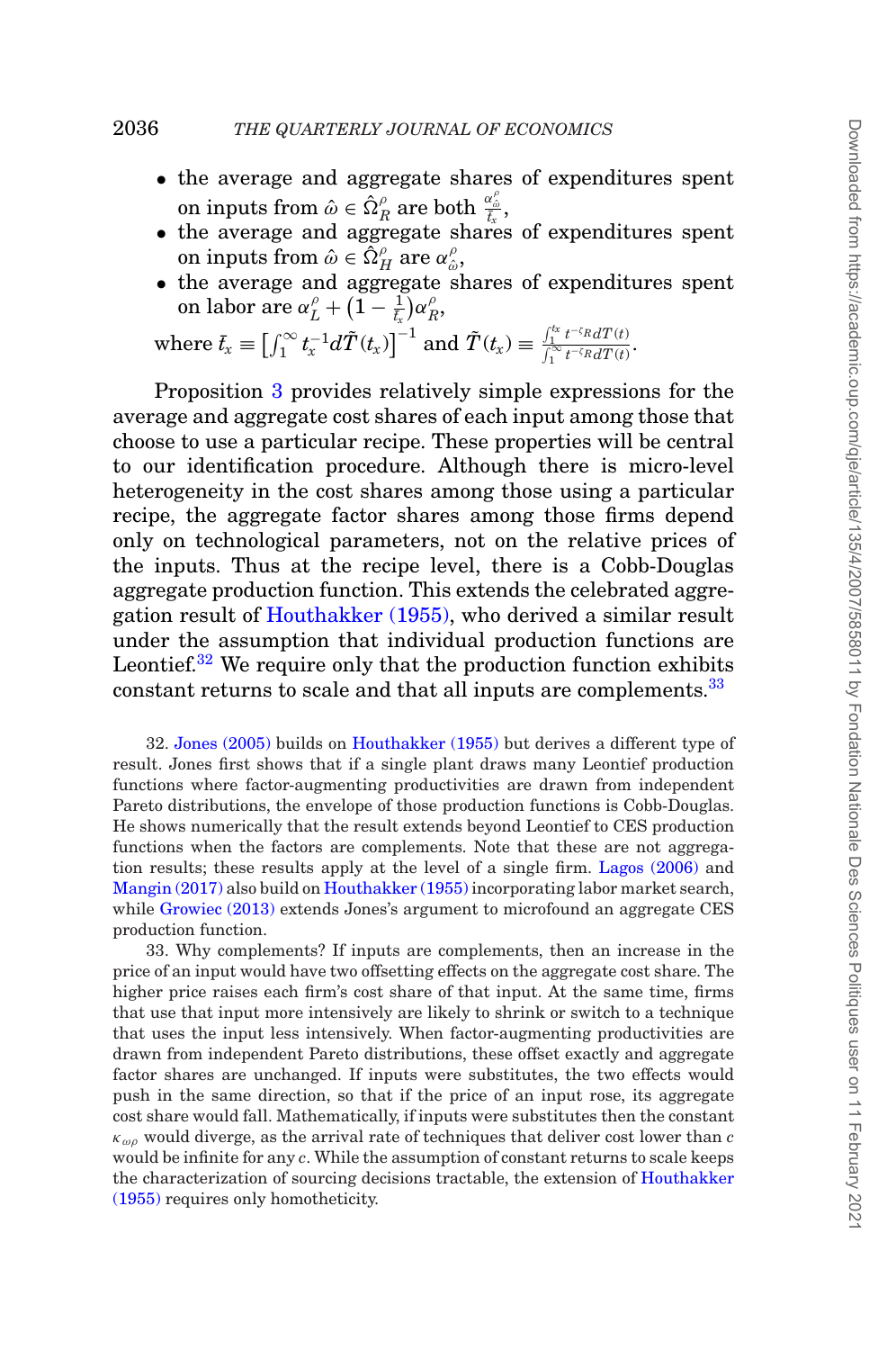Imperfect enforcement, on the other hand, reduces the expenditure share of relationship-specific inputs. The buyer's production decisions depend on each input's effective cost, whereas the expenditures reflect the actual payment to each supplier. Recall that imperfect enforcement means that the buyer's effective expenditure on a relationship-specific input is spent partly on payments to the supplier for the input and partly on labor to customize the good.<sup>[34](#page-30-0)</sup>

### *III.D. Counterfactuals*

The quality of contract enforcement can be summarized by the distribution of wedges *T*. Suppose that the quality of enforcement changed in such a way that the distribution of wedges changed from *T* to *T* . How would this affect aggregate productivity? Taking  $J_{\omega}$  and  $B_{\omega}$  as primitives, the following proposition shows how one can compute the impact of such a change.<sup>[35](#page-30-1)</sup>

Let  $HH_{\omega}$  be the share of the household's expenditure on goods from industry  $\omega$  in the current equilibrium. Among those of type  $\omega$ , let  $R_{\omega\rho}$  be the share of total revenue of those that use recipe  $\rho$  in the current equilibrium.

<span id="page-30-3"></span>PROPOSITION 4. If the quality of enforcement changed so that the distribution of wedges changes from *T* to *T* , the change in household utility would be

$$
\frac{U'}{U}=\left(\sum_{\omega}HH_{\omega}\left(\frac{C'_{\omega}}{C_{\omega}}\right)^{1-\eta}\right)^{\frac{1}{\eta-1}}
$$

and the change in industry efficiencies would satisfy the following system of equations

<span id="page-30-2"></span>
$$
(2) \qquad \left(\frac{C'_{\omega}}{C_{\omega}}\right)^{-\gamma} = \sum_{\rho \in \varrho_{\omega}} R_{\omega\rho} \left[ \left(\frac{t_{x}^{*\prime}}{t_{x}^{*}}\right)^{\alpha_{R}^{\rho}} \prod_{\hat{\omega} \in \hat{\Omega}^{\rho}} \left(\frac{C'_{\hat{\omega}}}{C_{\hat{\omega}}}\right)^{\alpha_{\hat{\omega}}^{\rho}} \right]^{-\gamma}
$$

<span id="page-30-0"></span>34. The wedge due to imperfect enforcement and input-augmenting productivity affect a firm's unit cost in the same way. It is important, however, to model them separately because they affect expenditure shares in different ways. Larger wedges tend to reduce the share of expenditures on that input because some of the effective cost is paid to labor; lower input-augmenting productivities do not.

<span id="page-30-1"></span>35. An interesting alternative exercise is asking what would happen if  ${J_\omega}$ and  ${B_{\omega\rho}}$  also responded to the change in *T*.

.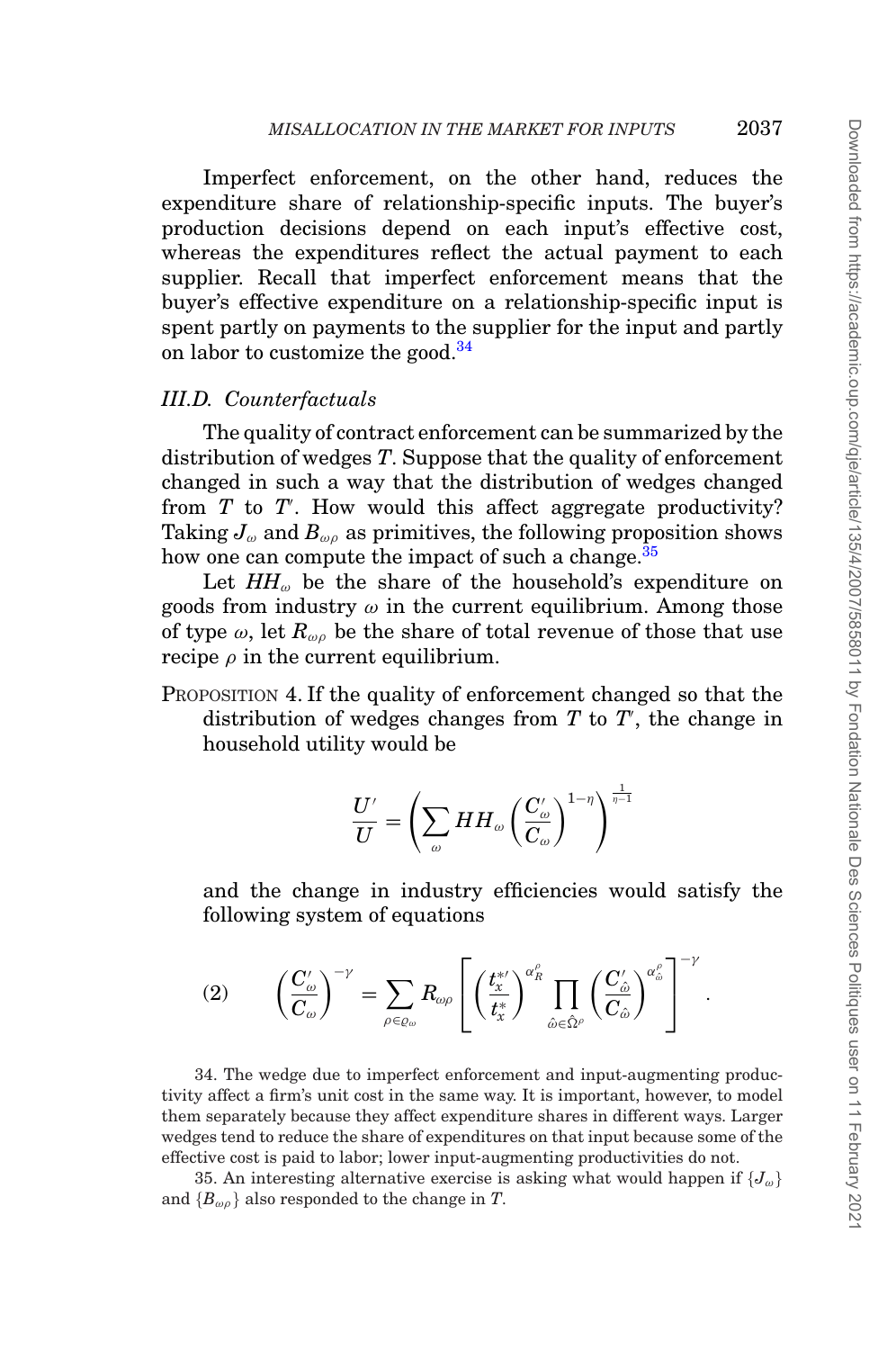The first part of the proposition states that to know how a change in court quality affects aggregate productivity, it is sufficient to know only the changes in industry cost indices,  $\frac{C_{\omega}}{C_{\omega}}$ . In turn, the change in each industry's cost index depends on the weighted average over recipes of the change in the cost index of the industries that supply inputs along with the change in  $t<sub>x</sub><sup>*</sup>$ , the statistic that summarizes the direct and indirect impact of the wedges that distort production using relationship-specific inputs. [Equation \(2\)](#page-30-2) describes a system of equations that implicitly characterizes these changes in cost indices.

While Proposition [4](#page-30-3) describes exactly how a change in enforcement would alter welfare, it is instructive to study a perturbation of the distribution of wedges to show which features of the economy are important for determining the first-order impact of a change in the quality of enforcement.

COROLLARY 1. The marginal welfare impact of a change in court quality is

$$
d\log U = -\sum_{\omega \in \Omega} HH_\omega d\log C_\omega,
$$

and the change in industry efficiencies can be summarized by the following system of equations:

$$
d\log C_\omega=\sum_{\rho\in\varrho_\omega}R_{\omega\rho}\left[\alpha^\rho_{R}d\log t^*_x+\sum_{\hat\omega\in\hat\Omega^\rho}\alpha^\rho_{\hat\omega}d\log C_{\hat\omega}\right].
$$

One implication is that, to a first order, the change in utility resulting from a change in the quality of enforcement does not depend on  $\gamma$  or  $\eta.^{\bf 36}$  $\eta.^{\bf 36}$  $\eta.^{\bf 36}$ 

### IV. IDENTIFICATION AND ESTIMATION

Our main counterfactual of interest is how aggregate productivity and the organization of production would change if the quality of enforcement improved. We do this in several steps.

<span id="page-31-0"></span><sup>36.</sup> This can be viewed as an application of the envelope theorem. For small changes *T*, one can compute the impact on aggregate productivity holding fixed other choices, that is, holding fixed the technique each firm uses. Thus  $\gamma$ , which regulates substitution across techniques, does not matter to a first order.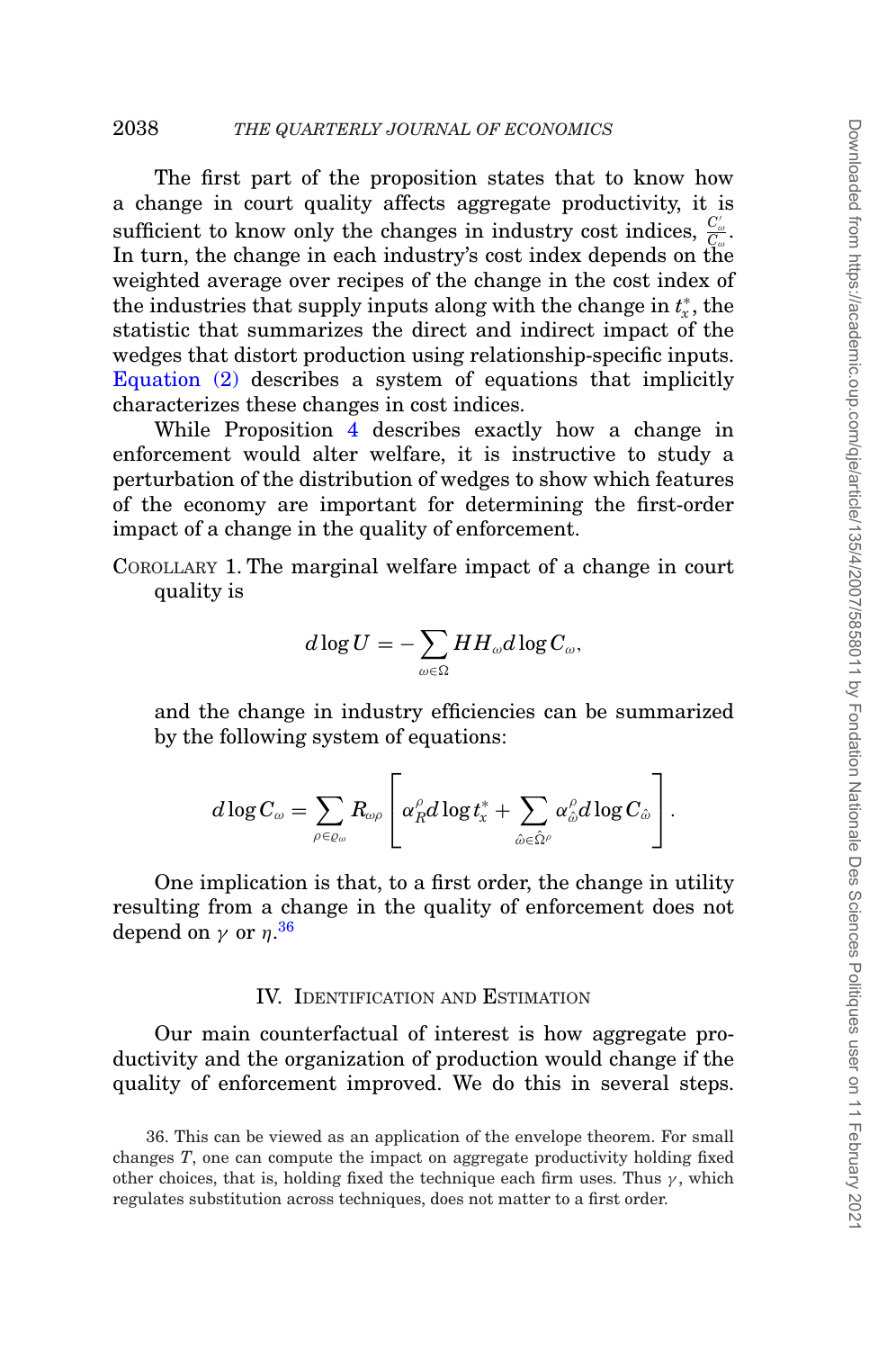We first parameterize the model using information from the ASI under the assumption that the quality of enforcement varies by state. We then project the implied quality of enforcement for each state on our measures of court congestion. Finally, we compute the gains from reducing congestion to the level prevailing in the least congested state.

Our most important identifying assumption is that weak enforcement may introduce a wedge in the use of inputs that require customization and in the use of labor, but not in the use of standardized inputs. Given our scheme for identification, we view this as a conservative assumption. If the use of standardized inputs were also distorted by weak contract enforcement, then all of the wedges would be larger than the ones we infer.

The following proposition shows a set of moments that we can use in a GMM procedure to estimate the model parameters.

<span id="page-32-0"></span>PROPOSITION 5. Let  $s_{Rj}$ ,  $s_{Hj}$ ,  $s_{Lj}$  be firm *j*'s spending on relationshipspecific inputs, homogeneous inputs, and labor, respectively, as shares of its revenue. Under Assumptions [1](#page-22-0) and [2,](#page-25-0) the first moments of revenue shares among firms that produce  $\omega$ that in equilibrium use recipe  $\rho$  satisfy:

$$
\mathbb{E}\left[\bar{t}_x \frac{s_{Rj}}{\alpha_R^{\rho}} - \frac{s_{Hj}}{\alpha_H^{\rho}}\right] = 0
$$

$$
\mathbb{E}\left[\frac{s_{Lj} + s_{Rj}}{\alpha_L^{\rho} + \alpha_R^{\rho}} - \frac{s_{Hj}}{\alpha_H^{\rho}}\right] = 0.
$$

ASSUMPTION 3. We impose that the following objects are the same across states: (i) the form of the production function for each recipe  ${G_{\omega\rho}}$ ; (ii) the power law exponents for the input-augmenting productivity draws for techniques of each recipe  $\{\beta_l^{\rho}, \beta_{\hat{\omega}_1}^{\rho}, \ldots, \beta_{\hat{\omega}_n}^{\rho}\};$  and (iii) the power law exponents for the match-specific productivity draws,  $\zeta_R$  and  $\zeta_H$ .

We allow all other features of preferences and technology to vary freely across states. This includes absolute and comparative advantages in recipes,  ${B_{\omega\theta}}$ ; (ii) the measure of firms of each type  ${J_\omega}$ ; (iii) the households' tastes,  ${v_\omega}$ ; and most important, (iv) the quality of contract enforcement,  $T$ , and  $t_l$ .

We also impose a parametric form for the stochastic wedges that a firm draws for each supplier of a relationship-specific input.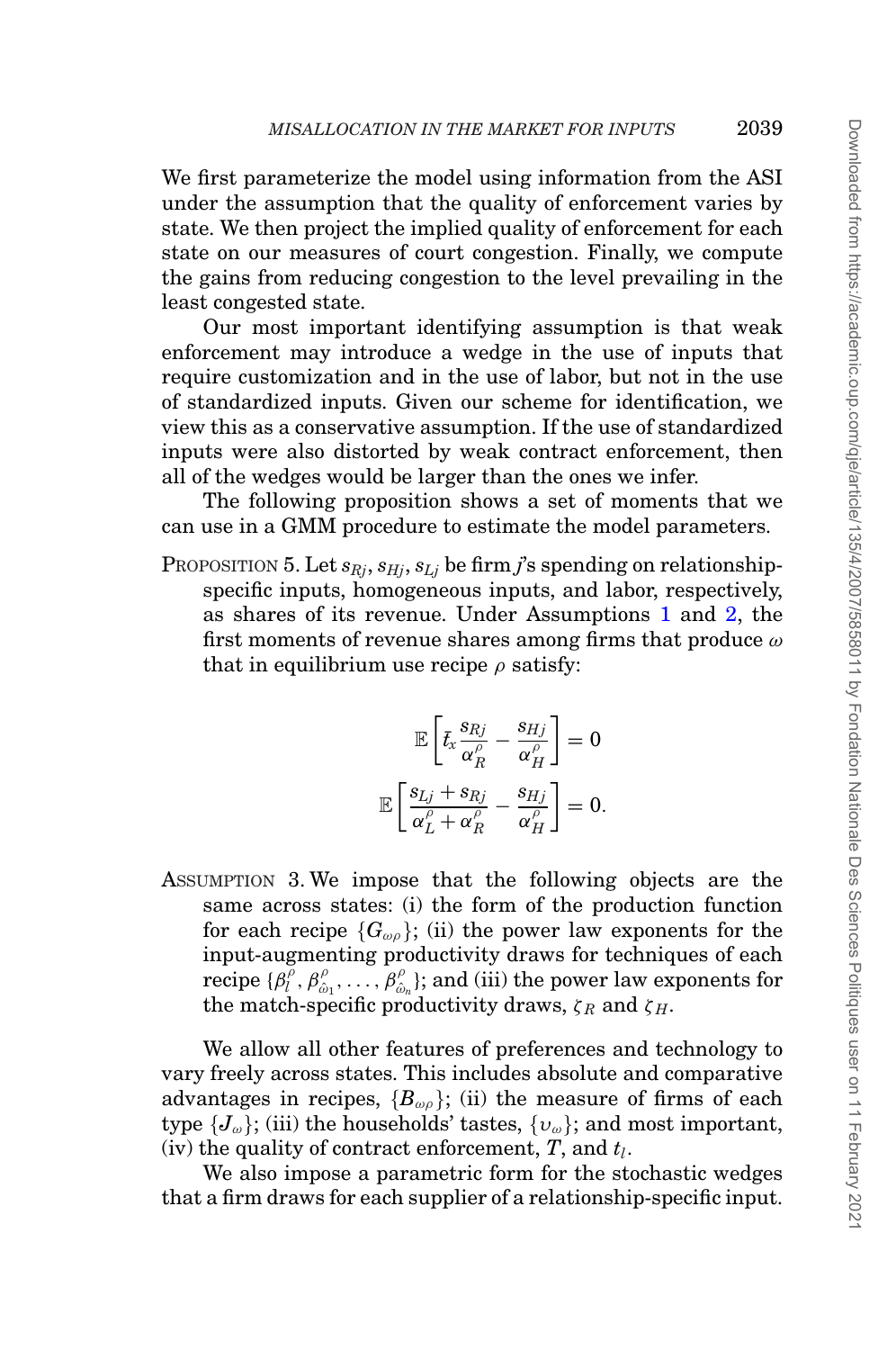In particular, the wedge is drawn from a Pareto distribution, where the shape parameter is specific to a state. $37$ 

<span id="page-33-1"></span>ASSUMPTION 4. The distribution of wedges in state *d* is  $T_d(t_x) = 1 - t_x^{-\tau_d}$  for  $t_x \geq 1$ .

Our algorithm for identification is thus as follows:

- i. Identify recipes, estimate technology parameters  $\left\{\alpha_{L}^{\rho},\alpha_{H}^{\rho},\alpha_{R}^{\rho}\right\}$ and distortions to the cost of relationship-specific inputs for each state,  $\bar{t}^d_x$ . We use an iterative procedure to ensure that our recipe classification is consistent with the possibility of distortions that vary across states.
	- a. Start with an initial guess of  $\bar{t}^d_x$  for each state *d*.
	- b. Identify recipes from plants' cost shares (see the next section for details), taking out the distortion to the  $\cos t$  shares of relationship-specific inputs  $\bar{t}^d_x$ .
	- c. Use Proposition [5](#page-32-0) to estimate the production parameters that are common across locations  $\left\{\alpha_L^\rho,\alpha_H^\rho,\alpha_R^\rho\right\}_{\rho\in\varrho_\omega,\omega\in\Omega} \text{ and a new set of the state-specific }$  $\text{variables}, \{\bar{t}_x^d\}.$
	- d. Go back to step i.b until the  $\bar{t}^d_x$  have converged.
- ii. Compute *t*<sup>∗</sup> *<sup>x</sup>* for each state. Assumption [4](#page-33-1) implies that  $\bar{t}_x = 1 + \frac{1}{\zeta_R + \tau_d}$  and  $t_x^* = \left(\frac{\tau_d + \zeta_R}{\tau_d}\right)^{\frac{1}{\zeta_R}}$ . We estimate  $\zeta_R$  externally, and then use this along with our estimates of  $\bar{t}_x$  to compute *t*<sup>∗</sup> *x* .
- iii. For the counterfactual, we also need values of the industry-level output elasticities of each input for each recipe,  $\{\alpha_{\hat{\omega}}^{\rho}\}$ . To do this, we pool data across states to estimate the remaining production function parameters,  $\alpha_{\hat{\omega}}$ , by using the aggregate expenditures. For example, if the sourced good  $\hat{\omega}$  is relationship specific, then  $\alpha_{\hat{\omega}}^{\overline{\rho}}$  is equal to  $\alpha_R^{\rho}$  multiplied by the ratio of total expenditure

<span id="page-33-0"></span>37. The Pareto distribution has the attractive property that it is closed under minimization. Following the discussion in [Section III.B,](#page-23-1) contracts might be enforced formally or informally. If the probability that the formal wedge is greater than  $t_x$  is  $t_x^{-t_d^{\text{formal}}}$  and the probability that the informal wedge is greater than  $t_x$  $\int_{\mathcal{I}}^{\mathcal{I}} \mathcal{I}_{d}^{\text{informal}}$ , then the probability that the effective wedge is greater than  $t_x$  is  $t_x^{-\tau_d}$ , where  $\tau_d = \tau_d^{\text{formal}} + \tau_d^{\text{informal}}$ .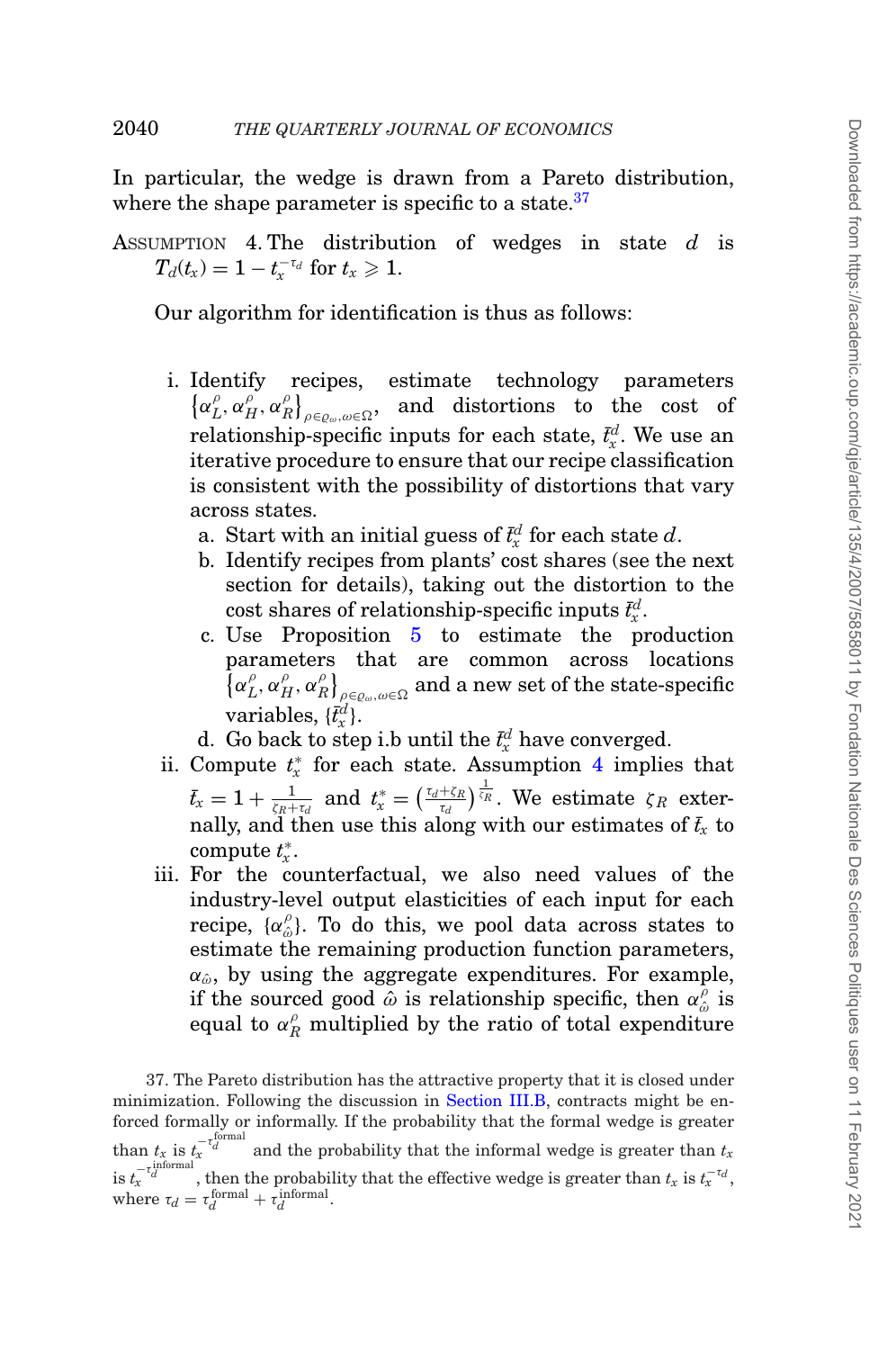on input  $\hat{\omega}$  by those that use recipe  $\rho$  to total expenditure on relationship-specific inputs.

- iv. For each state-recipe, directly measure the share of industry  $\omega$  revenue earned by firms that in equilibrium use recipe  $\rho$ ,  $\{R_{\omega\rho}\}\$ . Similarly, directly measure for each state the share of final demand spent on industry  $\omega$ ,  $\{HH_{\omega}\}.$ 
	- v. Calibrate *n* and  $\nu$  externally.

In implementing this algorithm, we make several auxiliary assumptions that in principle could be relaxed. First, we assume that there is no trade across state borders. Although it would be fairly straightforward to incorporate interstate trade, we lack the relevant data.<sup>[38](#page-34-0)</sup> A second assumption is that the recipes used by multiproduct firms and the distribution of wedges facing them are the same as those of single-product firms. This type of assumption, while strong, is standard in the literature, as we lack the data that indicates which inputs are used in the production of which products. It allows us to estimate wedge distribution parameters and the  $\alpha$ 's using single-product plants only, while still being able to make statements about the whole formal manufacturing sector by including multiproduct plants when we calculate revenue and expenditure shares  $R_{\omega\rho}$  and  $HH_{\omega}$ . We discuss the treatment of multiproduct plants in more detail in [Section IV.C.](#page-41-0) Third, we treat service inputs and energy inputs as primary inputs.

# *IV.A. Defining Recipes*

One of the salient facts of the Indian manufacturing data is that even within narrow industries, plants use vastly different combinations of intermediate inputs to produce the same output. Our model provides a natural way to think of these input-output combinations as different recipes  $\rho \in \rho(\omega)$  that could be used to produce the same output  $\omega$ . To estimate the model from the microdata, we need a procedure that classifies each plant-year observation into which recipe the plant is using.

<span id="page-34-0"></span>38. To this point there is no comprehensive, publicly available data about crossstate trade in goods. The conventional wisdom has been that interstate trade is minimal, although the 2016–17 Economic Survey of India's Ministry of Finance challenges this conventional wisdom. In [Online Appendix](file:qje.oxfordjournals.org) G.4 we explore how incorporating interstate trade might alter our counterfactuals. We make the assumption that 10% of inputs are sourced from out of state. We find that this has a minor quantitative impact on our counterfactual results.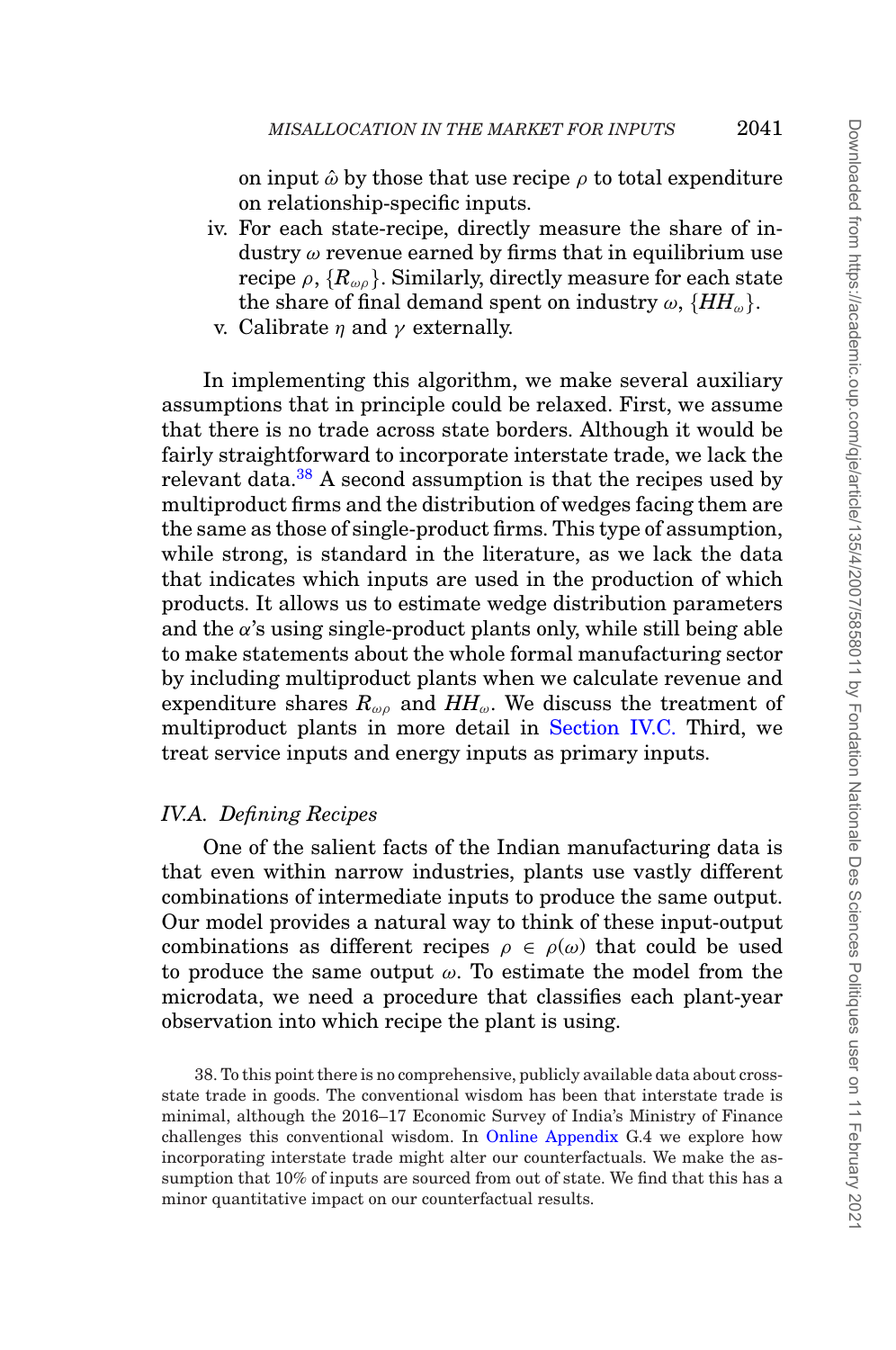The idea that guides our classification is that for a given output good, similar input mixes should belong to the same recipe. We describe each plant *j*'s input mix by the vector of its input  $\text{expenditure}\;\;\text{shares},\;\;(m_{j\hat{\omega}})_{\hat{\omega}\in\Omega}=(\frac{\pi}{\sum_{j\in\mathbb{Z}}\mathbb{Z}_j})^{\otimes m}$  $X_{j\hat{\omega}}$  $\left(\frac{\Delta_{j\hat{\omega}}}{\hat{\omega}^{\prime}}\right)_{\hat{\omega}\in\Omega}$ . Graphically, each vector corresponds to a point in the  $|\Omega|$ -dimensional hypercube that is lying on the hyperplane where the sum of all coordinates equals one. Our task is to find plants with similar input mixes, that is, clouds of points that are close to each other (according to some metric). In statistics, this task is known as cluster analysis, and there are a large number of algorithms that classify clusters based on distance, density, shape, and other criteria. Looking at the input mixes of plants in many different industries (see the examples of bleached cotton cloth and polished diamonds in [Figure I\)](#page-7-0) convinced us that these clusters do exist and have a meaningful economic interpretation.

Our preferred method is due to [Ward \(1963\)](#page-51-4) and constructs clusters recursively, starting with the partition where every cluster is a singleton. In each step, two clusters are merged to minimize the sum of squared errors:

$$
\min_{\rho_n\geqslant \rho_{n-1}}\sum_{\rho\in \rho_n}\sum_{j\in \rho}\sum_{\hat\omega}\left(m_{j\hat\omega}-\overline{m}_{\rho\hat\omega}\right)^2,
$$

where the  $\rho_n$  are partitions of  $J_\omega$ , and in each step  $\rho_n$  runs over all partitions that are coarser than  $\rho_{n-1}$ . This method constructs a hierarchical set of partitions of  $J_{\omega}$ : one for each desired number of clusters.

Our implementation of the clustering procedure to identify recipes defines the vector  $m_i$  as the concatenation of the vector of *j*'s five-digit materials shares and its three-digit shares, to allow for the possibility of misclassification of inputs within three-digit baskets. We determine the number of potential recipes using the prediction strength method of [Tibshirani and Walther \(2005\).](#page-51-5) This procedure is similar to cross-validation. The procedure divides the sample into two subsamples (A and B) and then clusters the data in each subsample. It then takes the cluster centroids from A and all of the datapoints from B and assigns them to clusters based on the centroids from A. Each pair of points in B thus can be categorized as being in the same cluster or different clusters based on the original clustering of the B subsample and based on the centroids in A. The procedure then tabulates the fraction of pairs of points for which the two agree. We choose a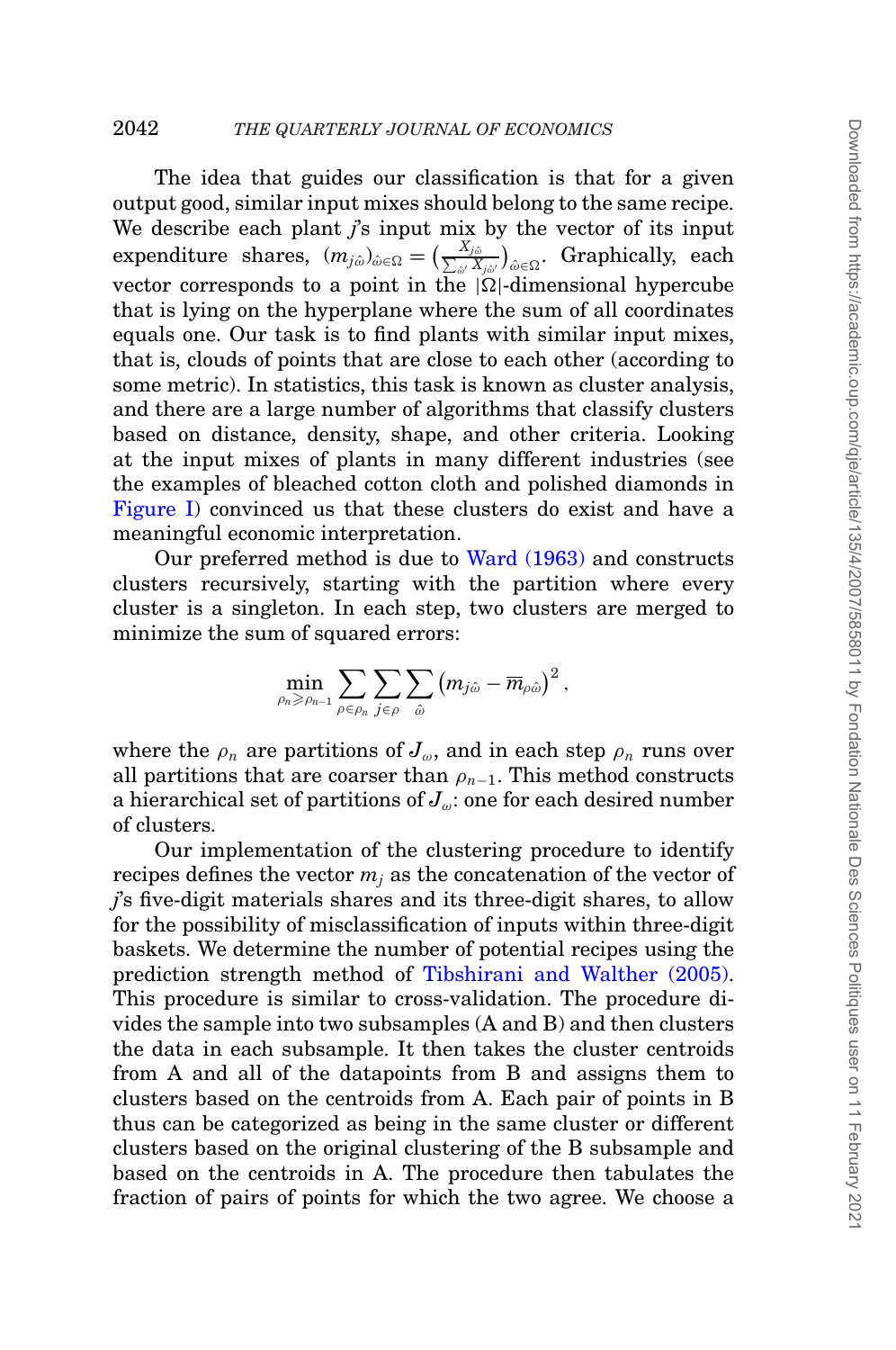#### TABLE IV

#### STATISTICS ON PRODUCTS AND RECIPES

<span id="page-36-1"></span>

|                                   | Count  |
|-----------------------------------|--------|
| Products (five-digit ASIC)        | 4,530  |
| Products with $\geq$ three plants | 3,573  |
| Products with $\ge$ five plants   | 3,034  |
| Recipes                           | 26,776 |
| Recipes with $\geq$ three plants  | 6,280  |
| Recipes with $\ge$ five plants    | 2,574  |
| Avg. plants per recipe            | 8.2    |
| Std. dev. plants per recipe       | 79.4   |

*Notes.* "Products" are the five-digit product codes in our data, "recipes" are the output from our clustering procedure. Plant counts include only single-product plants.

TABLE V

<span id="page-36-2"></span>

| <b>SUMMARY STATISTICS ON RECIPES</b>       |      |           |          |       |
|--------------------------------------------|------|-----------|----------|-------|
|                                            | Mean | Std. dev. | Min      | Max   |
| Cost share of $L$                          | 0.40 | 0.22      | 0.0002   | 0.999 |
| Cost share of $X_R$                        | 0.27 | 0.28      | $\Omega$ | 0.999 |
| Cost share of $X_H$                        | 0.33 | 0.30      | $\Omega$ | 0.998 |
| Number of inputs with cost share $> 1\%$   | 4.4  | 4.6       | 1        | 37    |
| Number of inputs with cost share $> 0.1\%$ | 6.4  | 12.6      |          | 205   |

threshold parameter of 0.95, meaning that the procedure chooses the largest number of clusters so that on average at least 95% of pairs of points agree. Although a lower threshold allows for more clusters—for example, a threshold of 1.00 is typically consistent with a single cluster—the relative number of clusters for each industry is driven by the shape of the point clouds in the data.<sup>[39](#page-36-0)</sup> [Table IV](#page-36-1) shows statistics on the number and size of clusters (recipes) that result from using this procedure, and [Table V](#page-36-2) shows statistics on cost shares across recipes. We find that among plants we classify as using the same recipe, most of the expenditures are on the same set of inputs.<sup>[40](#page-36-3)</sup> [Figure III](#page-37-0) shows the resulting

<span id="page-36-0"></span>39. In [Online Appendix](file:qje.oxfordjournals.org) G.2 we show results for alternative values of the threshold parameter, which varies the degree of recipe fineness.

<span id="page-36-3"></span>40. Our model imposes that all firms using the same recipe use the same bundle of inputs, but our classification algorithm does not. Formally, this can be understood in the context of our model as imposing that all plants that we classify as using the same empirical recipe actually use different recipes that share the same  $\alpha_R$ ,  $\alpha_H$ , and  $\alpha_L$ . We believe that this is a relatively innocuous assumption,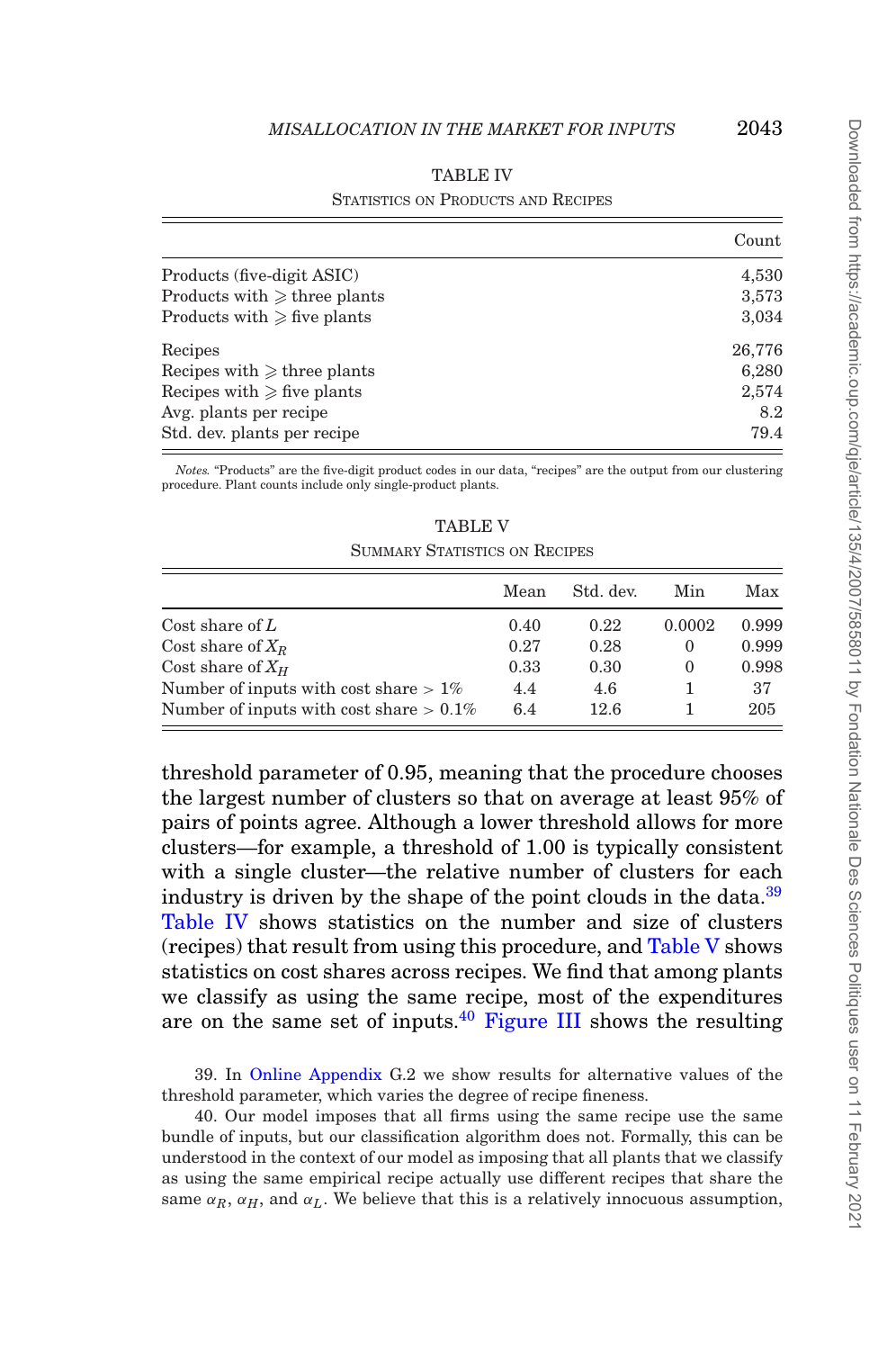<span id="page-37-0"></span>

FIGURE III



The figure shows the result from the recipe classification procedure (after correcting for wedged) for "polished diamonds" (92104). Observations that are classified as belonging to different recipes are tagged with different markers.

classification for the example of the producers of Polished Diamonds.

Once we have defined recipes, we assign plants to belong to a recipe with a probability that is proportional to the inverse Euclidean distance to the recipe center:

.

(3) 
$$
P(j \in \rho) = \frac{\frac{1}{\sqrt{\sum_{\omega'} (m_{j\omega'} - \overline{m}_{\rho\omega'})^2}}}{\sum_{\rho' \in \rho(\omega)} \frac{1}{\sqrt{\sum_{\omega'} (m_{j\omega'} - \overline{m}_{\rho'\omega'})^2}}}
$$

because inputs that are not being used by a plant but are used by some other plants using the same empirical recipe account for very low cost shares: on average (across recipes, firms, and inputs) for around 0.32% of the recipe's materials expenditure. It is likely that some of the differences in input bundles, especially those arising from inputs with very small cost shares, are due to respondents occasionally omitting unimportant inputs.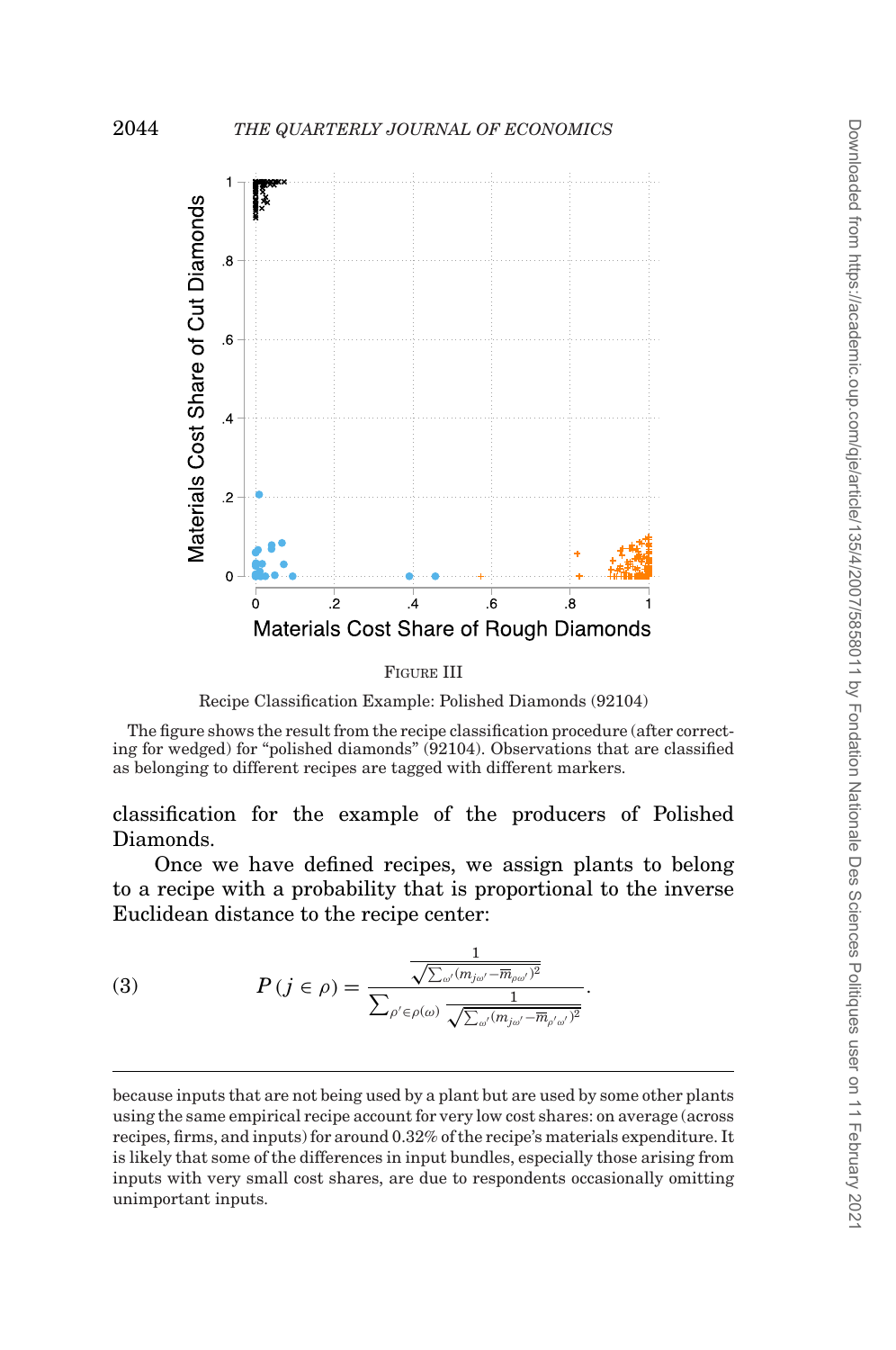<span id="page-38-1"></span>

#### FIGURE IV

Correlation between  $\bar{t}_x$  and Court Congestion

The figure shows the correlation between  $\bar{t}^d_x$  and the average age of pending civil cases in the state's high court. The solid line is the OLS regression line; the dashed line is the fit of an  $\overline{IV}$  regression where the age of pending cases is instrumented using the log age of the high court.

We use these assigned probabilities as weights in the estimation below.

### *IV.B. Estimation*

We estimate the  $\bar{t}^d_x$ ,  $\alpha^{\rho}_R$ ,  $\alpha^{\rho}_H$ , and  $\alpha^{\rho}_L$  from the moment conditions in Proposition [5](#page-32-0) using our algorithm described above. To identify the level of  $\bar{t}_x$ , we set the smallest  $\bar{t}_x$  to 1, thereby making the assumption that the least distorted state is undistorted.<sup>41</sup> We also exclude state-recipe pairs where the average share of relationship-specific inputs in sales exceeds that of homogeneous inputs by a factor of 100 (and vice versa).

[Figure IV](#page-38-1) shows the estimated  $\bar{t}^d_x$  and their correlation with high court congestion as measured by the average age of pending civil cases. Frictions are large:  $\bar{t}_x$  exceeds 1.75 in the most heavily

<span id="page-38-0"></span><sup>41.</sup> We view this as conservative. Given the expenditure shares we see in the data, more severe distortions (larger  $\bar{t}_x$ ) would raise the estimated output elasticities of relationship-specific inputs (higher  $\alpha_R^{\rho}$ ). This would amplify the responses to changes in enforcement.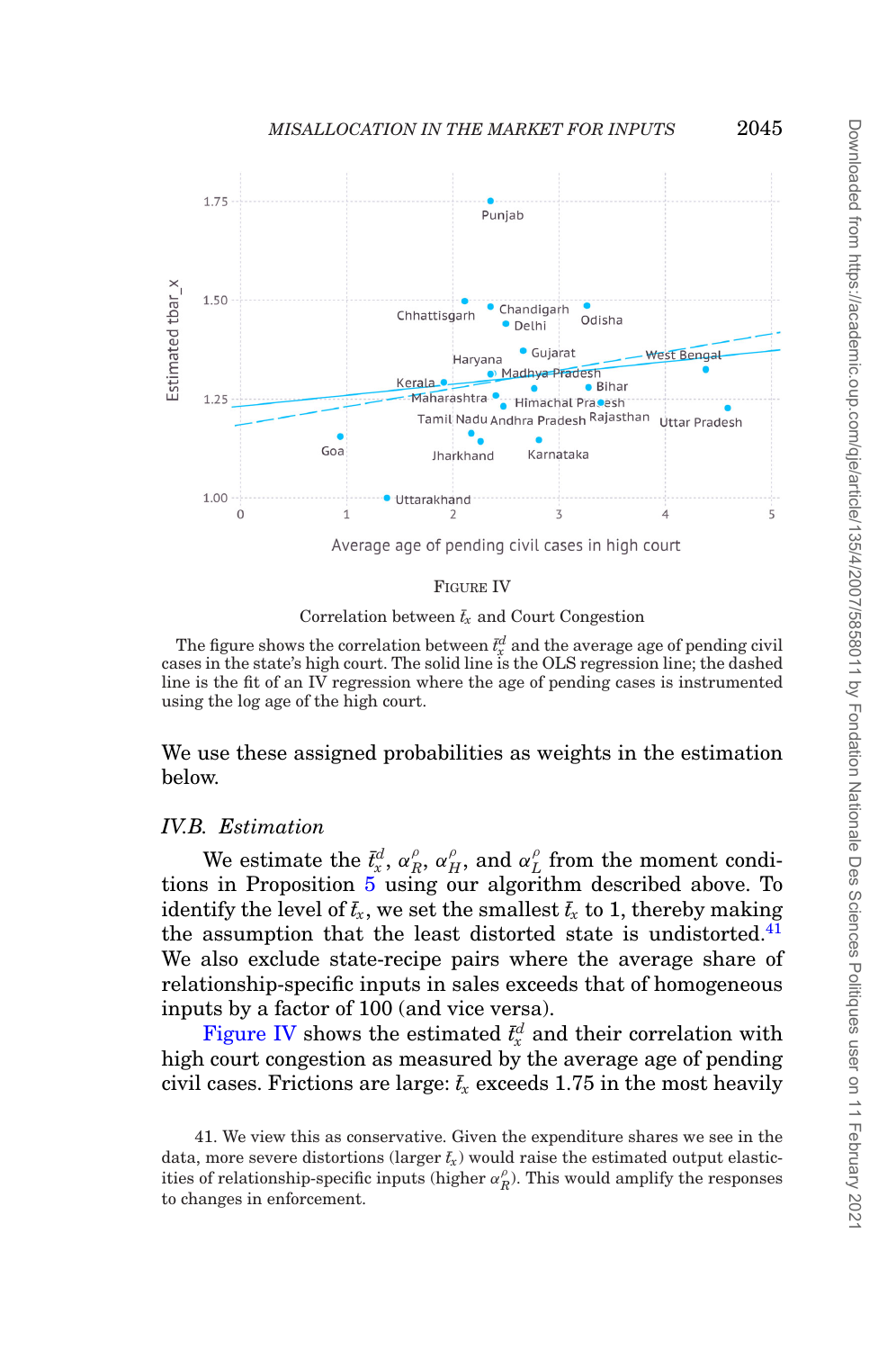distorted state, and is close to 1.5 in several others. Some of that variation is explained by the congestion of courts. In states with slower courts, firms face larger distortions (higher  $\bar{t}_x$ ) when sourcing relationship-specific intermediate inputs. The solid line is the fit of an OLS regression of  $\bar{t}_x$  on court congestion; the dashed line is the fit of an IV regression where we instrument court congestion using the log age of the high court. The estimated IV slope coefficient is similar to the one in the OLS. This relationship between  $\bar{t}_x$  and the age of pending court cases is closely related to the fact that intermediate-input bundles are tilted towards homogeneous inputs in states where enforcement is weak (Fact [2\)](#page-13-1). The main difference here (beyond the fact that the  $\bar{t}_x$  are coming from a nonlinear regression) is that the  $\bar{t}_x$  are identified from within-recipe variation in the input mix, whereas Fact [2](#page-13-1) is about within-product variation.

Before proceeding, it is worth discussing how we separate heterogeneity in production technology (i.e., recipes) from distortions. Given a set of recipes and a classification of plants into which recipes they use, identification of the  $\alpha$ 's and  $\bar{t}_x$ 's fundamentally comes from the assumption that the parameters that govern contracting frictions (the  $\bar{t}_x$ 's) vary by state, whereas the recipe technology parameters (the  $\alpha$ 's) are the same across states but vary across recipes. $42$  Similar to the problem of estimation with grouped fixed effects studied by [Bonhomme and Manresa \(2015\),](#page-49-1) we face the problem of estimating these parameters jointly with the number of recipes and the assignment of plant observations into recipes, that is, jointly with the clustering procedure with a choice of the number of clusters. Like [Bonhomme and Manresa](#page-49-1) [\(2015\),](#page-49-1) we do this by iterating between a clustering procedure and parameter estimation, so that, in our context, the recipe classification accounts for the possibility of distortions.

The theoretical results in [Bonhomme and Manresa \(2015\)](#page-49-1) and [Moon and Weidner \(2015\),](#page-50-1) who study similar estimation procedures in closely related models, suggest that our estimation procedure has the following properties. First, if we choose the right number of recipes, the estimated distortions will be

<span id="page-39-0"></span><sup>42.</sup> This is analogous to a nonlinear panel regression. In a panel regression, one might estimate individual fixed effects and time fixed effects. Here we are estimating state fixed effects (the distortions) and recipe fixed effects (technology parameters). The fact that the moment conditions are nonlinear does not change the basic logic.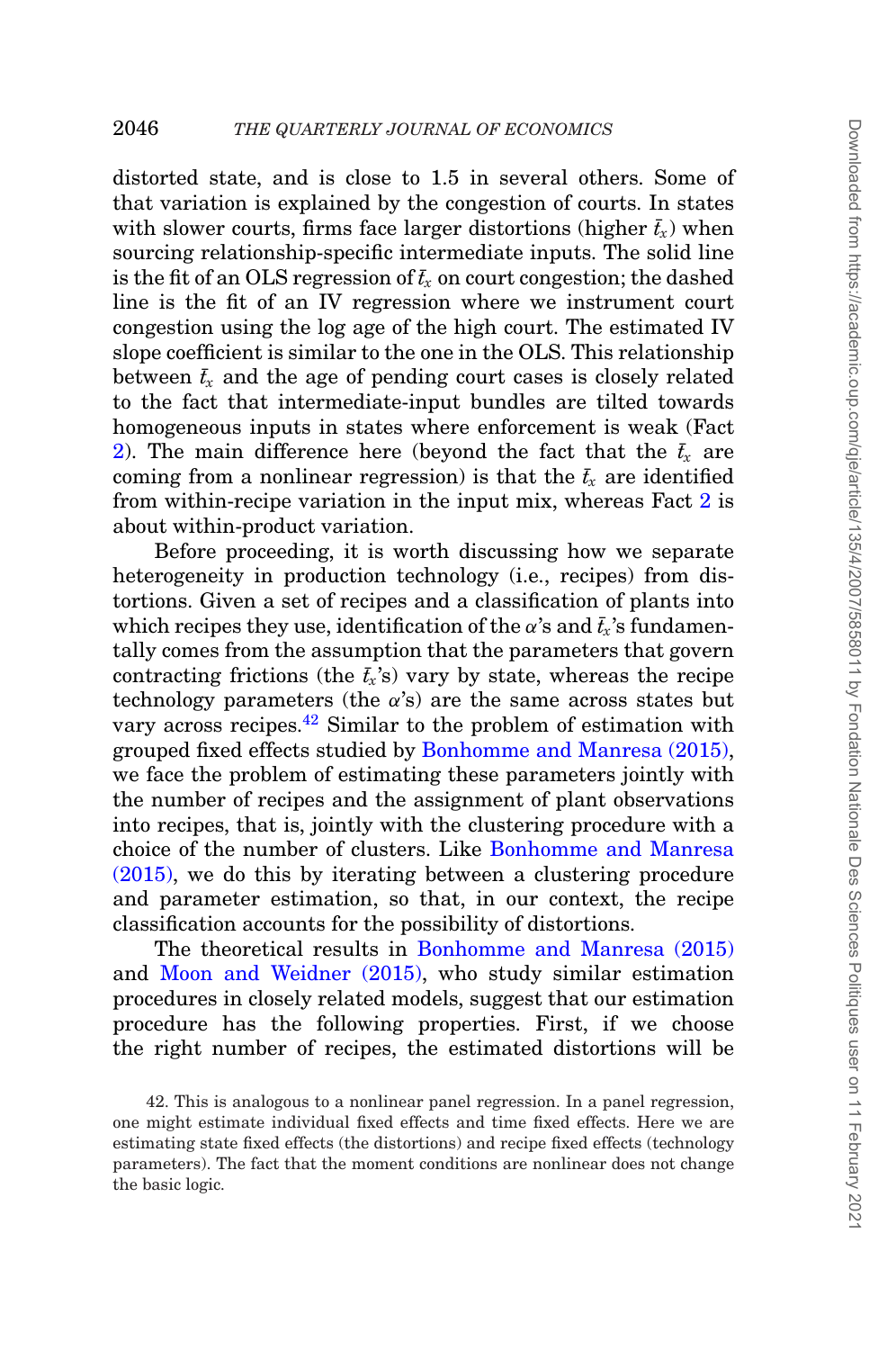consistent as the number of plants grows large. Second, if we choose too few recipes, the estimated distortions may be biased, as the difference in recipe usage across states might be misinterpreted as distortions. Third, if we choose too many recipes, the estimated distortions will be consistent, as the additional recipes act like irrelevant extra regressors in a least squares regressions. Although our model is not nested by either of those, we confirm these large sample properties, and study the small-sample be-havior of our estimator, using Monte Carlo simulations in [Online](file:qje.oxfordjournals.org) [Appendix](file:qje.oxfordjournals.org) G.3.

### *IV.C. Estimating and Calibrating the Remaining Parameters*

To perform a counterfactual where we assess the aggregate effect of a change in the wedge distribution *T*, Proposition [4](#page-30-3) tells us that we need to know the change in the moment *t*<sup>∗</sup> *<sup>x</sup>* of the wedge distribution that is relevant for the industry's cost distribution, which depends on the parameter ζ *<sup>R</sup>* and, under our parameterization of the wedge distribution, on its Pareto tail  $\tau_d$ . We also need to know the parameters  $\alpha_{\hat{\omega}}^{\rho}$ , the within-industry sales shares  $R_{\omega\rho}$  of each recipe, the household's expenditure shares  $HH_{\omega}$ , and the elasticities  $\gamma$  and  $\eta$ .

*1. Estimating*  $\zeta$ . The parameter  $\zeta_R$ , which allows us to back  $\operatorname{out}$   $\tau_d$  from  $\bar{t}_x$ , also governs the elasticity of substitution across sets of suppliers of the same input. Although our data do not indicate the identity of the supplier of an input, it does indicate whether it was purchased from a foreign or domestic supplier. We can thus estimate  $\zeta_R$  using these two groups for each input-output pair:

$$
\log\left(\frac{X^{DOM}_{\omega\hat{o}t}}{X^{IMP}_{\omega\hat{o}t}}\right)=\zeta\log(1+\iota_{\hat{o}t})+\lambda_t+\lambda_{\omega\hat{o}}+\eta_{\omega\hat{o}t},
$$

where  $\iota_{\hat{\omega}t}$  is the import tariff on  $\hat{\omega}$  at time *t*, and the  $\lambda$ 's are fixed effects. [Table VI](#page-41-1) shows the results for this regression. We use the point estimate of 0.218 for  $\zeta_R$ .<sup>[43](#page-40-0)</sup>

2. Calculating the  $\alpha_{\hat{\omega}}$  *from*  $\alpha_R$  *and*  $\alpha_H$ . The elasticities  $\alpha_{\hat{\omega}}$  can be recovered as the product of the input-type elasticity  $(\alpha_R^{\rho} \text{ or } \alpha_H^{\rho})$ 

<span id="page-40-0"></span><sup>43.</sup> Choosing a low  $\zeta_R$  is conservative; see the discussion in [Section IV.E.](#page-43-0) We conduct sensitivity checks in [Online Appendix](file:qje.oxfordjournals.org) G.1.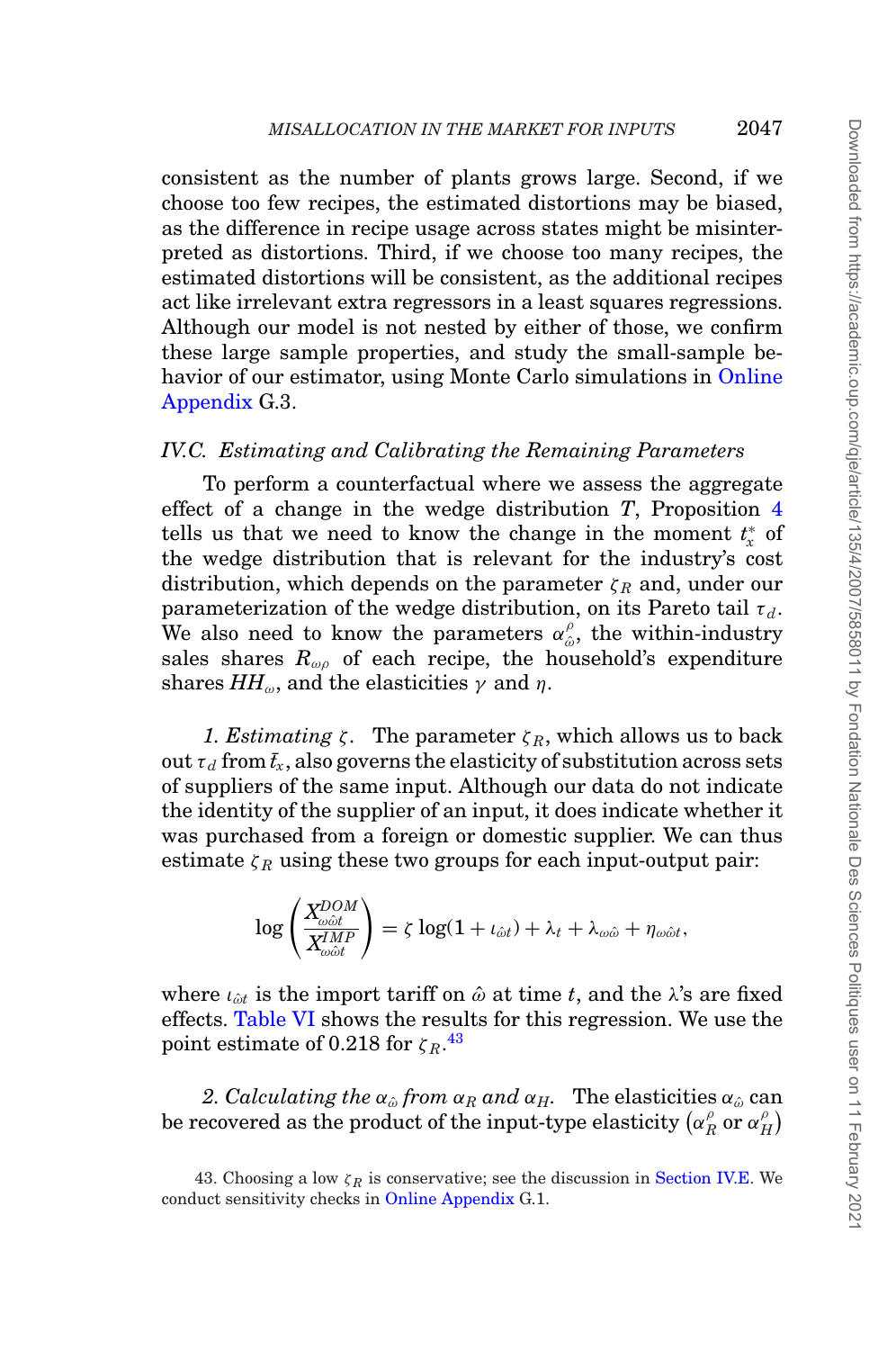## TABLE VI

#### ESTIMATING ζ

<span id="page-41-1"></span>

|                                       |                 | Dependent variable: log | $X^{DOM}$<br><del>`</del> ωôt<br>γIMP |
|---------------------------------------|-----------------|-------------------------|---------------------------------------|
|                                       | (1)             | (2)                     | (3)                                   |
| $log(1 + \iota_{\hat{\omega}t})$      | 0.617<br>(0.44) | 0.218<br>(0.77)         | $1.209*$<br>(0.52)                    |
| Industry $\times$ Input FE<br>Year FE | Yes<br>Yes      | Yes<br>Yes              | Yes<br>Yes                            |
| Level                                 | Five-digit      | Five-digit              | Five-digit                            |
| Sample                                | All inputs      | R only                  | H only                                |
| $R^2$<br>Observations                 | 0.601<br>23,692 | 0.580<br>12,002         | 0.623<br>11,690                       |

*Notes.* Robust errors are in parentheses, clustered at the state  $\times$  industry level.  $+ p < .10, * p < .05,$ <br>\*\*  $p < .01$ . Dependent variable is the log ratio of total expenditure on domestically sourced to total imported intermediate inputs of type  $\hat{\omega}$  among producers of  $\omega$  at time *t*. We only use census plants (which are surveyed every year) to reduce artificial fluctuations that result from sampling.

and the average cost share of plants that produce using recipe  $\rho$ :

$$
\alpha_{\hat{\omega}}^{\rho} = \alpha_R^{\rho} \frac{\overline{m}_{\rho \hat{\omega}}}{\sum_{\omega' \in \Omega^R} \overline{m}_{\rho \hat{\omega}'}} \text{ if } \hat{\omega} \text{ relationship specific,}
$$
\n
$$
\alpha_{\hat{\omega}}^{\rho} = \alpha_H^{\rho} \frac{\overline{m}_{\rho \hat{\omega}}}{\sum_{\omega' \in \Omega^H} \overline{m}_{\rho \hat{\omega}'}} \text{ if } \hat{\omega} \text{ homogeneous.}
$$

<span id="page-41-0"></span>*3. Accounting for Multiproduct Plants.* We target the demand aggregator's expenditure shares  $HH_{\omega}$  and the recipe revenue shares  $R_{\omega\rho}$  to represent the aggregate of India's formal manufacturing sector, which includes single- and multiproduct plants. We calculate  $HH_{\omega}$  separately for each state as total sales of  $\omega$  (from both single-product and multiproduct plants) minus total intermediate consumption (less imports) of  $\omega$  (or 0, if this difference is negative), divided by the sum of this difference over all products.

To calculate the recipe revenue shares *R*ωρ, we need to assign the revenue of multiproduct plants to a particular recipe. We assume that multiproduct plants produce each of their products  $\omega$  using one or more recipes  $\rho \in \rho_{\omega}$ , with each of them accounting for a fraction  $r_{j\omega\rho}$  of sales of  $\omega$ . We estimate the  $r_{j\omega\rho}$  by minimizing the Euclidean distance between the firm's observed vector of materials cost shares  $m_{i\omega}$  and expected cost shares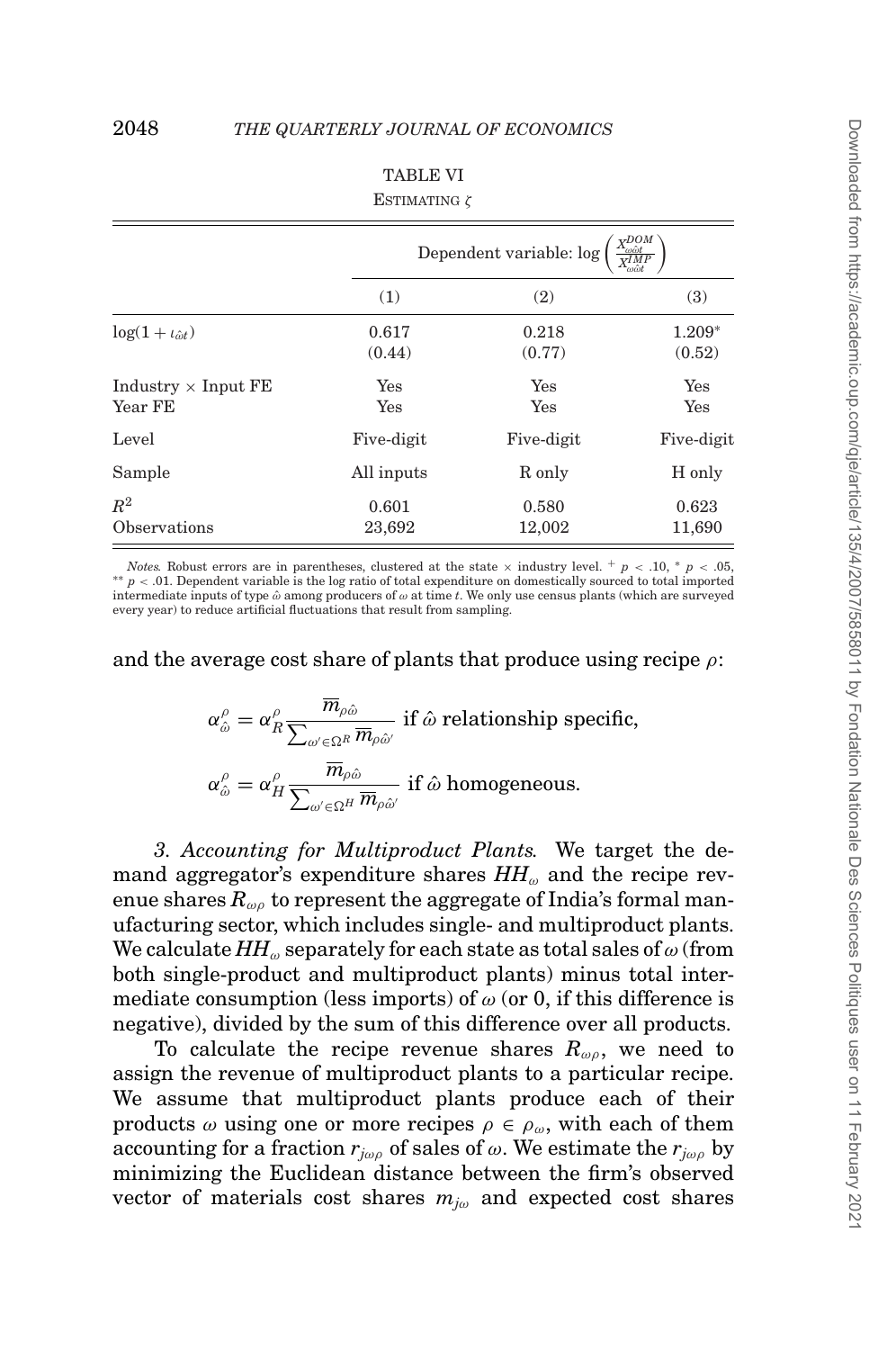(which depend on the  $r_{j\omega\rho}$  as well as on  $\bar{t}^d_x$ ). We then construct the recipe sales shares  $R_{\omega}$  using the output of single-product plants and the estimated output of multiproduct plants. This strategy is model consistent but requires that all recipes used by multiproduct firms are in the support of recipes used by single-product firms (otherwise we would not be able to detect them in the estimation/clustering procedure). Moreover, when calculating  $R_{\omega\rho}$ , we pool observations across states and years but weight each plant-year observation by the inverse of the number of times the plant shows up in the ASI. This weighting allows us to construct parameters that better represent the aggregate of India's formal manufacturing sector.

Finally, we calibrate  $\eta = 1$  and  $\gamma = 1$ ; we show in [Online](file:qje.oxfordjournals.org) [Appendix](file:qje.oxfordjournals.org) G.1 that our counterfactuals are insensitive to these parameters. Inputs that do not show up in our data as outputs (predominantly agricultural and mineral commodities) are assumed to have unchanged productivity distributions in the counterfactual simulation.

# *IV.D. Counterfactuals*

We then perform two counterfactuals. In the first one, we reduce  $\bar{t}^d_x$  for each state by the amount that is implied by the IV regression in [Figure IV,](#page-38-1) down to a point where the average age of pending cases is one year (which is roughly the level of congestion enjoyed by the best state, Goa). Using our estimate for  $\zeta_R$ , we back out  $\tau_d$  at the original and counterfactual level and compute the change in the welfare-relevant moment  $t_x^* = \left(\frac{\tau_d + \zeta_R}{\tau_d}\right)^{\frac{1}{\zeta_R}}$ . We then compute the corresponding change in the household's utility aggregate as given by Proposition [4.](#page-30-3)

[Figure V,](#page-43-1) Panel A shows the corresponding counterfactual increase in the household's consumption aggregate *U*. The numbers are in the range of 0% to 7%, suggesting that the gains from improving court speed can be large. That said, there are several sources of uncertainty around these estimates. The correlation between court congestion and identified wedges  $\bar{t}_x$  is a correlation at the state level and is therefore not very precisely estimated. Furthermore, the wedges  $\bar{t}_x$  are estimates themselves, and this moment will be less precisely estimated in states where we have fewer plant observations.

In the second counterfactual, we reduce the magnitude of distortions in such a way that the wedges  $\bar{t}_x$  are half as large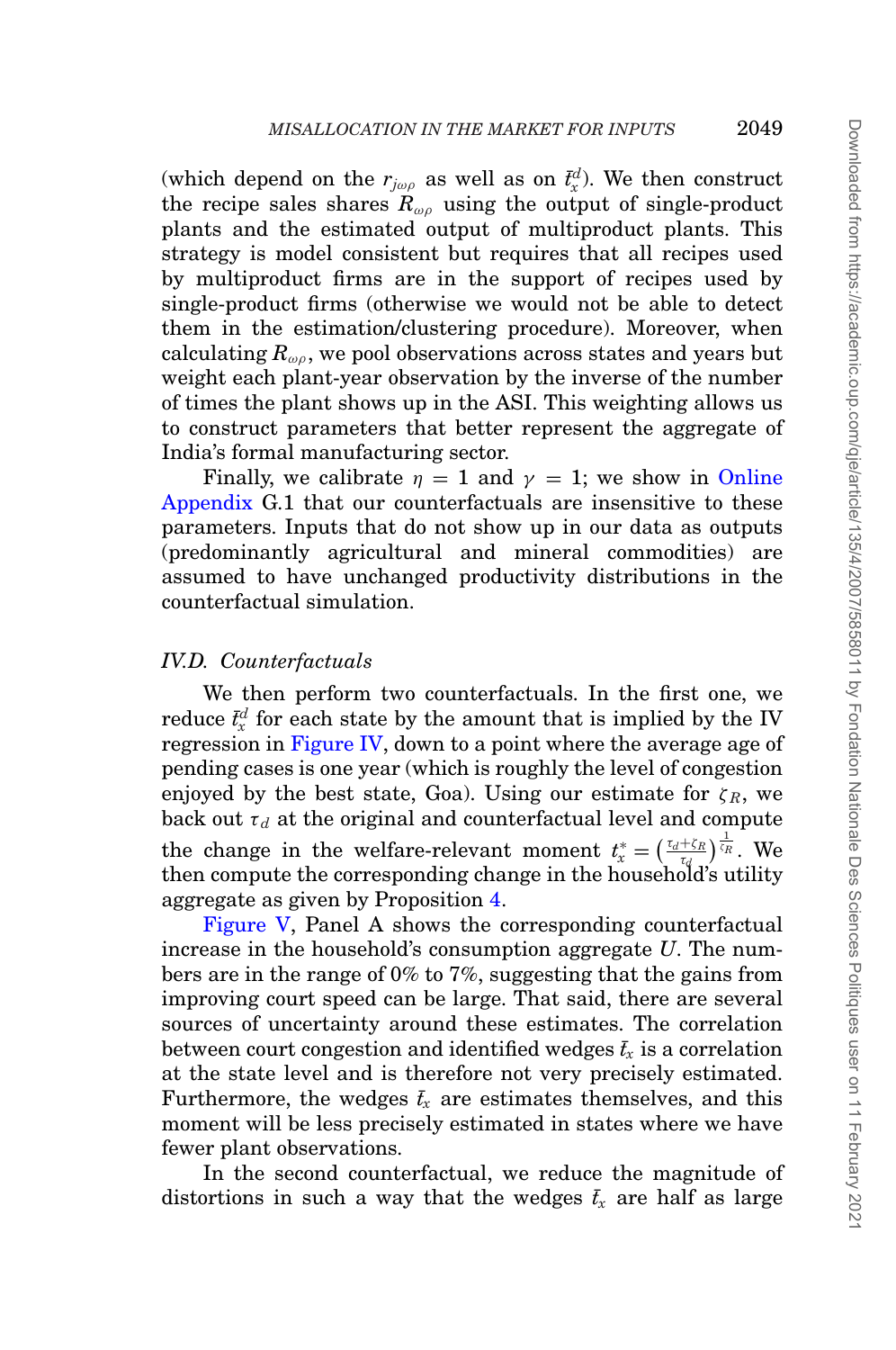<span id="page-43-1"></span>

#### FIGURE V

Counterfactural Increases in Aggregate Productivity

The figure shows the counterfactual increase in *C* when the wedges on relationship-specific inputs are reduced. In Panel A we reduce  $\bar{t}_x$  according to the fraction of  $\bar{t}_x$  that is explained by court congestion in a linear IV regression [\(Figure IV\)](#page-38-1); in Panel B we cut the  $\bar{t}_x$  in half.

as in the estimates. This counterfactual is independent from the correlation of wedges with the measured congestion in the high courts, and would thus reflect an improvement in the overall quality of contract enforcement. [Figure V,](#page-43-1) Panel B shows the counterfactual increase in *U* for each state. *U* would increase by 7.1% on average and by more than 10% in the most distorted states. These welfare gains are more precisely estimated than those for the first counterfactual; however, they are still subject to  $r$  random variation in the estimated wedge moments  $\bar{t}_x$  that comes from the fact that we do not observe the universe of smaller plants, just a random sample of them.

Downloaded from https://academic.oup.com/cjle/article/135/4/2007/5858011 by Fondation Nationale Des Sciences Politiques user on 11 February 202 Downloaded from https://academic.oup.com/qje/article/135/4/2007/5858011 by Fondation Nationale Des Sciences Politiques user on 11 February 2021

## *IV.E. Direct and Indirect Costs of Distortions*

<span id="page-43-0"></span>The model captures the idea that buyer–supplier relationships differ in their susceptibility to imperfect contract enforcement. Some buyer–supplier pairs are able to enforce contracts informally or transact in a way that avoids holdup problems. To capture this in a parsimonious way, we assume that the buyer draws a distortion for each potential supplier from a distribution that deteriorates when formal enforcement is less reliable.

Our estimation procedure identifies  $\bar{t}_x$  for each state, which is the (harmonic) average of the realized distortions. This summarizes the direct cost of weak enforcement on users of relationship-specific inputs.  $t<sup>*</sup><sub>x</sub>$  captures the direct and indirect cost of the distortions. We infer the indirect cost by estimating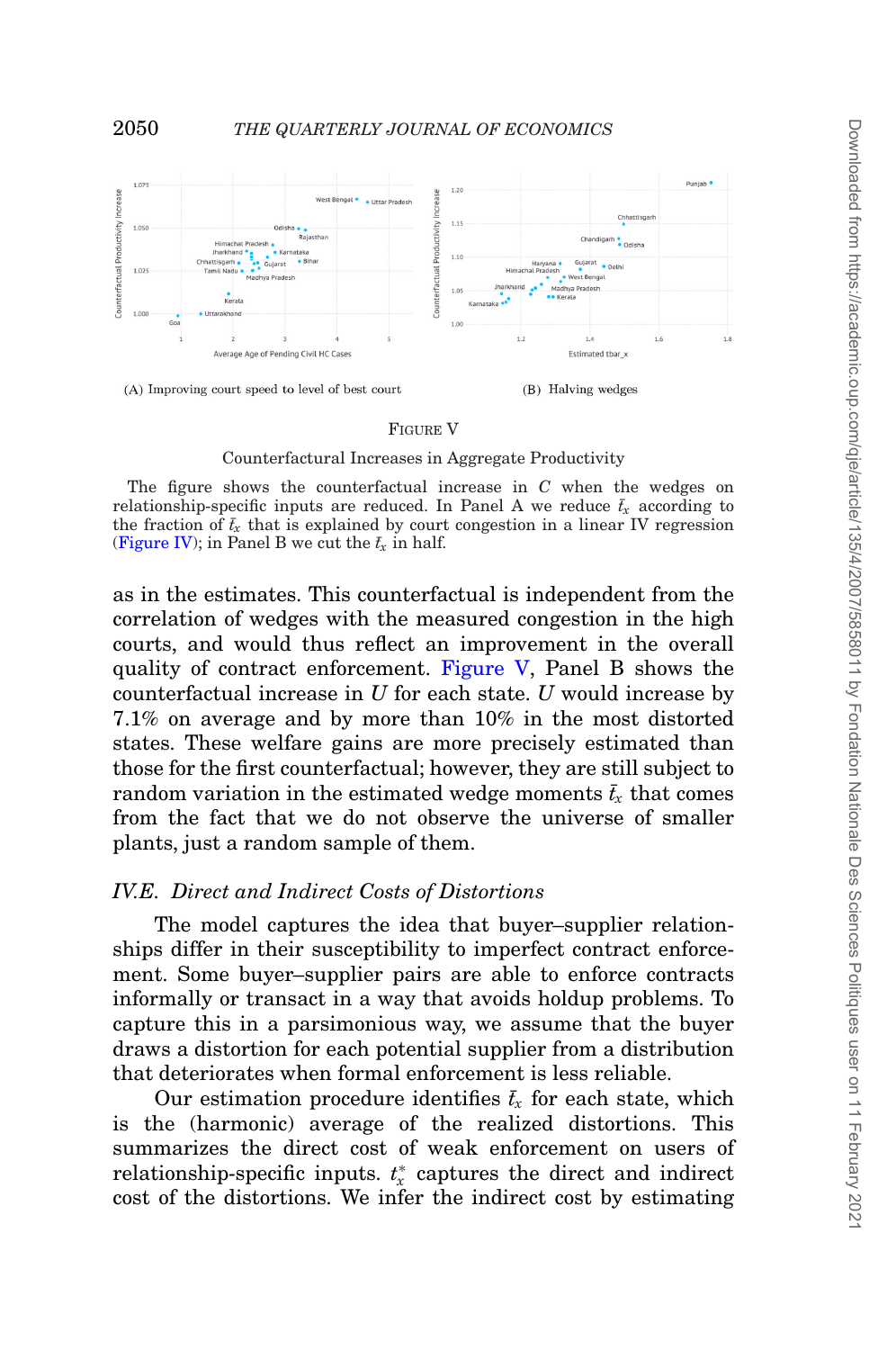$\zeta_R$ , which indexes the probability that a firm has a comparable alternative supplier. Jensen's inequality implies that  $\bar{t}_x \leq t_x^*$ , which implies that the  $\bar{t}_x$  is a lower bound for the total impact, and this lower bound is attained only if the distribution of distortions *T* is degenerate. In that case, a firm faces the same wedge for all suppliers and could not avoid a distortion by substituting to an alternative supplier; as a result, there would be no indirect cost.

The respective contributions of the direct and indirect effects depend on both the value of  $\zeta_R$  and the levels of the distortion. Given our estimates and the range of  $\bar{t}_x$  we observe, the direct effect comprises much more of the effect of weak enforcement, but the indirect effects are nontrivial. For the average state, the indi- $\text{rect impact accounts for } \frac{t^*_x - \bar{t}_x}{t^*_x} = 6\% \text{ of the total impact, and for the }$ most distorted state the indirect impact accounts for about 23%.

### *IV.F. The Role of Heterogeneity*

An alternative approach that is common in studies that measure misallocation using input-output tables is to posit industry-level Cobb-Douglas production functions and back out distortions from differences across states (or countries) in industry-level cost shares.[44](#page-44-0) In our view, our approach has several advantages over this alternative.

First, a cursory look at the data indicates that plants are producing using different technologies (i.e., some appear to be more vertically integrated than others). We believe that allowing for several recipes facilitates making apples-to-apples comparisons when measuring the effect impact of distortions. Our identification strategy relies on comparing input expenditures among plants that, in equilibrium, use the same recipe. With the industry-level approach, differences in recipe composition across states could lead researchers to infer spurious distortions.

Second, the industry-level approach would miss the indirect effect of the distortions. Given our identification strategy and conditioning on the data, the fact that wedges differ across suppliers implies indirect productivity losses due to plants switching to alternative suppliers to avoid a distorted input. This raises the implied productivity loss from imperfect enforcement.

<span id="page-44-0"></span><sup>44.</sup> Our model nests such a model as a special case when there is a single recipe per industry and the distribution of wedges *T* is degenerate so that all suppliers of relationship-specific inputs face the same wedge.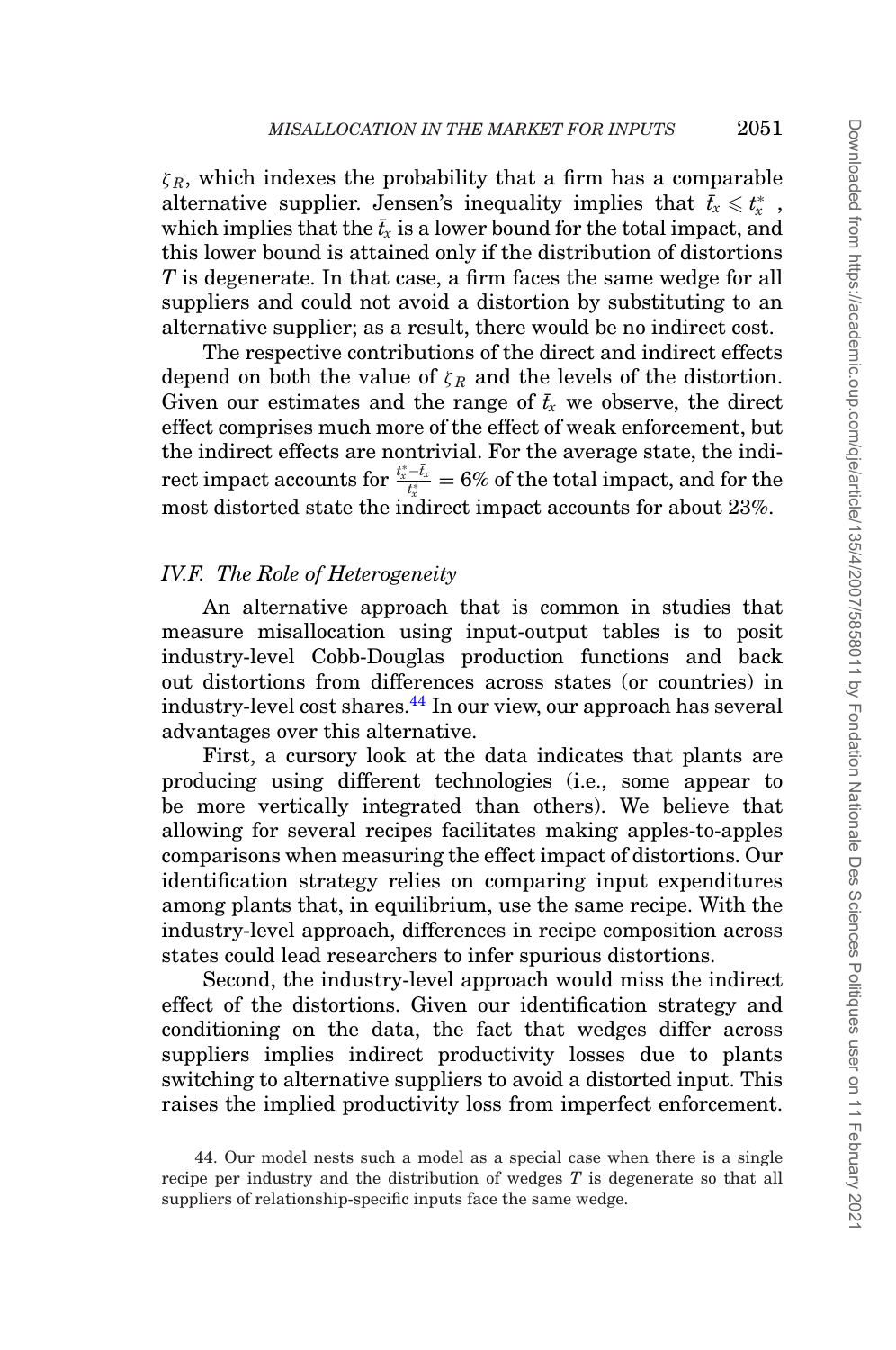Our identification strategy consists of measuring  $\{t_x\}$  and then using these along with our functional-form assumptions to compute *t*∗ *<sup>x</sup>* . In the industry-level approach, there is typically only a direct effect.

Third, as discussed earlier, there is quite a bit of heterogeneity in cost shares across plants. This leads to the following situation: there are occasionally state-industry pairs that are dominated by a small number of plants, and the aggregate cost shares among these plants happen to deviate quite a bit from the industry average. If we used the industry-level cost shares to back out a wedge for that state-industry, we would conclude that the state-industry is severely distorted. In contrast, our estimating equations treat each individual plant as an observation, and the model has a structural error term for the cost share of each plant, which stems from different productivity and cost draws. Thus our approach allows for the possibility that such a state-industry has an extreme cost share because of its draw of a technique; we are not forced to conclude that the distortion for the state-industry is severe.

# *IV.G. Entry and Exit*

In our benchmark model, we assumed that the number of producers of each product is given exogenously. Of course we would expect that if the formal enforcement improved, profitability would increase more in industries that rely more heavily on relationship-specific inputs. We do in fact observe that as formal enforcement deteriorates, the number of firms decreases relatively more in the industries that rely more heavily on relationship-specific inputs (see Table D.3 in [Online Appendix](file:qje.oxfordjournals.org) D.3). Thus it is likely that the quality of enforcement affects firms' entry and exit decisions.

How would our estimates differ if firms could endogenously enter and exit? Our estimates of contracting frictions and technology would be unchanged because the strategy places no restrictions on the determinants of the set of firms. Nevertheless, entry and exit may be important for the counterfactuals we conduct. Exactly how depends on the specifics of entry and exit and the particular counterfactual. Consider the following two possibilities. First suppose firms were committed to enter but could choose which industry to enter. Then the additional adjustment after formal enforcement improved could raise aggregate productivity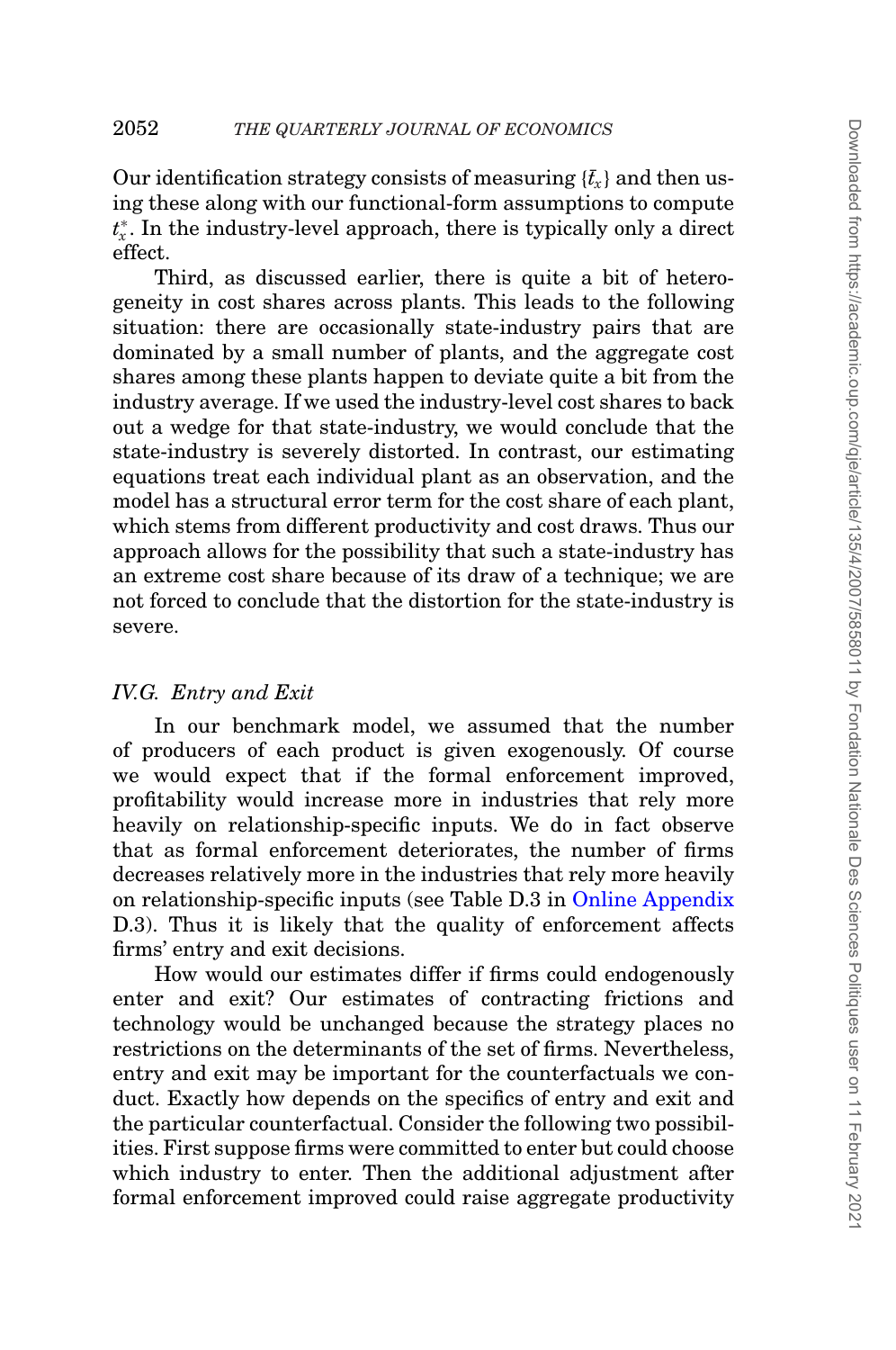even more than a benchmark model suggests.<sup>[45](#page-46-0)</sup> Second, suppose that firms were committed to producing in a particular industry but choose which state to locate in. Here, if formal enforcement improves in one state, aggregate productivity in that state would rise as firms for other states moved in. However, aggregate productivity in other states would fall as firms moved out. This suggests that the response to nationwide improvement in formal enforcement would differ from the response to a single state improving enforcement. Furthermore, cross-sectional evidence about how the number of firms responds to changes in enforcement may not be informative about the economy's response to a nationwide improvement.

# *IV.H. Interpretation of Our Estimates*

Our estimates suggest that lowering the degree of congestion in high courts to the level enjoyed by the most efficient states would bring about productivity increases of on average 4%. For several reasons this estimate is likely to be a lower bound for the overall productivity loss arising from poor contract enforcement. First, even the least congested Indian courts suffer from other problems that constitute imperfections in the enforcement of contracts that are not captured by our court quality measure (such as objectivity and incorruptibility). Second, if contracting frictions are also present for homogeneous intermediate inputs, our estimates of the productivity gains from improving courts are biased downward[.46](#page-46-1) Third, holdup problems are particularly severe for services inputs, which account for a substantial fraction of cost in some industries; hence court improvement could lead to substantial additional cost reductions [\(Boehm forthcoming\)](#page-49-14). Formal enforcement is also likely to be important for the smallest firms that may be less able to rely on reputation. Moreover, courts matter for economic outcomes beyond their role in mitigating holdups with suppliers, notably by improving contracting between managers

<span id="page-46-0"></span>45. In [Online Appendix](file:qje.oxfordjournals.org) G.5, we posit such a model and study how our counterfactual exercises might change. We show that if the household's elasticity of substitution across industries  $(\eta)$  is one, as we have assumed in our calibration, then the improvement in aggregate productivity is the same as in our baseline.

<span id="page-46-1"></span>46. That said, [Johnson, McMillan, and Woodruff \(2002\)](#page-49-17) bring survey evidence that the role of courts in determining supplier switching is about five times as large for relationship-specific inputs than for standardized inputs, suggesting that most of the productivity gains are correctly accounted for.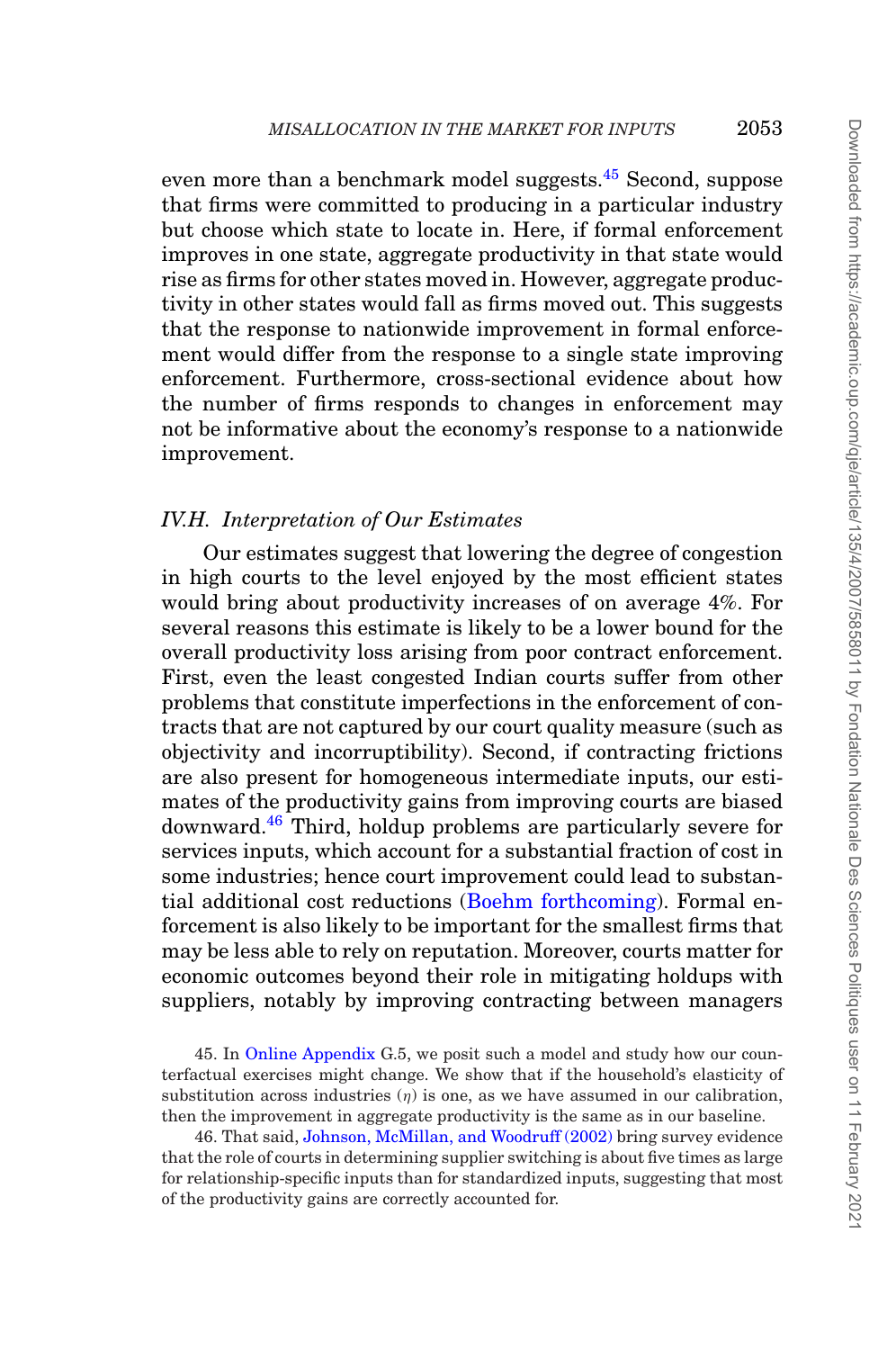and workers [\(Besley and Burgess 2004;](#page-48-14) [Bloom, Sadun, and](#page-49-22) [Reenen 2012\)](#page-49-22), and improving access to financing [\(Visaria 2009\)](#page-51-6).

### V. CONCLUSION

This article studies the organization of production in the Indian manufacturing sector and how it relates to the quality of formal contract enforcement institutions. We make two main points: one about the within-industry heterogeneity and measurement of the organization of production, and a second one about how institutions shape intermediate-input use and aggregate productivity.

First, we show that there is considerable heterogeneity in technology and organization even within narrowly defined industries. These differences should be reflected in the level of aggregation at which researchers assume a homogeneous shape of the production function. We argue that information on input use can be helpful in understanding differences in organization and technology within industries: a plant that produces cotton cloth from raw cotton has a long vertical span of production and performs both spinning and weaving, whereas a plant that produces cotton cloth from cotton yarn will only perform the weaving and might therefore have different factor intensities. We provide a simple and flexible way of finding groups of firms that use the same production function (which we call recipes) using a statistical clustering algorithm.

Second, we find that the organization of production is shaped by the contracting environment. We find that slow enforcement of contracts impedes the use of relationship-specific materials. As a result, firms tilt their input basket toward the use of more standardized inputs, for which spot markets exist, and for which enforcement by courts is not necessary. We develop a multi-industry general-equilibrium model where firms source multiple inputs and choose the organizational form optimally to minimize the cost of production. We estimate the relative distortions associated with the use of relationship-specific inputs from first moments of cost shares, which, compared with the standard approaches of estimating input wedges, is more robust to potentially imprecise measurement of input use. Our results suggest that distortions associated with poor courts are sizable and that improving courts would increase welfare: reducing the average age of pending cases by a year would, on average, increase a state's aggregate productivity by about 2%.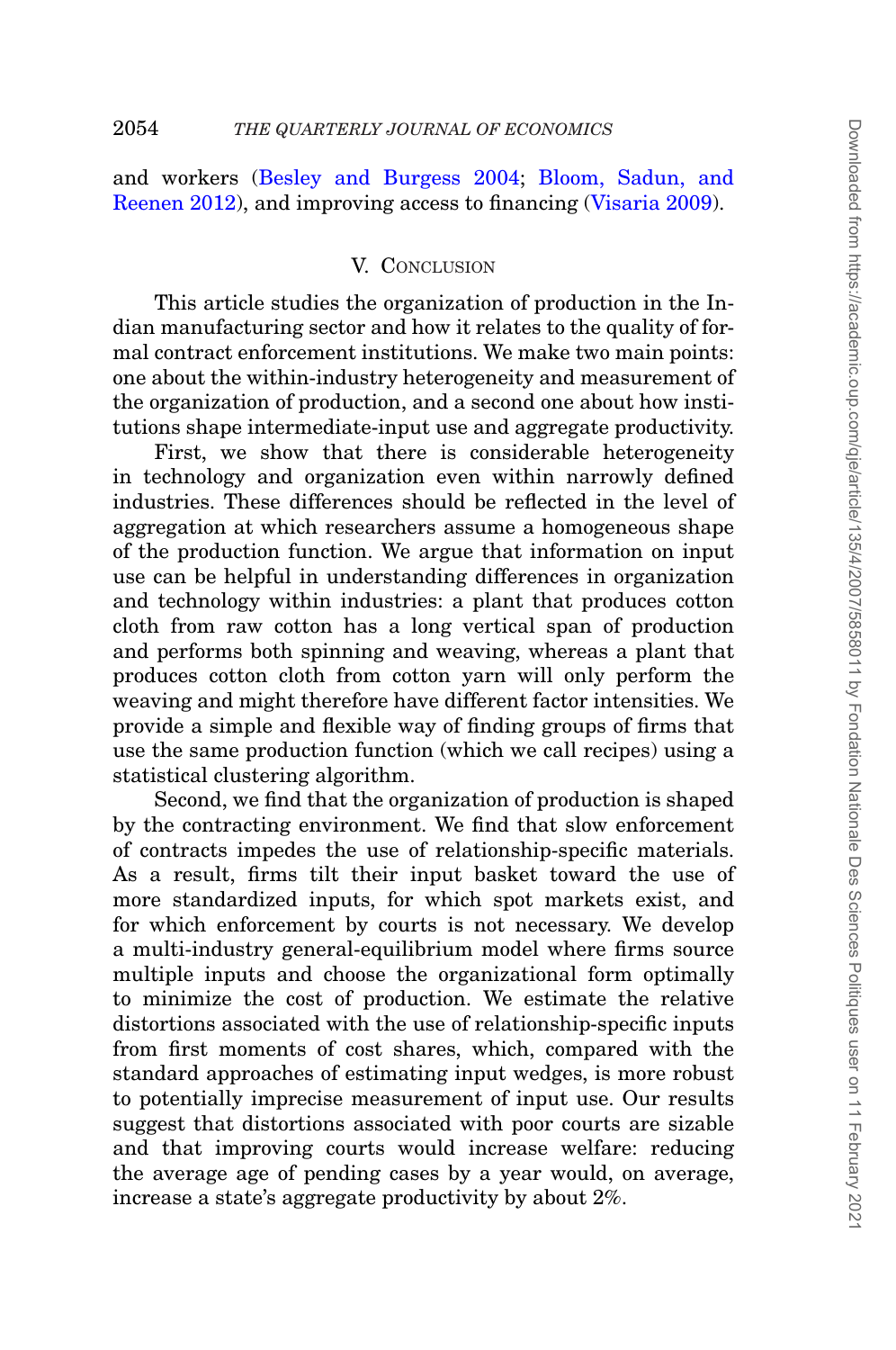SCIENCES PO PRINCETON UNIVERSITY

## SUPPLEMENTARY MATERIAL

An [Online Appendix](file:qje.oxfordjournals.org) for this article can be found at *[The](https://academic.oup.com/qje/article-lookup/doi/10.1093/qje/qjaa020#supplementary-data) [Quarterly Journal of Economics](https://academic.oup.com/qje/article-lookup/doi/10.1093/qje/qjaa020#supplementary-data)* online.

## DATA AVAILABILITY

Data and code replicating tables and figures in this article can be found in [Boehm and Oberfield \(2020\),](#page-49-23) in the Harvard Dataverse, [doi: 10.7910/DVN/OGP2EK.](doi:10.7910/DVN/OGP2EK)

#### **REFERENCES**

- <span id="page-48-8"></span>Acemoglu, Daron, Pol Antràs, and Elhanan Helpman, "Contracts and Technology Adoption," *American Economic Review*, 97 (2007), 916–943.
- <span id="page-48-0"></span>Acemoglu, Daron, and Pablo D. Azar, "Endogenous Production Networks," *Econometrica*, 88 (2020), 33–82.
- <span id="page-48-7"></span>Acemoglu, Daron, and Simon Johnson, "Unbundling Institutions," *Journal of Political Economy*, 113 (2005), 949–995.
- <span id="page-48-12"></span>Alfaro, Laura, Davin Chor, Pol Antras, and Paola Conconi, "Internalizing Global ` Value Chains: A Firm-Level Analysis," *Journal of Political Economy*, 127 (2019), 508–559.
- <span id="page-48-11"></span>Amirapu, Amrit, "Justice Delayed is Growth Denied: The Effect of Slow Courts on Relationship-Specific Industries in India," School of Economics, University of Kent, Technical Report, 2017.
- <span id="page-48-13"></span>Antràs, Pol, "Firms, Contracts, and Trade Structure," Quarterly Journal of Eco*nomics*, 118 (2003), 1375–1418.
- <span id="page-48-1"></span>Antràs, Pol, and Alonso de Gortari, "On the Geography of Global Value Chains," NBER Working Paper no. 23456, 2017.
- <span id="page-48-2"></span>Antràs, Pol, Teresa C. Fort, and Felix Tintelnot, "The Margins of Global Sourcing: Theory and Evidence from US Firms," *American Economic Review*, 107 (2017), 2514–2564.
- <span id="page-48-9"></span>Asturias, Jose, and Jack Rossbach, "Grouped Variation in Factor Shares: An Application to Misallocation," Georgetown University, Technical report, 2019.
- <span id="page-48-5"></span>Baqaee, David Rezza, and Emmanuel Farhi, "Productivity and Misallocation in General Equilibrium," *Quarterly Journal of Economics*, 135 (2020), 105–163.
- <span id="page-48-4"></span>Bartelme, Dominick, and Yuriy Gorodnichenko, "Linkages and Economic Development," Mimeo, UC Berkeley, 2015.
- <span id="page-48-3"></span>Bas, Maria, and Vanessa Strauss-Kahn, "Input-Trade Liberalization, Export Prices and Quality Upgrading," *Journal of International Economics*, 95 (2015), 250–262.
- <span id="page-48-14"></span>Besley, Timothy, and Robin Burgess, "Can Labor Regulation Hinder Economic Performance? Evidence from India," *Quarterly Journal of Economics*, 119 (2004), 91–134.
- <span id="page-48-6"></span>Bigio, Saki, and Jennifer La'O, "Distortions in Production Networks," *Quarterly Journal of Economics*, 135 (2020), 2187–2253.
- <span id="page-48-10"></span>Bils, Mark, Peter J. Klenow, and Cian Ruane, "Misallocation or Mismeasurement?" Stanford King Center on Global Development Working Paper no. 599, 2017.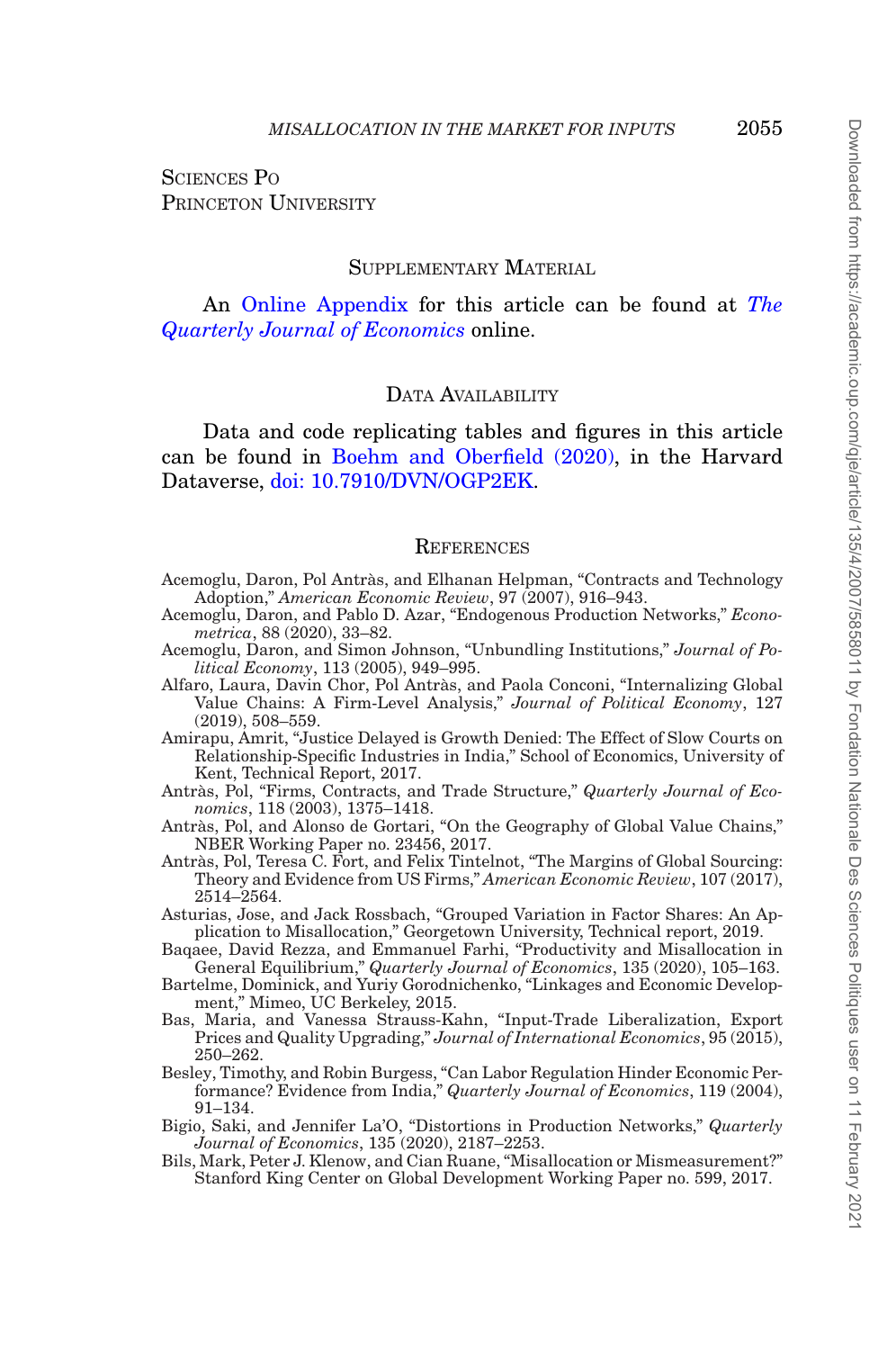- <span id="page-49-22"></span>Bloom, Nicholas, Raffaella Sadun, and John Van Reenen, "The Organization of Firms across Countries," *Quarterly Journal of Economics*, 127 (2012), 1663– 1705.
- <span id="page-49-14"></span>Boehm, Johannes, "The Impact of Contract Enforcement Costs on Outsourcing and Aggregate Productivity," *Review of Economics and Statistics*, forthcoming.
- <span id="page-49-23"></span>Boehm, Johannes, and Ezra Oberfield, "Replication Data for: 'Misallocation in the Market for Inputs: Enforcement and the Organization of Production'," (2020), Harvard Dataverse, doi: 10.7910/DVN/OGP2EK.
- <span id="page-49-1"></span>Bonhomme, Stephane, and Elena Manresa, "Grouped Patterns of Heterogeneity ´ in Panel Data," *Econometrica*, 83 (2015), 1147–1184.
- <span id="page-49-20"></span>Buera, Francisco J., and Ezra Oberfield, "The Global Diffusion of Ideas," *Econometrica*, 88 (2020), 83–114.
- <span id="page-49-13"></span>Caliendo, Lorenzo, Fernando Parro, and Aleh Tsyvinski, "Distortions and the Structure of the World Economy," NBER Working Paper no. 23332, 2017.
- <span id="page-49-11"></span>Caprettini, Bruno, and Antonio Ciccone, "Turnover Taxes and Productivity: Evidence from a Brazilian Tax Reform," University of Zurich, Technical report, 2015.
- <span id="page-49-3"></span>Chaney, Thomas, "The Network Structure of International Trade," *American Economic Review*, 104 (2014), 3600–3634.
- <span id="page-49-16"></span>Chemin, Matthieu, "Does Court Speed Shape Economic Activity? Evidence from a Court Reform in India," *Journal of Law, Economics, and Organization*, 28 (2012), 460–485.
- <span id="page-49-5"></span>Costinot, Arnaud, Jonathan Vogel, and Su Wang, "Global Supply Chains and Wage Inequality," *American Economic Review*, 102 (2012), 396–401.
- <span id="page-49-15"></span>Djankov, Simeon, Rafael La Porta, Florencio Lopez de Silanes, and Andrei Shleifer, "Courts," *Quarterly Journal of Economics*, 118 (2003), 453–517.
- <span id="page-49-2"></span>Eaton, Jonathan, Samuel Kortum, and Francis Kramarz, "Firm-to-Firm Trade: Imports, Exports, and the Labor Market," Brown University, Technical report, 2015.
- <span id="page-49-12"></span>Fadinger, Harald, Christian Ghiglino, and Mariya Teteryatnikova, "Income Differences and Input-Output Structure," University of Mannheim, Technical report, 2016.
- <span id="page-49-6"></span>Fally, Thibault, and Russell Hillberry, "A Coasian Model of International Production Chains," *Journal of International Economics*, 114 (2018), 299–315.
- <span id="page-49-7"></span>Goldberg, Pinelopi Koujianou, Amit Kumar Khandelwal, Nina Pavcnik, and Petia Topalova, "Imported Intermediate Inputs and Domestic Product Growth: Evidence from India," *Quarterly Journal of Economics*, 125 (2010), 1727– 1767.
- <span id="page-49-8"></span>Grossman, Gene M., and Elhanan Helpman, "Integration versus Outsourcing in Industry Equilibrium," *Quarterly Journal of Economics*, 117 (2002), 85–120.
- <span id="page-49-21"></span>Growiec, Jakub, "A Microfoundation for Normalized CES Production Functions with Factor-Augmenting Technical Change," *Journal of Economic Dynamics and Control*, 37 (2013), 2336–2350.
- <span id="page-49-19"></span>Hazra, Arnab Kumar, and Bibek Debroy, *Judicial Reforms in India: Issues and Aspects* (Delhi: Academic Foundation, 2007).
- <span id="page-49-10"></span>Hopenhayn, Hugo A., "Firms, Misallocation, and Aggregate Productivity: A Review," *Annual Review of Economics*, 6 (2014), 735–770.
- <span id="page-49-0"></span>Houthakker, Hendrik, "The Pareto Distribution and the Cobb-Douglas Production Function in Activity Analysis," *Review of Economic Studies*, 23 (1955), 27–31.
- <span id="page-49-9"></span>Hsieh, Chang-Tai, and Peter J. Klenow, "Misallocation and Manufacturing TFP in China and India," *Quarterly Journal of Economics*, 124 (2009), 1403–1448.
- <span id="page-49-18"></span>Iyer, Rajkamal, and Antoinette Schoar, "The Importance of Holdup in Contracting: Evidence from A Field Experiment," MIT, Technical report, 2008.
- <span id="page-49-17"></span>Johnson, Simon, John McMillan, and Christopher Woodruff, "Courts and Relational Contracts," *Journal of Law, Economics, and Organization*, 18 (2002), 221–277.
- <span id="page-49-4"></span>Jones, Charles I., "The Shape of Production Functions and the Direction of Technical Change," *Quarterly Journal of Economics*, 120 (2005), 517–549.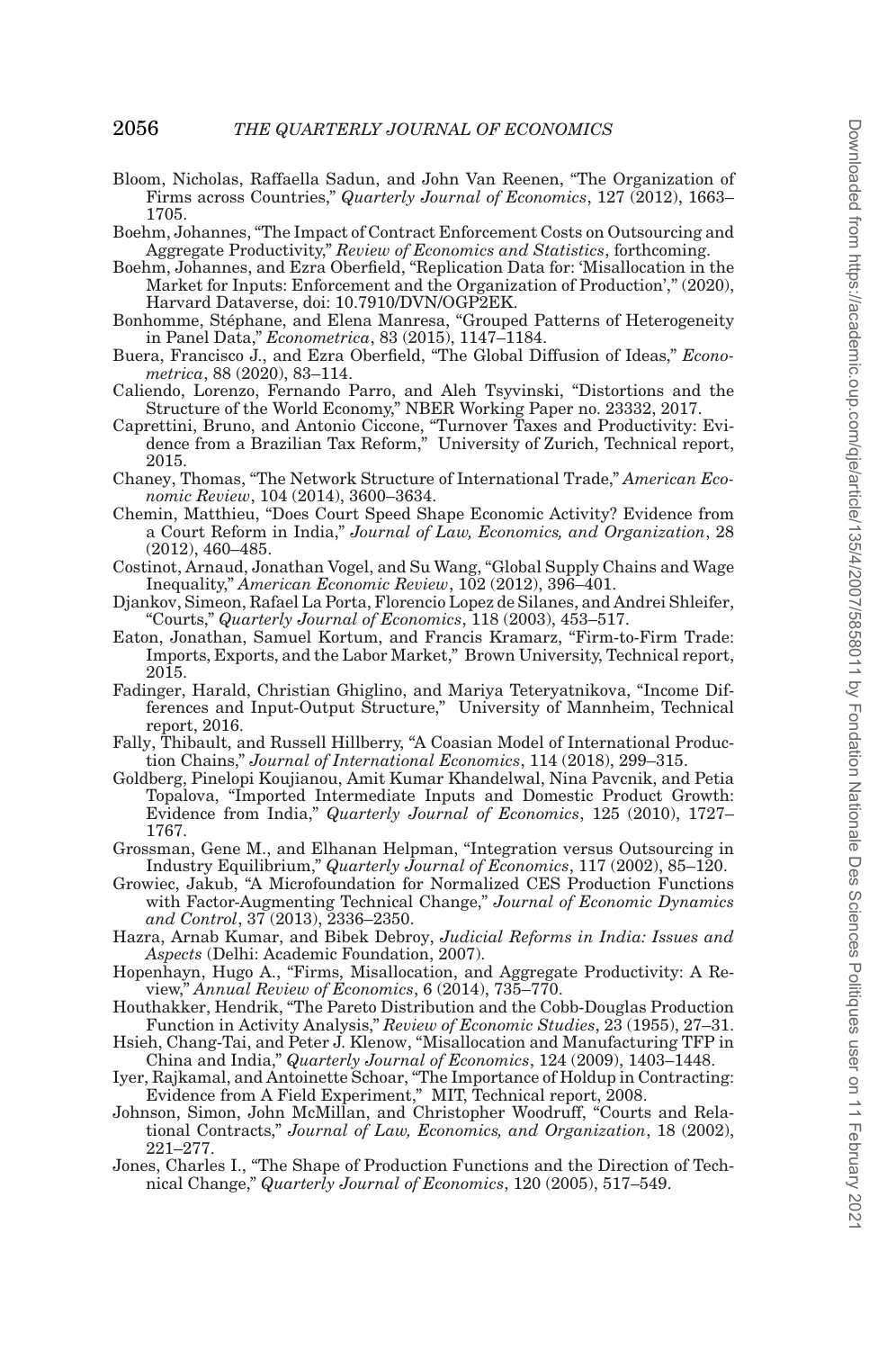<span id="page-50-8"></span>———, "Input–Output Economics," in *Advances in Economics and Econometrics: vol. 2, Applied Economics: Tenth World Congress* (Cambridge: Cambridge University Press, 2013), 419.

- <span id="page-50-6"></span>Khandelwal, Amit, and Petia Topalova, "Trade Liberalization and Firm Productivity: The Case of India," *Review of Economics and Statistics*, 93 (2011), 995–1009.
- <span id="page-50-20"></span>Kortum, Samuel S., "Research, Patenting, and Technological Change," *Econometrica*, 65 (1997), 1389–1420.
- <span id="page-50-11"></span>La Porta, Rafael, Florencio Lopez de Silanes, Andrei Shleifer, and Robert W. Vishny, "Legal Determinants of External Finance," *Journal of Finance*, 52 (1997), 1131–1150.
- <span id="page-50-14"></span>Laeven, Luc, and Christopher Woodruff, "The Quality of the Legal System, Firm Ownership, and Firm Size," *Review of Economics and Statistics*, 89 (2007), 601–614.
- <span id="page-50-21"></span>Lagos, Ricardo, "A Model of TFP," *Review of Economic Studies*, 73 (2006), 983– 1007.
- <span id="page-50-19"></span>Law Commission of India, "Report No. 245. Arrears and Backlog: Creating Additional Judicial (wo)manpower," Law Commission of India Technical Report, 2014.
- <span id="page-50-13"></span>Levchenko, Andrei A., "Institutional Quality and International Trade," *Review of Economic Studies*, 74 (2007), 791–819.
- <span id="page-50-3"></span>Lim, Kevin, "Endogenous Production Networks and the Business Cycle," University of Toronto, Technical report, 2018.
- <span id="page-50-9"></span>Liu, Ernest, "Industrial Policies in Production Networks," *Quarterly Journal of Economics*, 134 (2019), 1883–1948.
- <span id="page-50-4"></span>Lu, Dan, Asier Mariscal, and Luis Fernando Mejia, "Imports Switching and the Impact of Large Devaluation," University of Rochester, Technical report, 2013.
- <span id="page-50-22"></span>Mangin, Sephorah, "A Theory of Production, Matching, and Distribution," *Journal of Economic Theory*, 172 (2017), 376–409.
- <span id="page-50-1"></span>Moon, Hyungsik Roger, and Martin Weidner, "Linear Regression for Panel with Unknown Number of Factors as Interactive Fixed Effects," *Econometrica*, 83 (2015), 1543–1579.
- <span id="page-50-15"></span>Mukoyama, Toshihiko, and Latchezar Popov, "Industrialization and the Evolution of Enforcement Institutions," *Economic Theory*, 69 (2020), 745–788.
- <span id="page-50-18"></span>Narasappa, Harish, and Shruti Vidyasagar (eds.), *State of the Indian Judiciary: A Report by Daksh* (Lucknow: Eastern Book Company, 2016).
- <span id="page-50-12"></span>Nunn, Nathan, "Relationship-Specificity, Incomplete Contracts, and the Pattern of Trade," *Quarterly Journal of Economics*, 122 (2007), 569–600.
- <span id="page-50-2"></span>Oberfield, Ezra, "A Theory of Input-Output Architecture," *Econometrica*, 86 (2018), 559–589.
- <span id="page-50-10"></span>Osotimehin, Sophie, and Latchezar Popov, "Misallocation and Intersectoral Linkages," University of Quebec at Montreal, Mimeo, 2020.
- <span id="page-50-5"></span>Pavcnik, Nina, "Trade Liberalization, Exit, and Productivity Improvements: Evidence from Chilean Plants," *Review of Economic Studies*, 69 (2002), 245– 276.
- <span id="page-50-16"></span>Ponticelli, Jacopo, and Leonardo S. Alencar, "Court Enforcement, Bank Loans, and Firm Investment: Evidence from a Bankruptcy Reform in Brazil," *Quarterly Journal of Economics*, 131 (2016), 1365–1413.
- <span id="page-50-0"></span>Rauch, James E., "Networks versus Markets in International Trade," *Journal of International Economics*, 48 (1999), 7–35.
- <span id="page-50-7"></span>Restuccia, Diego, and Richard Rogerson, "Policy Distortions and Aggregate Productivity with Heterogeneous Establishments," *Review of Economic Dynamics*, 4 (2008), 707–720.
- <span id="page-50-17"></span>Robinson, Nick, "Judicial Architecture and Capacity," in *The Oxford Handbook of the Indian Constitution*, Sujit Choudhry, Madhav Khosla, and Pratap Bhanu Mehta, eds. (Oxford: Oxford University Press, 2016), 330–348.